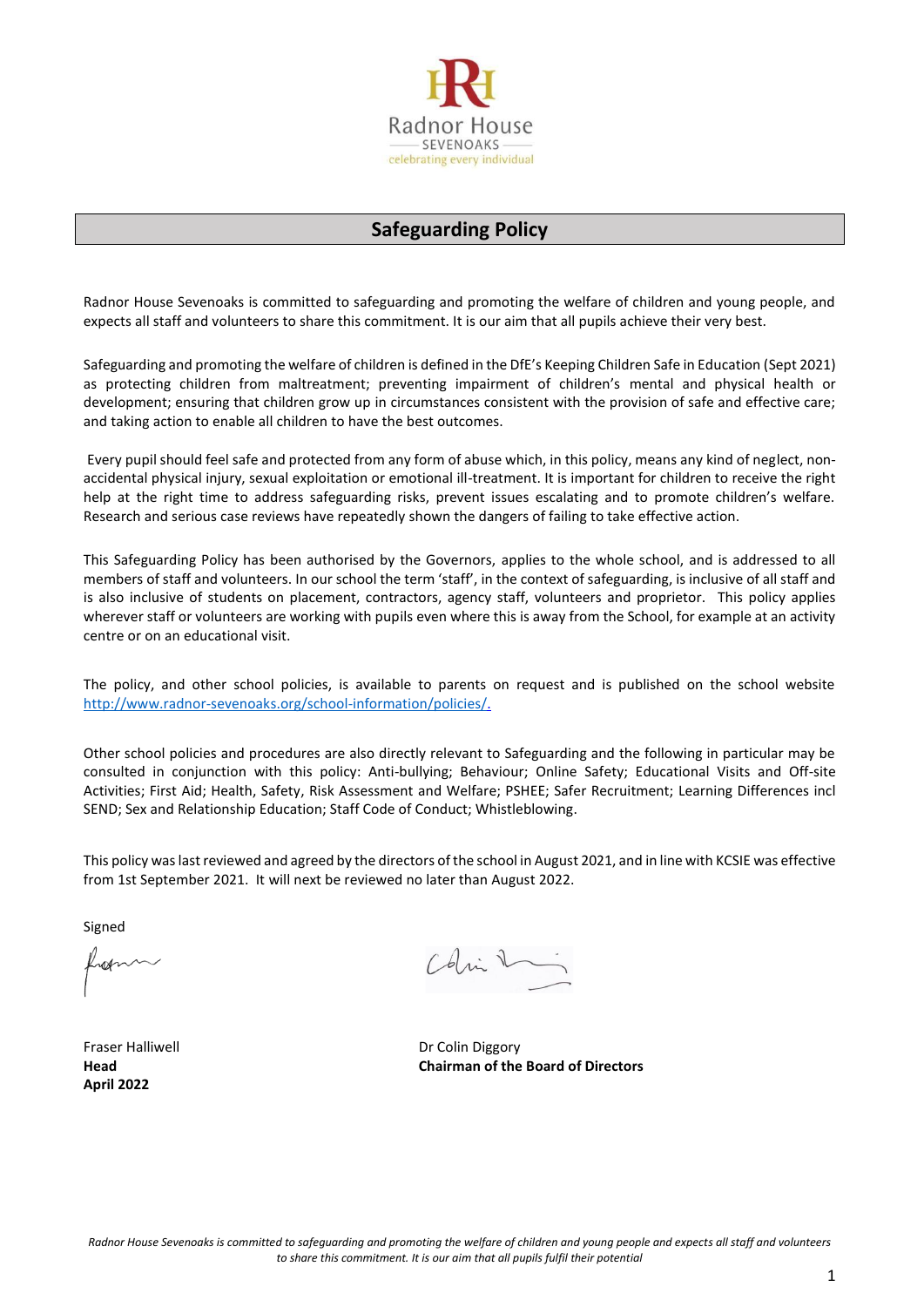|                   | <b>Contents</b>                                                                                                          |      |  |  |  |
|-------------------|--------------------------------------------------------------------------------------------------------------------------|------|--|--|--|
| <b>Section</b>    |                                                                                                                          | Page |  |  |  |
| 1                 | Radnor House Sevenoaks commitment to safeguarding                                                                        | 3    |  |  |  |
| 2                 | Key personnel and contact details                                                                                        | 4    |  |  |  |
| з                 | <b>Safeguarding and Child Protection Procedures</b>                                                                      | 7    |  |  |  |
| 4                 | Referrals for pupils who live outside of Kent borough                                                                    | 8    |  |  |  |
| 5                 | Record-keeping                                                                                                           | 8    |  |  |  |
| 6                 | <b>Multi-agency Working</b>                                                                                              | 9    |  |  |  |
| 7                 | <b>Confidentiality, Information Sharing and Data Protection</b>                                                          | 9    |  |  |  |
| 8                 | Children at risk of abuse                                                                                                | 10   |  |  |  |
| 9                 | Children in need of specific or additional external support, and Operation<br><b>Encompass</b>                           | 11   |  |  |  |
| 10                | <b>Designated Safeguarding Lead (DSL) responsibilities</b>                                                               | 14   |  |  |  |
| 11                | Deputy Designated Safeguarding Lead (DDSL) responsibilities                                                              | 14   |  |  |  |
| 12                | <b>Responsibilities of Directors</b>                                                                                     | 15   |  |  |  |
| 13                | Safer Recruitment, the Single Central Register and Visitors                                                              | 16   |  |  |  |
| 14                | <b>Responsibilities of staff and volunteers</b>                                                                          | 16   |  |  |  |
| 15                | Guidance to staff and others within the school community                                                                 | 17   |  |  |  |
| 16                | The use of 'reasonable force' in school                                                                                  | 18   |  |  |  |
| 17                | <b>Prevent Duty</b>                                                                                                      | 19   |  |  |  |
| 18                | Training and Induction: DSL/DDSL, staff, volunteers and directors                                                        | 19   |  |  |  |
| 19                | Referrals to LADO: allegations against staff (including supply staff),<br>volunteers, DSL/DDSL, proprietor and directors | 20   |  |  |  |
| 20                | <b>Referrals to DBS and Teaching Regulatory Authority (TRA)</b>                                                          | 21   |  |  |  |
| 21                | Peer on peer abuse - allegations of abuse by one or more pupils<br>upon another pupil                                    | 22   |  |  |  |
| 22                | <b>Contextual Safeguarding</b>                                                                                           | 23   |  |  |  |
| 23                | <b>Online Safety</b>                                                                                                     | 23   |  |  |  |
| 24                | Educating pupils about safeguarding and radicalisation                                                                   | 24   |  |  |  |
| 25                | <b>Early Years Foundation Stage</b>                                                                                      | 25   |  |  |  |
| 26                | <b>Policy review</b>                                                                                                     | 25   |  |  |  |
| 27                | <b>Complaints</b>                                                                                                        | 26   |  |  |  |
| <b>Appendix A</b> | Types and signs of abuse and identifying pupils at risk                                                                  | 27   |  |  |  |
| <b>Appendix B</b> | Detailed responsibilities of the DSL and Deputy DSL                                                                      | 42   |  |  |  |
| <b>Appendix C</b> | <b>FGM: Multi-Agency Guidelines</b>                                                                                      | 45   |  |  |  |
| <b>Appendix D</b> | <b>Prevent Duty and Channel</b>                                                                                          | 46   |  |  |  |
| <b>Appendix E</b> | <b>Mobile Technology and Cameras (EYFS)</b>                                                                              | 48   |  |  |  |
| <b>Appendix F</b> | 'What to do if you have a welfare concern' flow chart                                                                    | 49   |  |  |  |
| <b>Appendix G</b> | Keeping yourself safe when responding to disclosures (the 6 Rs - what to<br>do if)                                       | 50   |  |  |  |
| <b>Appendix H</b> | <b>National Support Organisations</b>                                                                                    | 51   |  |  |  |

*Radnor House Sevenoaks is committed to safeguarding and promoting the welfare of children and young people, and expects all staff and volunteers to share this commitment. It is our aim that all pupils fulfil their potential.*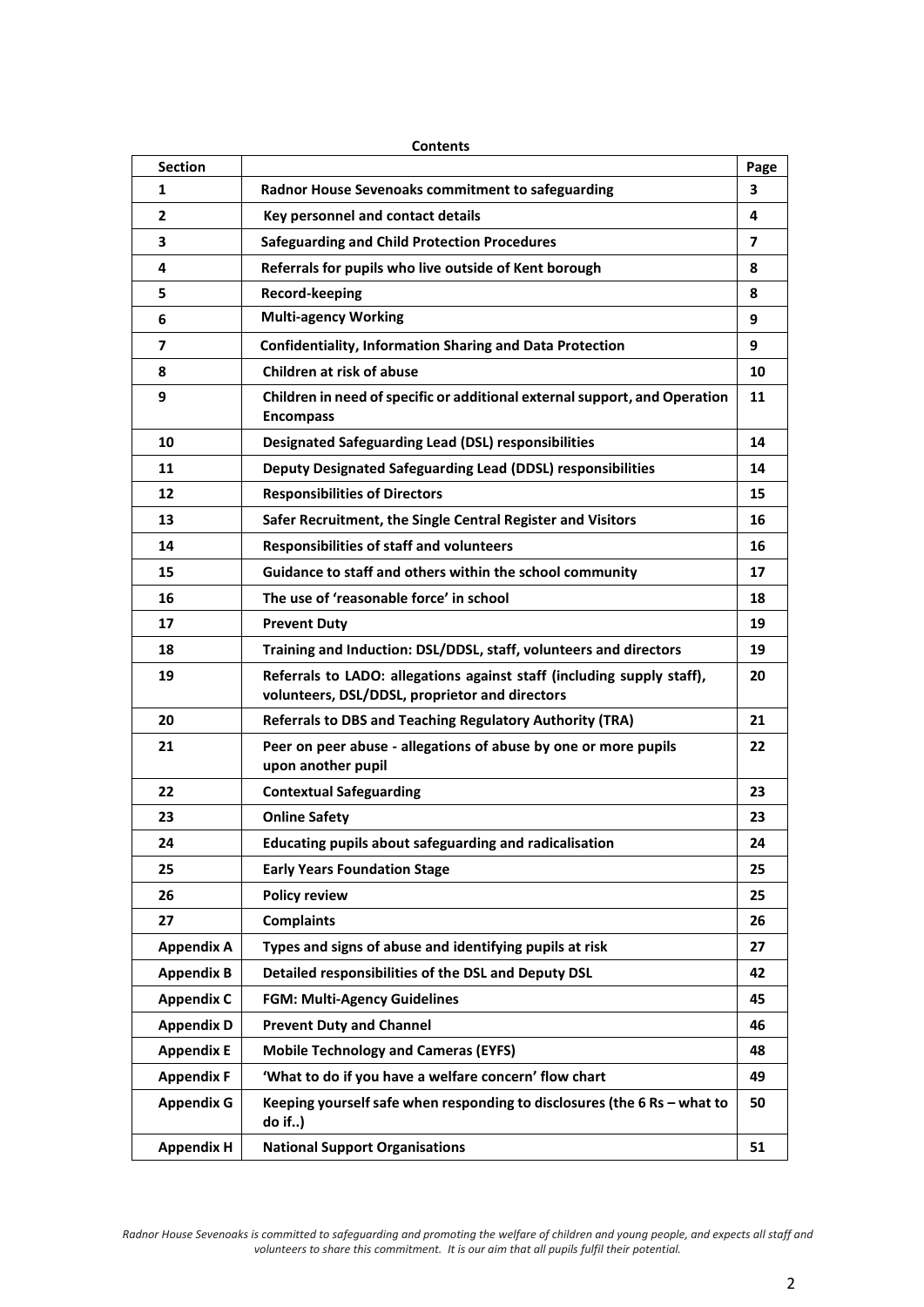## **1. Statement of the school's commitment to safeguarding**

This policy, which applies to the entire school, including EYFS, is consistent with the requirements of:

- The Local Safeguarding Children Multi-agency Partnership Kent Safeguarding Children Multi-agency Partnership (KSCMP), and agreed local interagency procedures as set down by them
- Keeping Children Safe in Education (KCSIE): DfE Sept 2021, and any subsequent amendments: see [www.gov.uk/government/publications/keeping-children-safe-in-education](http://www.familylives.org.uk/) Part 1 of which is available on the school website or from the school office
- The government issued updated safeguarding guidance relating to the COVID-19 outbreak, which can be found at [https://www.gov.uk/government/publications/covid-19-safeguarding-in-schools-colleges](https://www.gov.uk/government/publications/sexual-violence-and-sexual-harassment-between-children-in-schools-and-colleges)[and-other-providers.](https://www.gov.uk/government/publications/sexual-violence-and-sexual-harassment-between-children-in-schools-and-colleges) This guidance supports schools to continue to have appropriate regard to KCSIE and keep their pupils safe. It suggests where schools might consider safeguarding policy and process differently when compared to business as usual.
- Working Together to Safeguard Children (WT): DfE July 2018, updated 21<sup>st</sup> February 2020, edition and any subsequent amendments: see [www.gov.uk/government/publications/working-together-to-safeguard-children](https://www.gov.uk/government/publications/sexual-violence-and-sexual-harassment-between-children-in-schools-and-colleges)
- The advice to schools in The Prevent Duty: DfE June 2015 Prevent Duty and any subsequent amendments: see see and the set of the set of the set of the set of the set of the set of the set of the set of the set of the set of the set of the set of the set of the set of the set of the set of the set of the set of
	- [www.gov.uk/government/uploads/system/uploads/attachment\\_data/file/439598/prevent-duty-](https://www.gov.uk/government/publications/serious-violence-strategy)
- The advice to schools in What to do if you are Worried a Child is Being Abused Advice for Practitioners DfE March 2015: see [https://www.gov.uk/government/publications/what](https://www.gov.uk/government/publications/what-to-do-if-youre-worried-a-child-is-being-abused--2)[to-do-if-youre-worried-a-child-is-being-abused--2](https://www.gov.uk/government/publications/what-to-do-if-youre-worried-a-child-is-being-abused--2)
- The advice to schools in Sexual Violence and Sexual Harassment Between Children in Schools and Colleges: DfE Sept 2021: se[e https://www.gov.uk/government/publications/sexual-violence-and](https://www.gov.uk/government/publications/sexual-violence-and-sexual-harassment-between-children-in-schools-and-colleges)[sexual-harassment-between-children-in-schools-and-colleges](https://www.gov.uk/government/publications/sexual-violence-and-sexual-harassment-between-children-in-schools-and-colleges)
- The advice to schools in Mental Health and Behaviour in Schools: DfE Nov 2018: see [https://assets.publishing.service.gov.uk/government/uploads/system/uploads/attachment\\_data/fil](https://assets.publishing.service.gov.uk/government/uploads/system/uploads/attachment_data/file/755135/Mental_health_and_behaviour_in_schools__.pdf) [e/755135/Mental\\_health\\_and\\_behaviour\\_in\\_schools\\_\\_.pdf](https://assets.publishing.service.gov.uk/government/uploads/system/uploads/attachment_data/file/755135/Mental_health_and_behaviour_in_schools__.pdf)
- Use of Reasonable Force in Schools Guidance: DfE July 2013 [https://www.gov.uk/government/publications/use-of-reasonable-force-in-schools](https://www.pshe-association.org.uk/curriculum-and-resources/resources/rise-above-schools-teaching-resources)

●The advice to EYFS settings in the Statutory Framework for the Early Years Foundation Stage (2017): see [https://www.gov.uk/government/uploads/system/uploads/attachment\\_data/file/596629/EYFS\\_STATUTOR](https://www.gov.uk/government/publications/violence-against-women-and-girls-national-statement-of-expectations) [Y\\_FRAMEWORK\\_2017.pdf](https://www.gov.uk/government/publications/violence-against-women-and-girls-national-statement-of-expectations)

Accordingly the policy aims to:

- 1. Safeguard children whether they are at risk of maltreatment or abuse, or in need of specific local authority or inter-agency care and school support.
- 2. Ensure that the school provides a safe, caring environment which promotes, at all times, the best interests of the children in the school.
- 3. Encourage a sensitive and open 'listening' environment in which staff and pupils feel free to discuss general matters relating to safeguarding and to raise specific concerns; in particular all pupils are advised as to the various ways, including through independent listeners and counsellors, in which they may make any general or personal safeguarding concerns known.
- 4. Promote full co-operation with, and contribute to the provision of appropriate co-ordinated support and/or early help from, external agencies.

Noting that in the matter of any referral to an external agency the foremost consideration is the best interests of the child, parental consent for such referrals is neither necessary nor in some cases appropriate. At Radnor House Sevenoaks, safeguarding is everyone's responsibility. Although referrals are normally to be managed by the DSL, anyone may refer a child if necessary. Members of staff should use the school's Whistleblowing Policy if they have any concerns about the handling of safeguarding matters either in general or in specific cases.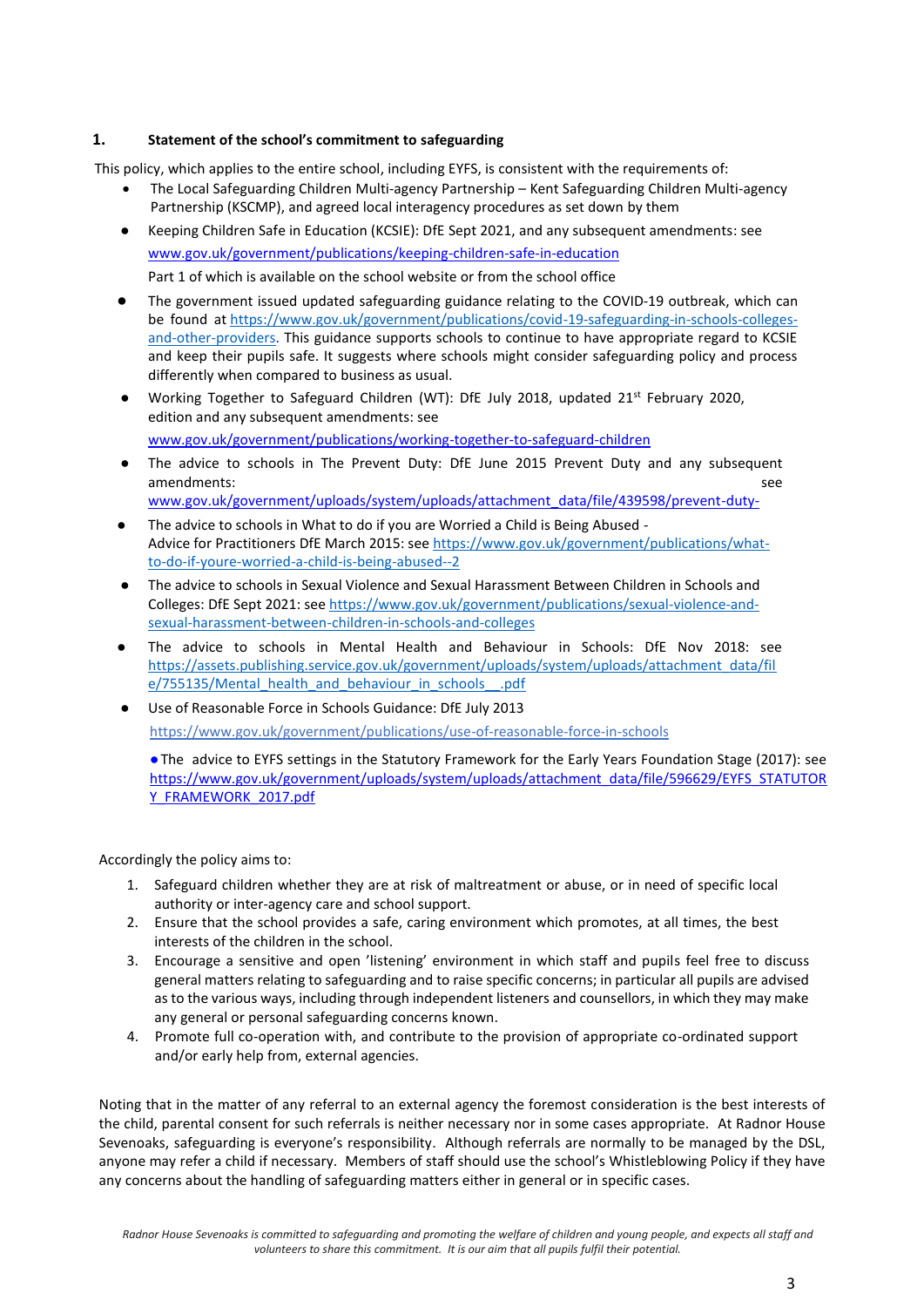#### **2. Key personnel and contact details**

*Noting that external responsibilities and therefore details of any external personnel named below may be subject to change without notification to the school.*

## **School**

Designated Safeguarding Lead (DSL) and Prevent Officer and Online Safety Lead Name: Miss Esther Wright Job Title: Head of Student Support Email[: ewright@radnor-sevenoaks.org](https://www.nspcc.org.uk/preventing-abuse/child-abuse-and-neglect/domestic-abuse/signs-symptoms-effects/) Mobile: 07584 567853 Telephone: 01959 563720

Deputy Designated Safeguarding Lead (DDSL) and Prevent Officer (Senior School) Name: Mrs Tori Hay Job Title: Head of Middle School Email: vhay@radnor-sevenoaks.org Telephone: 01959 563720

Deputy Designated Safeguarding Lead (DDSL) and Prevent Officer (Senior School) Name: Mr George Penlington Job Title: Head of Senior School Email: [gpenlington@radnor-sevenoaks.org](mailto:gpenlington@radnor-sevenoaks.org) Telephone: 01959 563720

Deputy Designated Safeguarding Lead (DDSL) and Prevent Officer (Pre-Prep) Name: Mrs Faye Green Job Title: Head of Pre-Prep Email[: fgreen@radnor-sevenoaks.org](https://www.gov.uk/guidance/homelessness-code-of-guidance-for-local-authorities) Telephone: 01959 563720

Deputy Designated Safeguarding Lead (DDSL) and Prevent Officer (Prep) Name: Miss Chloe McNeely Job Title: Head of Upper Key Stage 2 Email: [cmcneely@radnor-sevenoaks.org](mailto:cmcneely@radnor-sevenoaks.org) Telephone: 01959 563720

Deputy Designated Safeguarding Lead (DDSL) and Prevent Officer (Prep) Name: Mrs Katie Wyatt Job Title: Head of Lower Key Stage 2 Email: [kwyatt@radnor-sevenoaks.org](mailto:kwyatt@radnor-sevenoaks.org) Telephone: 01959 563720

Non-Executive Board Member, with Responsibility for Safeguarding Name: Mr David Paton Email: [dpaton@radnorhouse.org](mailto:dpaton@radnorhouse.org)

Head of Radnor House Sevenoaks, Mr Fraser Halliwell and Head of Prep, Dr Emma Margrett are also a trained Designated Safeguarding Leads and work closely with the DSL team.

**Kent Safeguarding Children Multi-agency Partnership (KSCMP)** The Local Safeguarding Multi-agency Partnership for Radnor House Sevenoaks is Kent (KSCMP). Email: [kscmp@kent.gov.uk](https://www.kooth.com/) Tel: 03000 421126 [https://www.kscmp.org.uk/](https://www.gov.uk/government/publications/multi-agency-statutory-guidance-on-female-genital-mutilation) [https://www.kelsi.org.uk/child-protection-and-safeguarding](https://www.npcc.police.uk/documents/Children%20and%20Young%20people/When%20to%20call%20the%20police%20guidance%20for%20schools%20and%20colleges.pdf)

*Radnor House Sevenoaks is committed to safeguarding and promoting the welfare of children and young people, and expects all staff and volunteers to share this commitment. It is our aim that all pupils fulfil their potential.*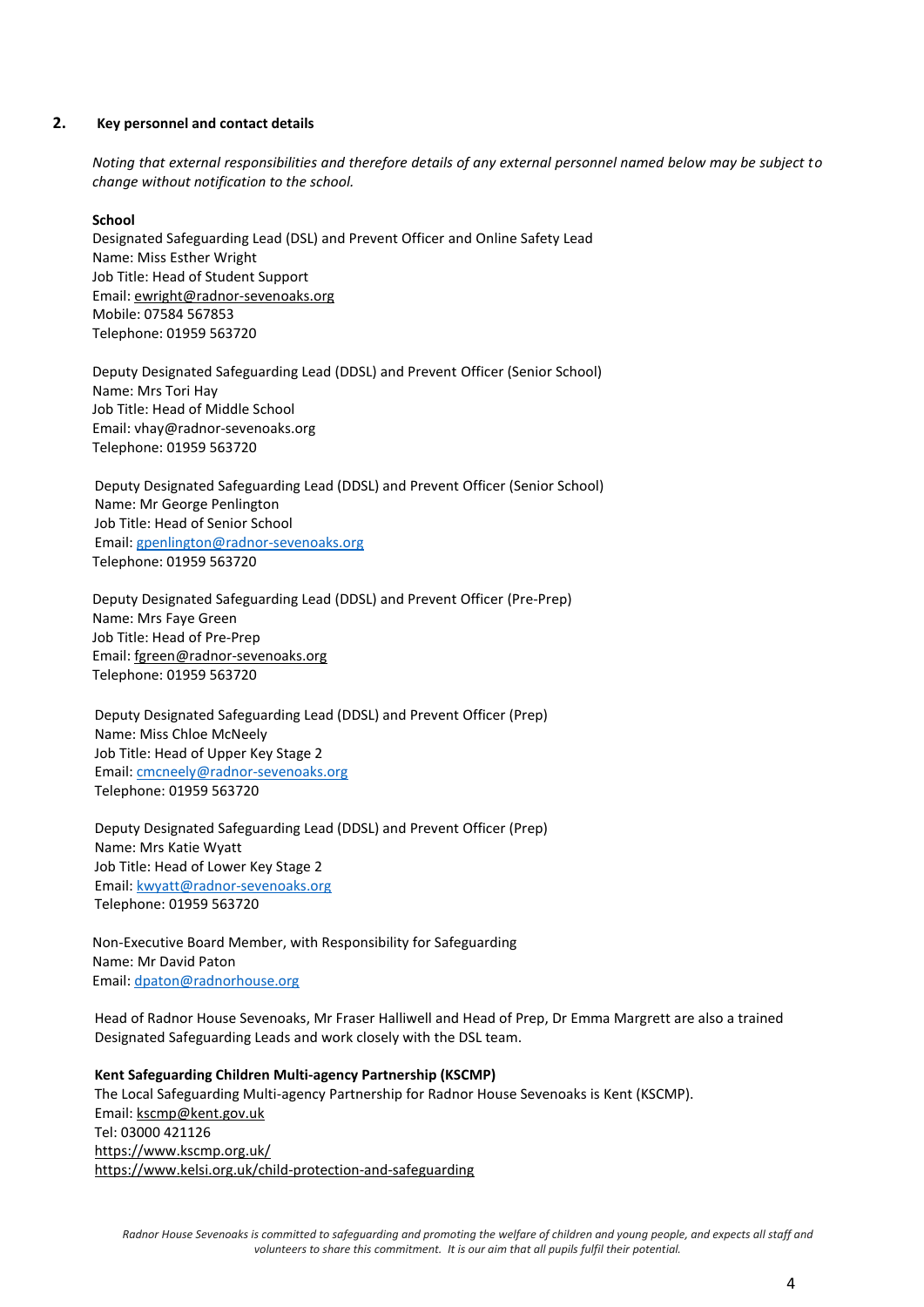Integrated Front Door: 03000 411111 (outside office hours 03000 419191) Early Help Contacts (district teams) can be found on [www.kelsi.org.uk](https://www.gov.uk/government/uploads/system/uploads/attachment_data/file/512906/Multi_Agency_Statutory_Guidance_on_FGM__-_FINAL.pdf) If a child may be at risk of **imminent harm** you should **call the Integrated Front Door on 03000 4111111 or the Police on 999**

## **Surrounding Safeguarding Partnerships include:**

Surrey: [http://www.surreyscp.org.uk/](https://www.gov.uk/government/publications/homelessness-reduction-bill-policy-factsheets) Bromley: [http://www.bromleysafeguarding.org/](mailto:ewright@radnor-sevenoaks.org) Bexley: http://www.bexleySafeguarding Partnership.org.uk/

## **Kent Area Safeguarding Advisor (Education Safeguarding Service)**

North Kent Area Safeguarding Advisor (Education): Anup Kandola Email: anup.kandola@theeducationpeople.org North Kent Area Safeguarding Assistant: Joanne Barnett Safeguarding Admin Support: Rachel Unsworth Email: rachel.unsworth@theeducationpeople.org Telephone: office hours: 03000 412445 Mobile: 07971 531800 [www.kelsi.org.uk/support-for-children-and-young-people/child-protection-and-safeguarding/safeguarding-contacts](http://www.mariecollinsfoundation.org.uk/)

## **Early Help and Preventative Services:**

• North Kent - [Sevenoaks](http://www.crimestoppers-uk.org/)

Tel: 03000 410 044 (Monday – Wednesday) or Tel: 03000 414 239 (Wednesday – Friday) or call the Front Door on 03000 411 111

- [SevenoaksEarlyHelp@kent.gov.uk](http://www.childnet.com/)
- [https://www.kelsi.org.uk/special-education-needs/integrated-childrens-services/early-help-contacts](http://www.kidscape.org.uk/)
- [https://www.sevenoaks.gov.uk/yourlocalservices](http://www.nspcc.org.uk/)

#### **Contact details for Online Safety in the Education Safeguarding Service**

- Rebecca Avery, Education Safeguarding Advisor (Online Protection):
- Ashley Assiter, Online Safety Development Officer
- 03000 415797
- [esafetyofficer@kent.gov.uk](https://www.gov.uk/government/publications/use-of-reasonable-force-in-schools) (non-urgent issues only)

#### **Contact details for the LADO** (Allegations against staff, volunteers, directors)

- **Telephone: 03000 410888**
- Email: [kentchildrenslado@kent.gov.uk](http://www.papyrus-uk.org/)

#### **Childrens Social Work Services**

Front door: 03000 411111 Out of Hours Number: 03000 419191

#### **Kent Police**

101 (or 999 if there is an immediate risk of harm)

#### **Contact details for prevention of extremism: Local Authority Prevent Team**

- Sally Green, Prevent Education Officer, Email: [sally.green2@kent.ac.uk](https://www.gov.uk/government/publications/violence-against-women-and-girls-national-statement-of-expectations) , Telephone**:** 03000 41 34 39
- If you have immediate concerns about the welfare of any persons, then contact the Police by calling 999.
- **make a [referral](https://www.kent.gov.uk/about-the-council/strategies-and-policies/community-safety-and-crime-policies/contest/prevent#:~:text=call%20us%20on%2003000%2041,behaviour%20or%20ideology%20or%20radicalisation)** all concerns regarding Prevent/Radicalisation should be reported to the Designated Safeguarding/Prevent Team by staff via MyConcern. They will then discuss/seek guidance from the local Kent and Medway Prevent Team to consider whether the threshold for referral has been met. (email **[prevent@kent.gov.uk](mailto:prevent@kent.gov.uk)**)
- contact the Kent and Medway Prevent Coordinator, Jess Harman by emailing **[jess.harman@kent.gov.uk](mailto:jess.harmon@kent.gov.uk)**

*Radnor House Sevenoaks is committed to safeguarding and promoting the welfare of children and young people, and expects all staff and volunteers to share this commitment. It is our aim that all pupils fulfil their potential.*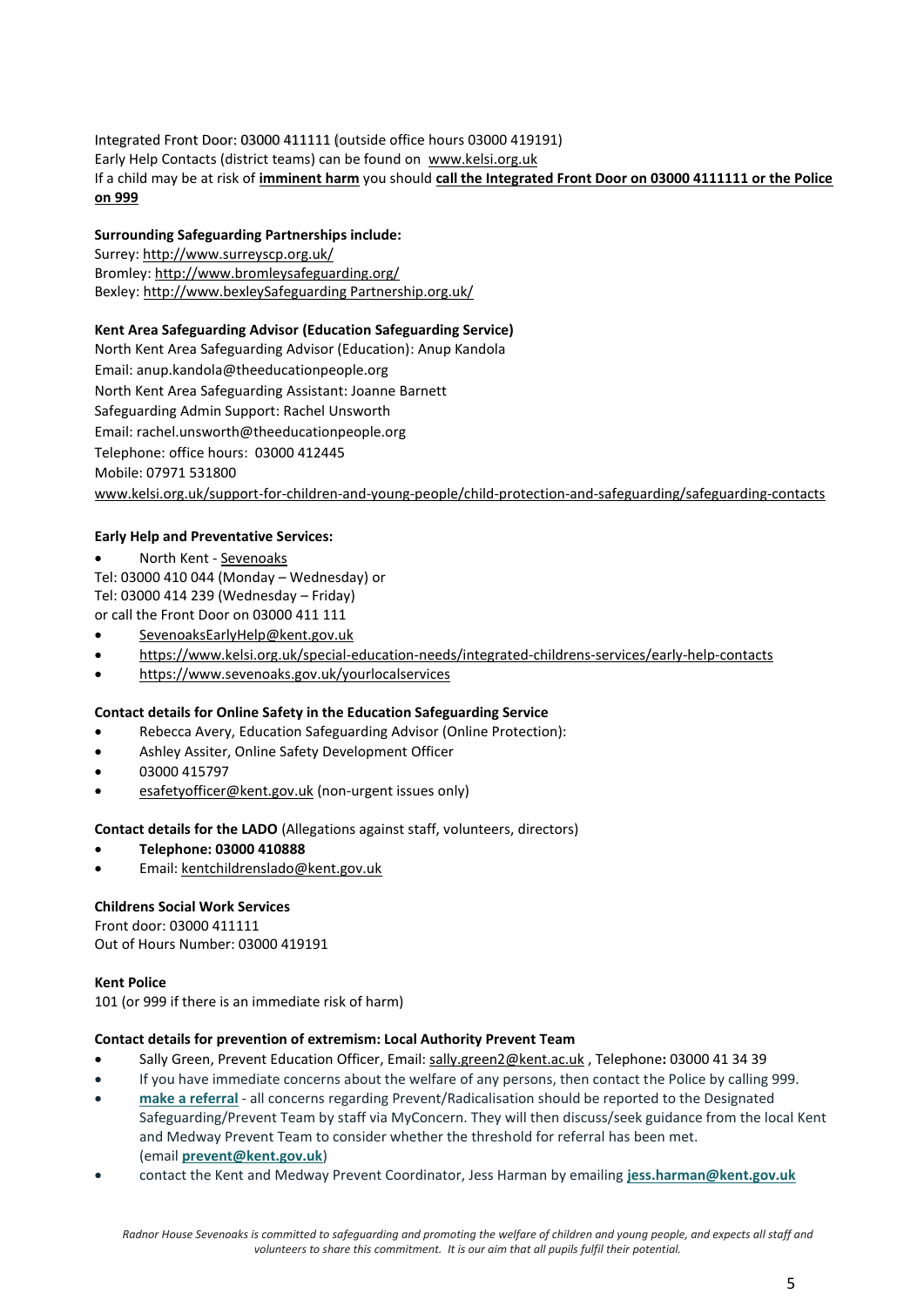- contact the police on 101 or 0800 789 321 or complete an **online [report](https://www.met.police.uk/tua/tell-us-about/ath/possible-terrorist-activity/) form**
- **report online material promoting terrorism or [extremism](https://www.gov.uk/report-terrorism)**
- DfE dedicated helpline for teachers and governors: 020 7340 7264 with information provided via [counter](https://www.gov.uk/government/publications/children-missing-education)[extremism@education.gsi.gov.uk](http://www.kelsi.org.uk/)

### **Contact details for** *mandatory reporting Female Genitalia Mutilation (FGM)*

Police contact: 101 (non-emergency) 999 (emergency only) Advice and guidance available from: 0800 028 3550 with information provided vi[a fgmhelp@nspcc.org.uk](http://www.womensaid.org.uk/) Forced Marriage Unit: 020 7008 0151; email: fmu@fco.gov.uk

## **NSPCC/Home Office Child Abuse Whistleblowing Helpline:**

The NSPCC's *[what you can do to report abuse](http://www.mensadviceline.org.uk/)* dedicated helpline [is](http://www.mankindcounselling.org.uk/) available as an alternative route for staff who do not feel able to raise concerns regarding child protection failures internally or have concerns about the way a concern is being handled by the school. Staff can call 0800 028 0285 – line is available from 8:00 AM to 8:00 PM, Monday to Friday and email: [help@nspcc.org.uk](http://www.samaritans.org/)

## **NEW - NSPCC/Home Office Report Abuse in Schools Helpline:**

On  $1<sup>st</sup>$  April 2021, a dedicated helpline was launched to support potential victims of sexual harassment and abuse in education settings. The NSPCC Report Abuse in Education helpline can be reached on 0800 136 663, on Monday to Friday 8am - 10pm, or 9am – 6pm at weekends. It can also be contacted by email at [help@nspcc.org.uk.](mailto:help@nspcc.org.uk)

The helpline is available to offer support to both children and adults who are victims of sexual ause in schools and to provide them with appropriate support and advice. The helpline may also support victims with contacting the police and reporting crimes, if desired. The helpline will also provide support to parents and professionals too.

## **Additional external contact details:**

Independent Schools Inspectorate CAP House, 9-12 Long Lane London**,** EC1A 9HA Tel: 0207 600 0100 Email: [info@isi.net](https://www.kscmp.org.uk/)

Disclosure and Barring Service (DBS) Address for referrals: PO Box 181, Darlington, DL1 9FA Telephone for referrals: 01325 953 795 Telephone for customer services: 0870 909 08 Email: [customerservices@dbs.gsi.gov.uk](http://www.mosac.org.uk/)

NSPCC Child Protection Helpline: 0808 800 5000 Alternatively, staff can write to: National Society for the Prevention of Cruelty to Children (NSPCC), Weston House, 42 Curtain Road, London EC2A 3NH.

Childline: 0800 1111 [www.childline.org.uk](http://formfinder.hmctsformfinder.justice.gov.uk/ywp-5-11-eng.pdf)

Ofsted: offers impartial advice and guidance on a special 'whistleblowing' helpline: 08456 404046.

*Although referrals in cases of abuse and/or need to Children's Services are usually made through the DSL, anyone may make a referral using the contact details above.*

*Any member of staff or volunteer who has concerns about poor or unsafe practice either in general or in any specific case should follow the guidance given in the school's Whistleblowing Policy.*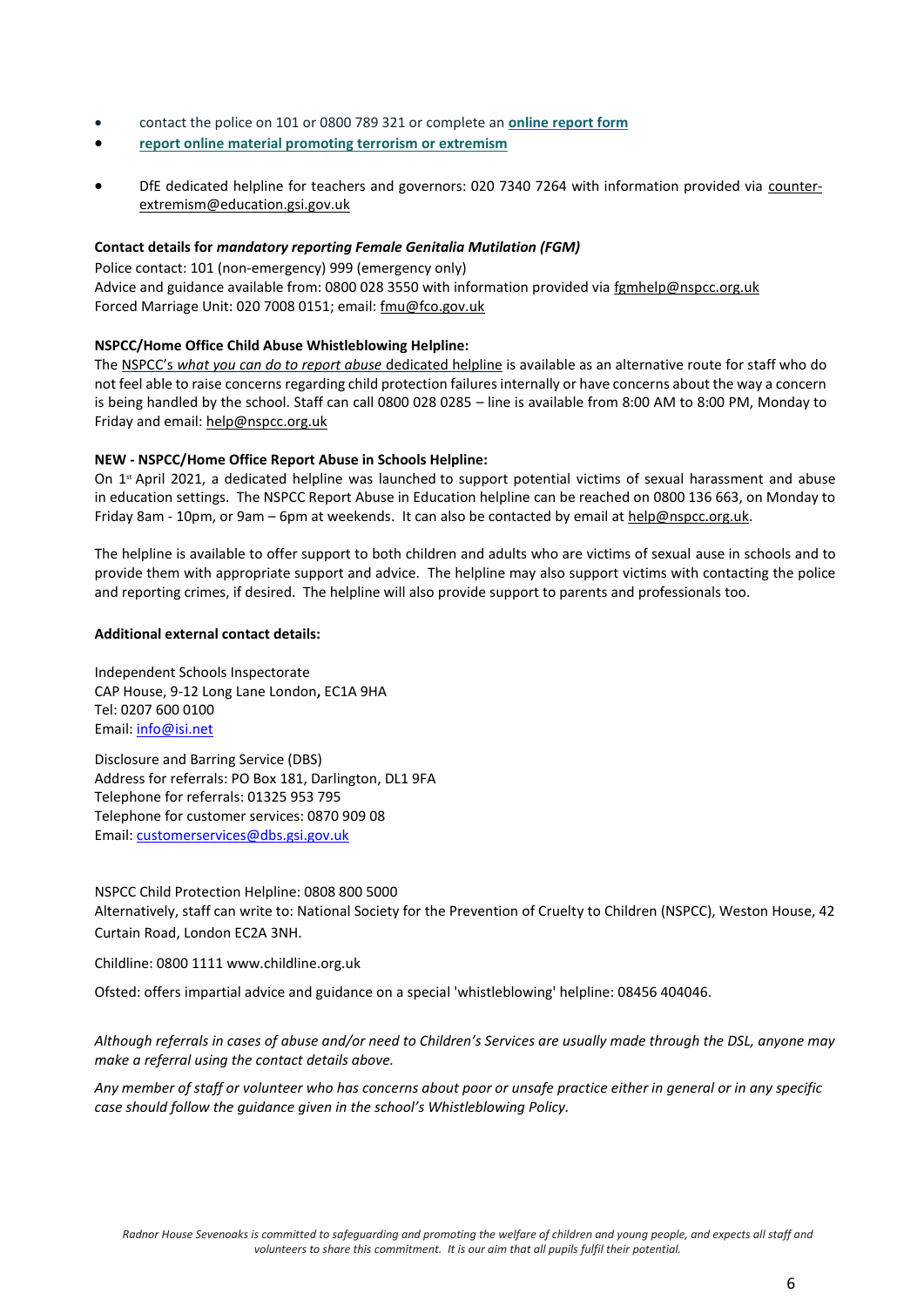#### **3. Safeguarding and Child Protection Procedures**

3.1 Radnor House adheres to the KSCMP Safeguarding Children Procedures. The full KSCMP procedures and additional guidance relating to specific safeguarding issues can be found on the KSCMP website [www.kscmp.org.uk](https://www.gov.uk/government/uploads/system/uploads/attachment_data/file/322307/HMG_MULTI_AGENCY_PRACTICE_GUIDELINES_v1_180614_FINAL.pdf)



3.2 All members of staff are expected to be aware of and follow this approach:

- 3.3 It may not always be appropriate to go through all four stages sequentially and if a child is in immediate danger or is at risk of harm, a request for support should be made immediately to Children's Social Work Services and/or the police.
- 3.4 The role of the school in situations where there are child protection concerns is NOT to investigate but to recognise and refer.
- 3.5 The DSL may seek advice or guidance from Area Education Safeguarding Advisor from the Education Safeguarding Service before making a decision regarding next steps. They may also seek advice or guidance from a social worker at the Front Door service.
- 3.6 All members of staff are made aware of the internal and local early help support services. Where a child is being offered or receiving early help support, staff will be supported to understand their role in any early help assessment or intervention. This includes identifying emerging problems, liaising with other professionals, and in some cases acting as the lead practitioner.
- 3.7 The DSL will keep all early help cases under constant review and consideration will be given to a request for support to the Front Door if the situation does not appear to be improving or is getting worse.
- 3.8 All staff are aware of the process for making request for support referrals for statutory assessments under the Children Act 1989, along with the role they might be expected to play in such assessments.
- 3.9 In all but the most exceptional circumstances, parents /carers will be made aware of the concerns for their child at the earliest possible stage. In the event of a request for support to the Front Door being necessary, parents/carers will be informed and consent to this will be sought in line with guidance provided by KSCB, unless there is a valid reason not to do so, for example if to do so would put a child at risk of harm or would undermine a criminal investigation.
- 3.10 In the absence of the availability of the DSL to discuss an immediate and urgent concern, staff can seek advice from the Deputy DSL. They may also seek advice from the Education Safeguarding Service or via consultation from a Local Authority social worker at the Front Door. If anyone other than the DSL makes a referral to external services, then they will inform the DSL as soon as possible.

*Radnor House Sevenoaks is committed to safeguarding and promoting the welfare of children and young people, and expects all staff and volunteers to share this commitment. It is our aim that all pupils fulfil their potential.*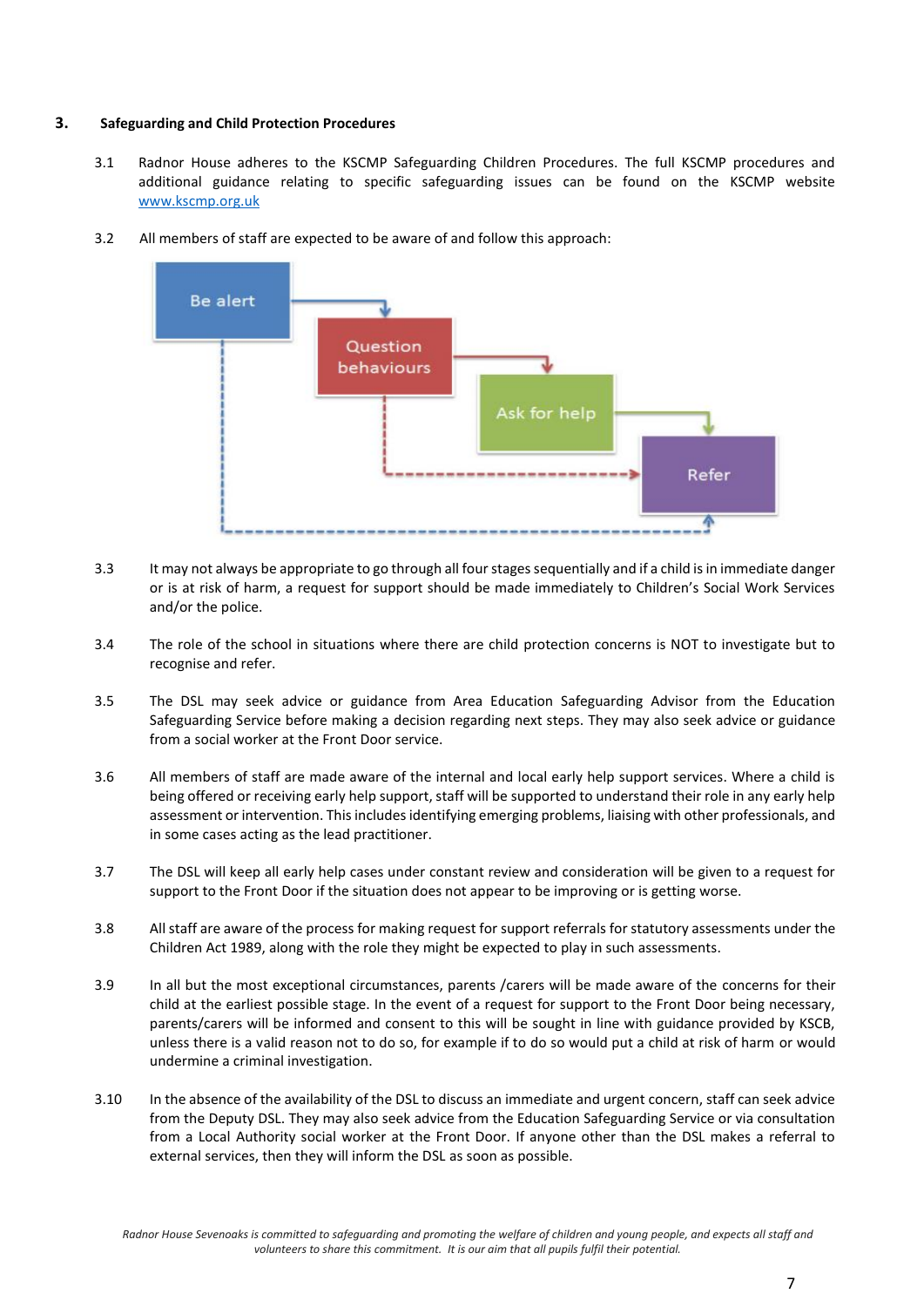- 3.11 On occasion, staff may pass information about a child to the DSL but remain anxious about action subsequently taken. Staff should feel able to check the progress of a case with the DSL so that they can reassure themselves the child is safe and their welfare is being considered. If following this process, the staff member remains concerned it is the responsibility of that staff member to follow the school's escalation process.
- 3.12 If a child's situation does not appear to be improving, then the DSL (or the person that made the request for support) will consider re-referral. Professional disagreements (escalation) will be responded to in line with the KSCMP procedures and DSLs may request support via the Education Safeguarding Service. Escalation procedures can be found via this link: [Kent and Medway LSCB Procedures Manual Contents \(proceduresonline.com\)](https://www.proceduresonline.com/kentandmedway/chapters/contents.html)

#### **4. Referrals for pupils who live outside of Kent Borough**

- 4.1 Referrals to Childrens Social Services (CSS) should be made via the child's home county Safeguarding Partnership. Radnor House Sevenoaks is a (North) Kent school but we educate pupils who live in surrounding counties and therefore referrals may be made to: Kent, Surrey, Bexley, Bromley etc.
- 4.2 Surrey[: http://www.surreyscp.org.uk/](mailto:Sevenoaks) Bromley: [http://www.bromleysafeguarding.org/](http://www.gov.uk/government/publications/working-together-to-safeguard-children) Bexley: http://www.bexleySafeguarding Partnership.org.uk/ To check a Child's home county look up their home address postcode: [https://www.gov.uk/find-local-council](https://www.nationaldahelpline.org.uk/)
- 4.3 If in any doubt, and in the case of wanting advice before making a referral, phone our North Kent Area Safeguarding Advisor (Education) who can help advise on what to do.

#### **5 Record Keeping**

- 5.1 All safeguarding concerns, discussions and decisions (and justifications for those decisions) will be recorded in writing. If members of staff are in any doubt about recording requirements, they should discuss their concerns with DSL. Information is held confidentially and stored securely, in a separate file for each child. Records include:
	- a clear and comprehensive summary of the concern;
	- details of how the concern was followed up and resolved; and
	- a note of any action taken, decisions reached and the outcome.
- 5.2 Staff will record any welfare concern that they have about a child using the My Concern online safeguarding portal, which immediately alerts the DSL team. Records will be completed as soon as possible after the incident/event, using the child's words.
- 5.3 The My Concern safeguarding software is accessible online, via a link on the school website. [https://www.myconcern.education/Account/Login?ReturnUrl=%2f](https://www.gov.uk/guidance/forced-marriage?ReturnUrl=%2f)
- 5.4 If a member of staff is unable to use the online system then a paper Incident/Welfare Concern Form (with body map if injuries have been observed) should be completed and handed without delay to the DSL. Back up copies of Incident/Welfare Concern forms and body maps are kept in the Senior and Prep school office, and on the shared area on the U drive: U:\Administration\Safeguarding.
- 5.5 Safeguarding records are kept for individual children and are maintained separately from all other records relating to the child in the school. Safeguarding records are kept in accordance with data protection legislation and are retained centrally and securely by the DSL. Safeguarding records are shared with staff on a 'need to know' basis only.
- 5.6 All safeguarding records will be transferred in accordance with data protection legislation to the child's subsequent school/setting, under confidential and separate cover. These will be given to the new DSL and a receipt of delivery will be obtained.
- 5.7 The Head will be kept informed of any significant issues by the DSL.

*Radnor House Sevenoaks is committed to safeguarding and promoting the welfare of children and young people, and expects all staff and volunteers to share this commitment. It is our aim that all pupils fulfil their potential.*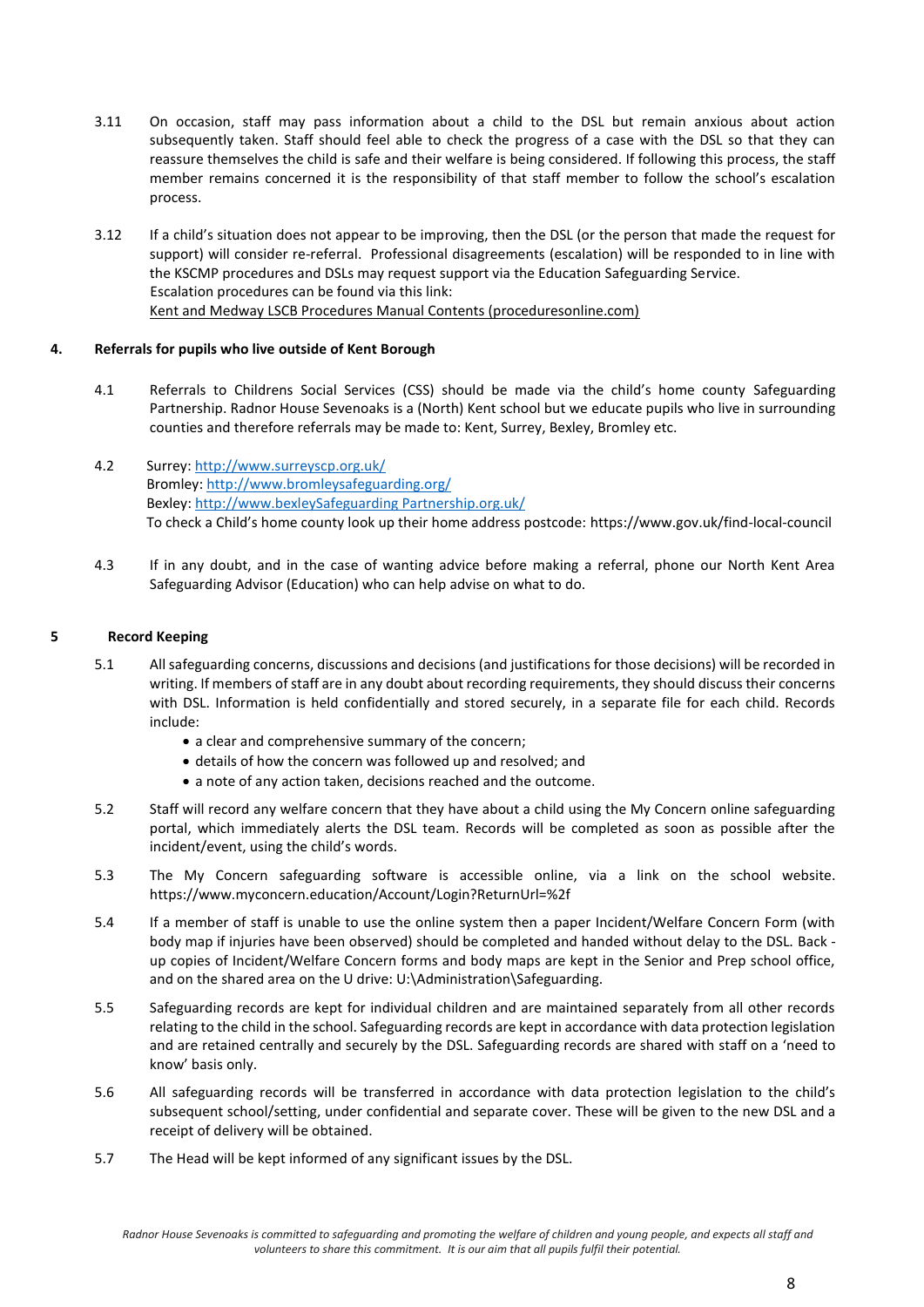### **6. Multi-Agency Working**

- 6.1 The school recognises and is committed to its responsibility to work with other professionals and agencies in line with statutory guidance (WTSC 2018) and KCSIE 2021.
- 6.2 New safeguarding partners and child death review partner arrangements have been in place since September 2020. Locally, the three safeguarding partners (the local authority, a clinical commissioning group for an area within the local authority; and the chief officer of police for an police area in the local authority area) will make arrangements to work together with appropriate relevant agencies to safeguard and promote the welfare of local children, including identifying and responding to their needs.
- 6.3 The school, especially the senior leadership team and the DSL/DDSLs will make themselves aware of and follow their new local arrangements. The Local Safeguarding Multi-agency Partnership for Radnor House Sevenoaks is Kent (KSCMP).
- 6.4 Schools are not the investigating agency when there are child protection concerns. We will however contribute to the investigation and assessment processes as required. The school recognises the importance of multi-agency working and will support attendance at relevant safeguarding meetings, including Child Protection Conferences, Core Groups, Strategy Meetings, Child in Need meetings or other early help multiagency meetings.
- 6.5 The School Leadership Team and DSL will work to establish strong and co-operative relationships with relevant professionals in other agencies.

## **7. Confidentiality, Information Sharing and Data Protection**

- 7.1 The school recognises that all matters relating to child protection are confidential. The Headteacher or DSL will only disclose information about a pupil to other members of staff on a 'need to know' basis.
- 7.2 All members of staff must be aware that whilst they have duties to keep any information confidential, they also have a professional responsibility to share information with other agencies to safeguard children.
- 7.3 All staff must be aware that they cannot promise a child to keep secrets which might compromise the child's safety or wellbeing.
- 7.4 Staff should not assume a colleague or another professional will take action and share information that might be critical in keeping children safe. They should be mindful that early information sharing is vital for effective identification, assessment and allocation of appropriate service provision, whether this is when problems are first emerging, or where a child is already known to local authority children's social care (such as on a child in need or child protection plan).
- 7.5 DfE Guidance on Information Sharing (July 2018) provides further detail. [https://www.gov.uk/government/publications/safeguarding-practitioners-information-sharing-advice](http://www.childline.org.uk/)
- 7.6 All relevant staff have due regard to the relevant data protection principles, which allow them to share (and withhold) personal information, as provided for in the Data Protection Act 2018 and the GDPR. This includes:
	- being confident of the processing conditions which allow them to store and share information for safeguarding purposes, including information which is sensitive and personal, and should be treated as 'special category personal data'.
	- understanding that 'safeguarding of children and individuals at risk' is a processing condition that allows practitioners to share special category personal data. This includes allowing practitioners to share information without consent where there is good reason to do so, and that the sharing of information will enhance the safeguarding of a child in a timely manner but it is not possible to gain consent, it cannot be reasonably expected that a practitioner gains consent, or if to gain consent would place a child at risk.

*Radnor House Sevenoaks is committed to safeguarding and promoting the welfare of children and young people, and expects all staff and volunteers to share this commitment. It is our aim that all pupils fulfil their potential.*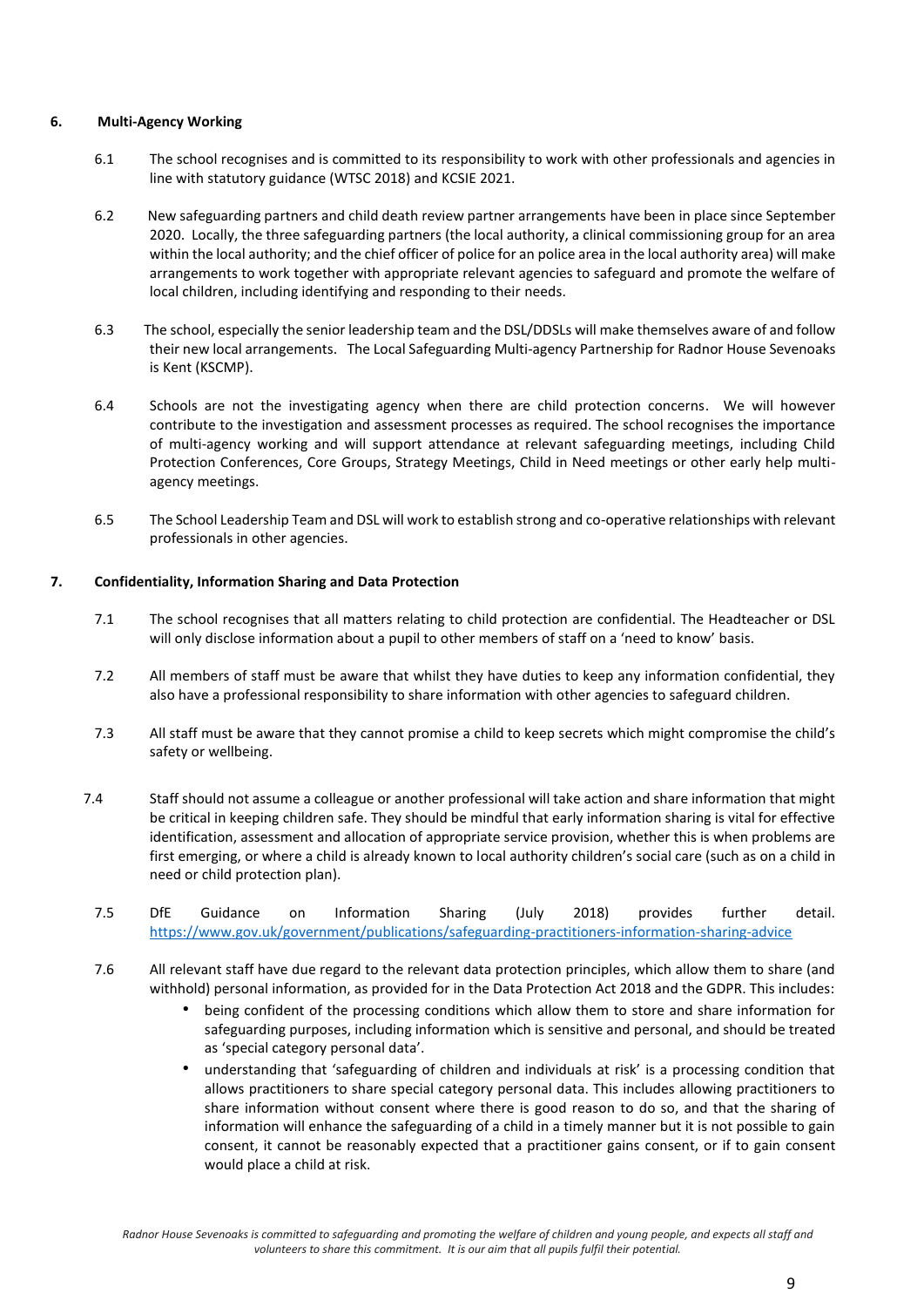• for schools, not providing pupils' personal data where the serious harm test under the legislation is met. For example, in a situation where a child is in a refuge or another form of emergency accommodation, and the serious harms test is met, they must withhold providing the data in compliance with schools' obligations under the Data Protection Act 2018 and the GDPR. Where in doubt the school would seek independent legal advice.

The Data Protection Act 2018 and GDPR do not prevent the sharing of information for the purposes of keeping children safe. Fears about sharing information must not be allowed to stand in the way of the need to safeguard and promote the welfare and protect the safety of children. Schools and colleges have clear powers to share, hold and use information for these purposes.

#### **8. Children at risk of abuse and neglect**

- 8.1 Knowing what to look for is vital to the early identification of abuse and neglect. **All** staff should be aware of indicators of abuse and neglect and specific safeguarding issues such as child criminal exploitation and child sexual exploitation so that they are able to identify cases of children who may be in need of help or protection. If staff are unsure, they should **always** speak to the designated safeguarding lead (or deputy).
- 8.2 **All** staff should be aware that abuse, neglect and safeguarding issues are rarely stand-alone events that can be covered by one definition or label. In most cases, multiple issues will overlap with one another. Behaviours linked to issues such as drug taking and or alcohol misuse, deliberately missing education and consensual and non-consensual sharing of nudes and semi-nudes images and/or videos can be signs that children are at risk.
- 8.3 **All** staff should be able to reassure victims that they are being taken seriously and that they will be supported and kept safe. A victim should never be given the impression that they are creating a problem by reporting abuse, sexual violence or sexual harassment. Nor should a victim ever be made to feel ashamed for making a report.
- 8.4 **All** staff should also be aware that technology is a significant component in many safeguarding and wellbeing issues.
- 8.5 Abuse is a form of maltreatment of a child. Somebody may abuse or neglect a child by inflicting harm, threatening harm or by failing to act to prevent harm.
- 8.6 Children may be abused in a family or in an institution or community setting by those known to them or by others (e.g. via the internet).
- 8.7 Children may be abused by an adult or adults, or by another child or children.
- 8.8 If a child is in immediate danger or at risk of harm or of further harm, a referral should be made to children's social care and/or the police immediately.
- 8.9 Referrals are normally managed by the DSL who will contact the local Kent Safeguarding Children Multi-agency Partnership immediately when a child has either suffered or is at risk of abuse. It should be noted that no child should be sent back into a place of potential danger or risk without receiving specific guidance from the Safeguarding Partnership.
- 8.10 Children's social care assessments consider where children are being harmed in contexts outside the home, so the school provides as much information as possible as part of the referral process. This will allow any assessment to consider all the available evidence and enable a contextual approach to address such harm. Additional information is available here: Contextual Safeguarding
- 8.11 Anyone may make a referral to children's services: in such cases the DSL or one of the Deputy DSLs should be informed as soon as possible that a referral has been made. The police will always be contacted when a crime is alleged.
- 8.12 The latest edition of KCSIE (2021) sets out various ways in which children may be abused and provides guidance for the identification of possible abuse.
- 8.13 *Types of abuse include*: Neglect, Emotional, Physical, and Sexual. Peer on peer abuse and the sexual abuse of children by other children (e.g. sexual violence, sexual harassment, sexting, initiation/hazing and other rituals) is a specific safeguarding issue in education. Details of these and other types of abuse (including radicalisation,

*Radnor House Sevenoaks is committed to safeguarding and promoting the welfare of children and young people, and expects all staff and volunteers to share this commitment. It is our aim that all pupils fulfil their potential.*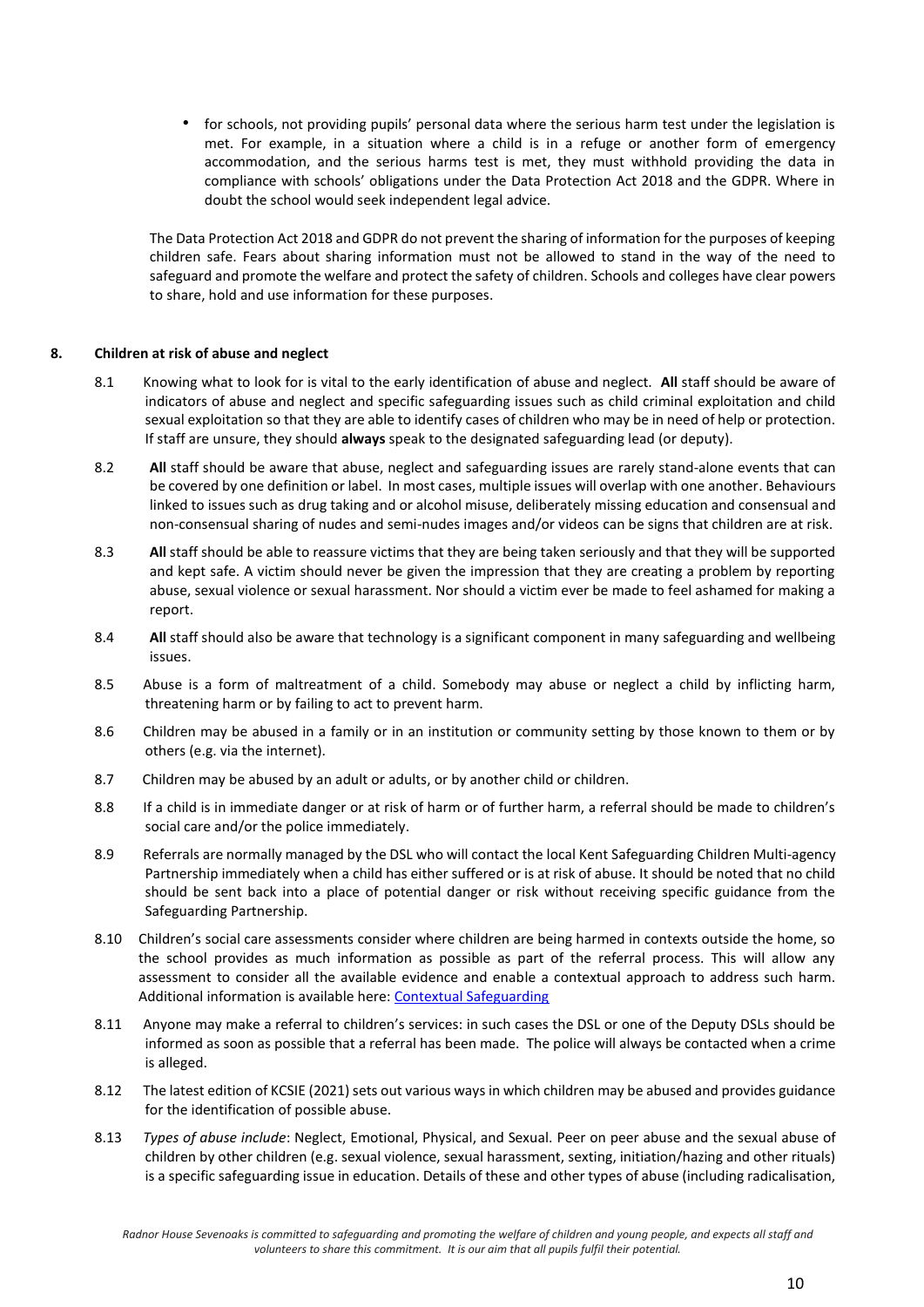child sexual exploitation, child criminal exploitation, so-called 'honour-based' abuse including forced marriage, and female genital mutilation (FGM)) and guidance on identifying them are set down in Appendix A, noting that instances of actual or suspected FGM must be reported to the police by the observer.

- 8.14 Reports to the relevant local agencies must also be made where children are missing from education, since this may be amongst other possibilities a sign of abuse: see 9.15 below.
- 8.15 Advice will be sought from, and decisions will be made by, the SAFEGUARDING PARTNERSHIP regarding if, how and when the parents or carers of the child should be informed of any disclosure relating to abuse. The school will comply with the guidance given.
- 8.16 It should be noted that the bullying of a child whether by an adult or adults, or by another child or other children, directly or through electronic means, is also potentially abuse. The school's anti-bullying and e-safety policies set out the school's strategies for dealing with all forms of bullying including cyber-bullying.
- 8.17 Referrals are normally managed by the DSL who will contact KSCMP immediately when a child has either suffered or is at risk of abuse. The police will be contacted when a crime is alleged.

#### **9. Children in need of specific or additional external support, or about whom staff have concerns**

- 9.1 All staff should have an awareness of safeguarding issues that can put children at risk of harm. Behaviours linked to issues such as drug taking, alcohol abuse, deliberately missing education and the consensual and nonconsensual sharing of nude and semi-nude images and or videos (also known as sexting or youth produced sexual imagery) put children in danger.
- 9.2 Support and interventions are required not just for children at risk of abuse, but also for those in need of additional support from external agencies, including inter-agency working to provide early help for children in need.
- 9.3 Children *needing early help* Any child may benefit from early help, but all school staff should be particularly alert to the potential need for early help for a child who:
	- is disabled or has certain health conditions and has specific additional needs;
	- has special educational needs (whether or not they have a statutory education, health and careplan);
	- has a mental health need;
	- is a young carer;
	- is showing signs of being drawn in to anti-social or criminal behaviour, including gang involvement and association with organised crime groups or county lines;
	- is frequently missing/goes missing from care or from home;
	- is misusing drugs or alcohol themselves;
	- is at risk of modern slavery, trafficking or sexual or criminal exploitation;
	- has a family member in prison, or is affected by parental offending;
	- is in a family circumstance presenting challenges for the child, such as drug and alcohol abuse, adult mental health problems or domestic abuse;
	- is at risk of honour-based abuse such as Female Genital Mutilation or Forced Marriage;
	- has returned home to their family from care;
	- is showing early signs of abuse and/or neglect;
	- is at risk of being radicalised or exploited;
	- is a privately fostered child;
	- is persistently absent from education.
- *9.4* Children affected by domestic abuse *Operation Encompass*. Radnor House Sevenoaks works in partnership with Kent Police and Children's Services to identify and provide appropriate support to pupils who have experienced domestic violence in their household; this scheme is called Operation Encompass. The purpose of Operation Encompass is to safeguard and support children and young people who have been involved in or witness to a domestic abuse incident. Domestic abuse impacts on children in a number of ways. Children are at increased risk of physical injury during an incident, either by accident or because they attempt to intervene. Even when not directly injured, children are greatly distressed by witnessing the physical and emotional suffering of a parent.

*Radnor House Sevenoaks is committed to safeguarding and promoting the welfare of children and young people, and expects all staff and volunteers to share this commitment. It is our aim that all pupils fulfil their potential.*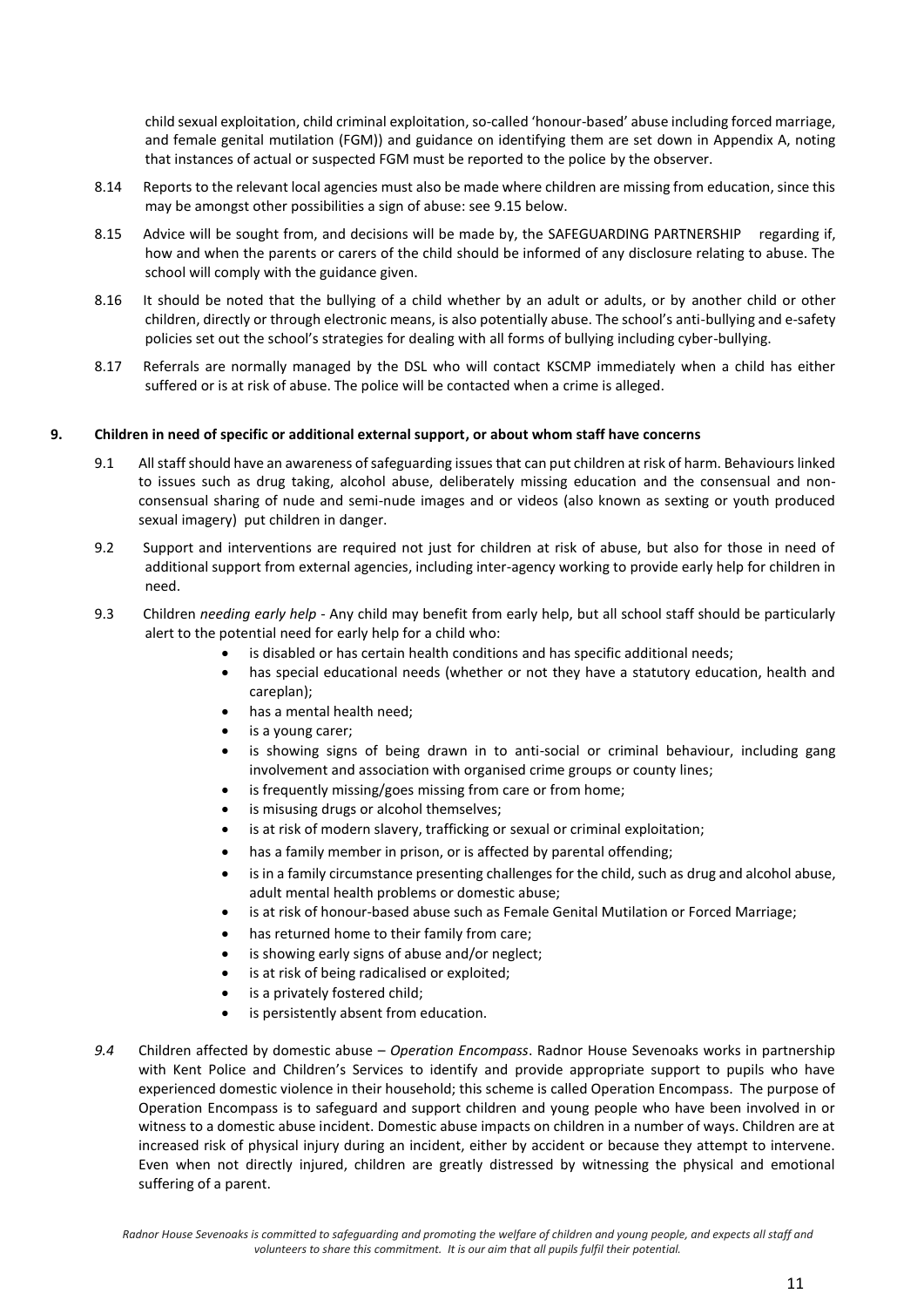- 9.5 Operation Encompass has been created to highlight this situation. It is the implementation of key partnership working between the police and schools. The aim of sharing information with local schools is to allow 'Key Adults' the opportunity of engaging with the child and to provide access to support that allows them to remain in a safe but secure familiar environment. In order to achieve this, the Multi-Agency Safeguarding Hub will share police information of all domestic incidents where one of our pupils has been present, with the Designated Safeguarding Lead(s) (DSL). On receipt of any information, the DSL will decide on the appropriate support the child requires, this should be covert dependent on the needs and wishes of the child. All information sharing and resulting actions will be undertaken in accordance with Kent Police and MASH Encompass Protocol Data Sharing Agreement. We will record this information and store this information in accordance with the record keeping procedures outlined in this policy.
- 9.6 The purpose and procedures in Operation Encompass have been shared with all parents and governors. Further information can be found by clicking on the following link: **[https://www.operationencompass.org.](http://www.stopitnow.org.uk/)** At Radnor House Sevenoaks our Key Adult is Esther Wright (Head of Student Support and DSL).
- *9.7 Children with Special Educational Needs and Disabilities* Particular attention will be given to the needs of children identified as being more vulnerable including those with SEND, as these children can face additional safeguarding challenges.
- 9.8 Additional barriers can exist when recognising abuse and neglect in this group of pupils, including:
	- assumptions that indicators of possible abuse such as behavior, mood and injury relate to the child's disability without further exploration;
	- these pupils being more prone to peer group isolation than other children;
	- the potential for children with SEN and disabilities being disproportionally impacted by behaviours such as bullying, without outwardly showing any signs; and
	- the associated communication barriers and difficulties in overcoming all the above.
- 9.9 To address these additional challenges, the school monitors pupils via Pastoral Radar, and puts in extra pastoral support for children with SEND if required.
- *9.10 Children At Risk From* S*erious Violence* All staff should be aware of indicators which may signal that children are at risk from, or are involved with serious violent crime. These may include increased absence from school, a change in friendships or relationships with older individuals or groups, a significant decline in performance, signs of self-harm or a significant change in well-being, or signs of assault or unexplained injuries. Unexplained gifts or new possessions could also indicate that children have been approached by, or are involved with, individuals associated with criminal networks or gangs. All staff should be aware of the associated risks and understand the measures in place to manage these. Advice is provided in the Home Office's *Preventing youth violence and gang involvement* and its' *Criminal exploitation of children and vulnerable adults : county lines* guidance.

[https://assets.publishing.service.gov.uk/government/uploads/system/uploads/attachment\\_data/file/41813](http://www.kelsi.org.uk/) 1/Preventing youth violence and gang involvement v3 March2015.pdf

[https://assets.publishing.service.gov.uk/government/uploads/system/uploads/attachment\\_data/file/74119](https://www.gov.uk/government/publications/children-missing-education) [4/HOCountyLinesGuidanceSept2018.pdf](https://www.gov.uk/government/publications/children-missing-education)

- *9.11 Children requiring Mental Health Support*  Mental health problems can, in some cases, be an indicator that a child has suffered or is at risk of suffering abuse, neglect or exploitation. The school has an important role to play in supporting the mental health and wellbeing of their pupils. Only appropriately trained professionals should attempt to make a diagnosis of a mental health problem, however school staff are well placed to observe children day-to-day and identify those whose behaviour suggests that they may be experiencing a mental health problem or be at risk of developing one. The school accesses a range of advice to help it identify children in need of extra mental health support, including working with external agencies. More information can be found in th[e mental health and behaviour in schools guidance, a](https://www.gov.uk/government/publications/mental-health-and-behaviour-in-schools--2)nd Public Health England has produced a range of resources to support secondary school teachers to promote positive health, wellbeing and resilience among children. S[ee Rise Above](https://campaignresources.phe.gov.uk/schools/topics/rise-above/overview) for links to all materials and lesson plans.
- *9.11* Where children have suffered abuse and neglect, or other potentially traumatic adverse childhood experiences, this can have a lasting impact throughout childhood, adolescence and into adulthood. It is key

*Radnor House Sevenoaks is committed to safeguarding and promoting the welfare of children and young people, and expects all staff and volunteers to share this commitment. It is our aim that all pupils fulfil their potential.*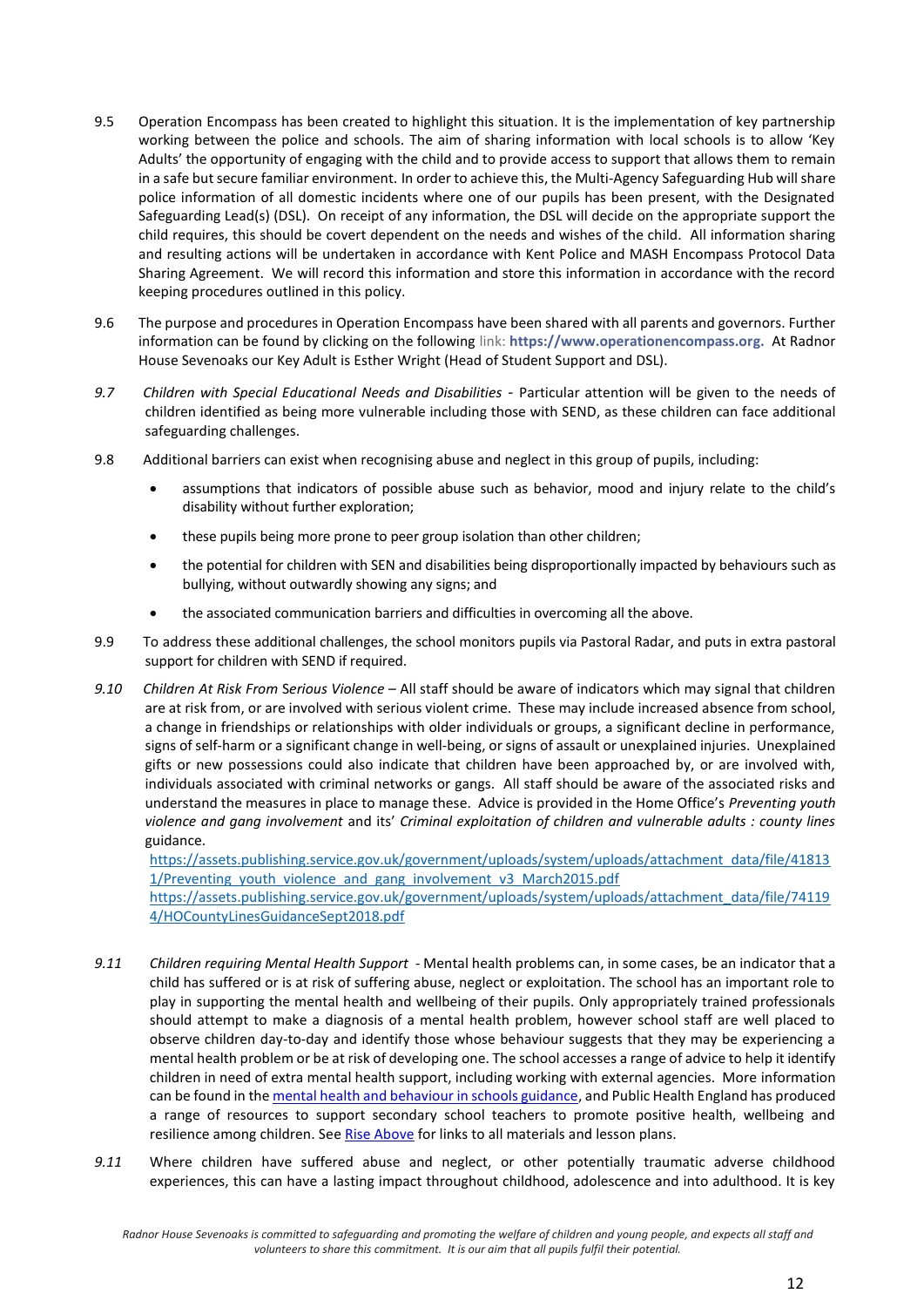that staff are aware of how these children's experiences, can impact on their mental health, behaviour and education. If staff have a mental health concern about a child that is also a safeguarding concern, immediate action will be taken, following the procedures in this policy and speaking to the designated safeguarding lead or a deputy.

- *9.12* The school can access a range of advice to help identify children in need of extra mental health support, this includes working with external agencies. More information can be found in the Mental Health and Behaviour in Schools (DFE guidance) [https://www.gov.uk/government/publications/mental-health-and-behaviour-in](http://mentor-adepis.org/)[schools--2,](http://mentor-adepis.org/) and Public Health England has produced a range of resources to support secondary school teachers to promote positive health, wellbeing and resilience among young people.
- *9.13 Children in Need of a Social Worker* (*Child in Need and Child Protection Plans*) – children may need a social worker due to safeguarding and welfare needs, abuse, neglect and/or complex family circumstances. A child's experiences of adversity and trauma can leave them vulnerable to further harm, as well as educationally disadvantaged in facing barriers to attendance, learning, behaviour, and mental health.
- 9.14 Local authorities should share the fact that a pupil at the school has a social worker. This information will inform decisions the school takes about safeguarding (for example, responding to unauthorized absence or missing education where there are known safeguarding risks) and about promoting welfare (for example, considering the provision of pastoral and/or academic support, alongside action by statutory services). Findings from the Children in Need review (June 2019) contain further information. The conclusion 'Help, protection, education' sets out action the Government is taking to support this See: [https://assets.publishing.service.gov.uk/government/uploads/system/uploads/attachment\\_data/file/80923](https://assets.publishing.service.gov.uk/government/uploads/system/uploads/attachment_data/file/809236/190614_CHILDREN_IN_NEED_PUBLICATION_FINAL.pdf) [6/190614\\_CHILDREN\\_IN\\_NEED\\_PUBLICATION\\_FINAL.pdf](https://assets.publishing.service.gov.uk/government/uploads/system/uploads/attachment_data/file/809236/190614_CHILDREN_IN_NEED_PUBLICATION_FINAL.pdf)
- *9.15 Children Missing From Education* where a pupil's absence has not been requested in advance by parents, Reception staff will chase the reason for the absence on the relevant morning. The absence report is forwarded to the Head of Year, who can check for any patterns of absence and follow up with the pupils and parents if necessary. Where a child misses school for 1 0 consecutive days, or for fewer days but more regularly, without reason or satisfactory explanation, the DSL will make a referral to social services, being alert to the possible reasons for this absence – including the risk of abuse and neglect, child sexual abuse or exploitation, travelling to conflict zones, FGM and forced marriage and will refer all such concerns to the relevant local agencies. This may help prevent them going missing in future. For further information, please see the school's Children Missing from Education Policy.
- 9.16 Where early help or other support is appropriate, the case should be kept under constant review and the DSL should support the staff in liaising with other agencies, and setting up an inter-agency assessment as appropriate. If the child's situation does not appear to be improving, then consideration should be given to referring the case to children's social care.
- 9.17 *Child Criminal Exploitation*  some specific forms of CCE can include children being forced or manipulated into transporting drugs or money through county lines, working in cannabis factories, shoplifting or pickpocketing. They can also be forced or manipulated into committing vehicle crime or threatening/committing serious violence to others. CCE does not always involve physical contact; it can also occur through the use of technology. Children can become trapped by this type of exploitation as perpetrators can threaten victims (and their families) with violence, or entrap and coerce them into debt. They may be coerced into carrying weapons such as knives or begin to carry a knife for a sense of protection from harm from. See Appendix A for further details.
- 9.17 *Child Sexual Exploitation –* CSE is a form of child sexual abuse. Sexual abuse may involve physical contact, including assault by penetration (for example, rape or oral sex) or nonpenetrative acts such as masturbation, kissing, rubbing, and touching outside clothing. It may include noncontact activities, such as involving children in the production of sexual images, forcing children to look at sexual images or watch sexual activities, encouraging children to behave in sexually inappropriate ways or grooming a child in preparation for abuse including via the internet. CSE can occur over time or be a one-off occurrence, and may happen without the child's immediate knowledge e.g. through others sharing videos or images of them on social media. CSE can affect any child, who has been coerced into engaging in sexual activities. This includes 16 and 17 year olds who can legally consent to have sex. Some children may not realise they are being exploited e.g. they believe they are in a genuine romantic relationship. See Appendix A for further details.
- 9.18 The school will hold more than one emergency contact number for every pupil, giving additional contact options

*Radnor House Sevenoaks is committed to safeguarding and promoting the welfare of children and young people, and expects all staff and volunteers to share this commitment. It is our aim that all pupils fulfil their potential.*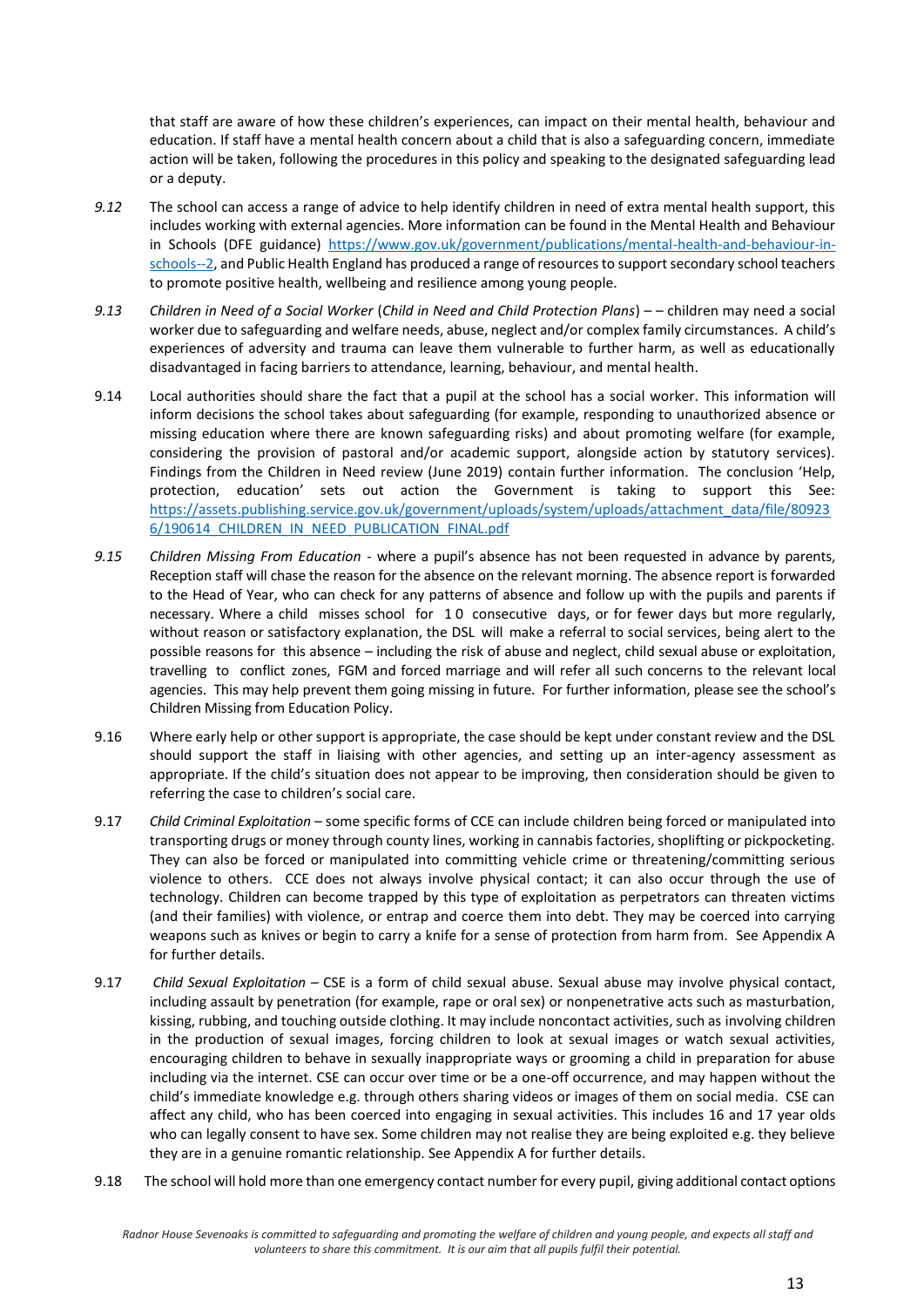to make contact with a responsible adult when a child missing education is also identified as a welfare and/or safeguarding concern.

- 9.19 Where there is a concern about a child (as opposed to a child being in immediate danger), there should be a conversation with the DSL to agree a course of action with due regard to the referral thresholds of the Safeguarding Partnership.
- 9.20 Where early help or other support is appropriate, the case should be kept under constant review and the DSL should support the staff in liaising with other agencies, and setting up an inter-agency assessment as appropriate. If the child's situation does not appear to be improving, then consideration should be given to referring the case to children's social care.
- 9.21 All concerns, discussions and decisions made, and the reasons for those decisions, will be recorded in writing and on MyConcern. The DSL will advise on the recording requirements. The record will be kept by the DSL.
- 9.21 Where a pupil joins or leaves the school at non-standard transition times, the school will report this to the local authority.

#### **10. Designated Safeguarding Lead (DSL) responsibilities**

- 10.1 The DSL is a member of the school's senior leadership team, with the status and authority to carry out the duties of the posts of DSL and Prevent Officer. The DSL takes lead responsibility for safeguarding and child protection, including online safety, in the school.
- 10.2 Normally, safeguarding concerns will be referred to and managed by the DSL, liaising with the nominated Director, the Head, the Deputy DSLs and other members of the senior leadership team, as appropriate.
- 10.3 A detailed list of responsibilities for the DSL is given in Appendix B, in line with KCSIE 2021 Annex C. In brief, these responsibilities cover the following safeguarding areas:
	- Managing referrals for example, to the local safeguarding partners, other relevant agencies, the Channel programme, the Disclosure and Barring Service, the police (as appropriate);
	- Working with others including liaising with the Deputy DSLs, the Head, the Board of Directors, other school staff, and the LADO and the local safeguarding partners;
	- Training their own, and of others including with regard to the risks associated with online safety for all pupils, and the increased risks which children with SEND may face online;
	- Raising awareness ensuring the school's safeguarding policies are known, understood and used appropriately
	- Information sharing help promote educational outcomes by sharing the information about the welfare, safeguarding and child protection issues that children, including children with a social worker, are experiencing, or have experienced, with teachers and school senior leadership team.
	- The administration of child protection files information sharing, including transferring files where children leave the school, and when it may be appropriate to share information in advance of a child leaving school;
	- Providing support to the staff in school supporting and advising staff and help them feel confident on welfare, safeguarding and child protection matters.
	- Understanding the views of children the DSL should encourage a culture of listening to children and taking account of their wishes and feelings, understand the difficulties that children may have in approaching staff about their circumstances and consider how to build trusted relationships which facilitate communication.
	- Availability either the DSL or DDSL always being available to hear concerns

The work of the DSL will be reviewed annually by the Safeguarding Director.

#### **11. Deputy Designated Safeguarding Lead responsibilities**

11.1 A Deputy DSL is a member of the school's senior leadership with the status and authority to carry out the duties of the posts of Deputy DSL and Deputy Prevent Officer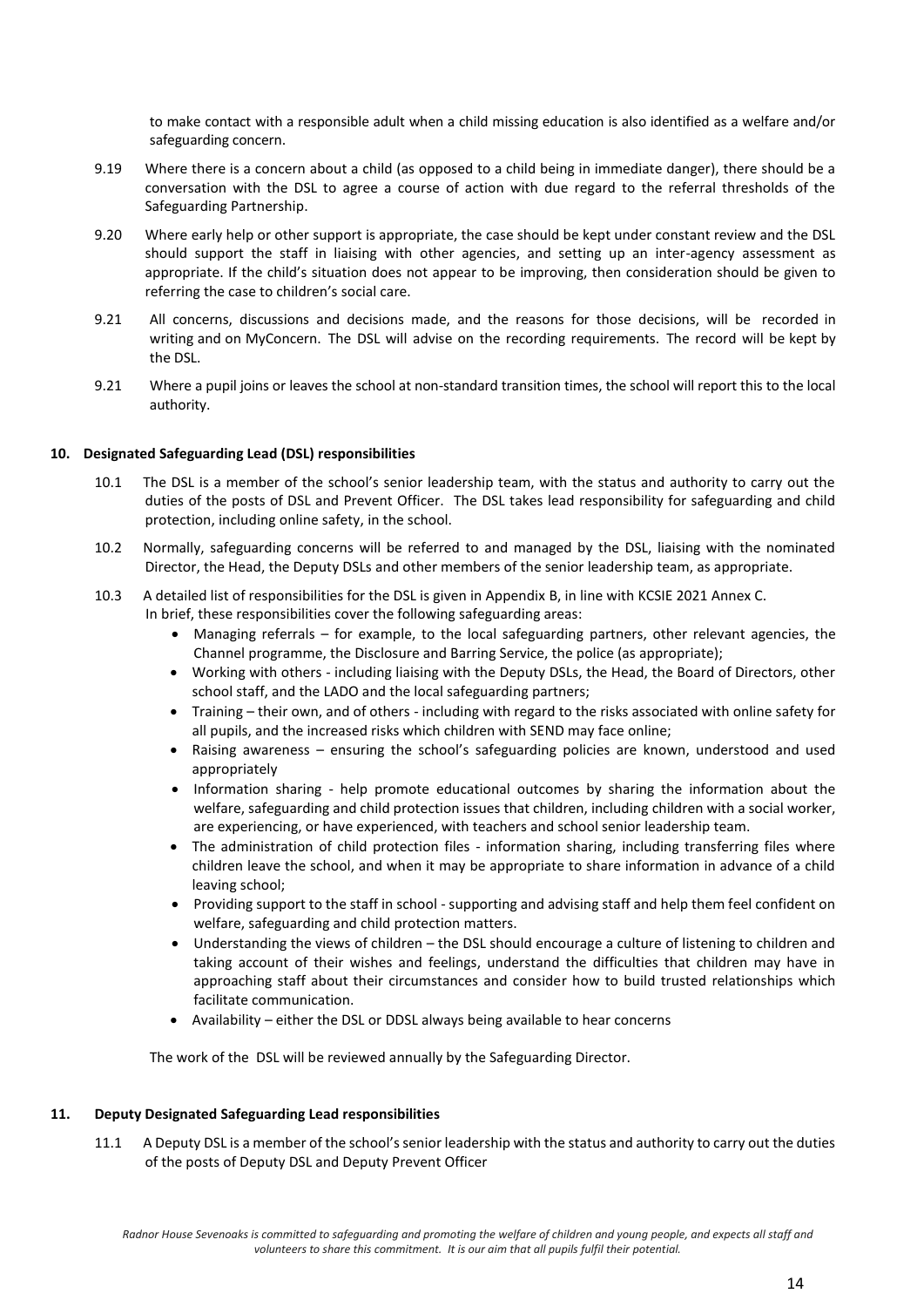- 11.2 A Deputy DSL will be trained to the same standards as the DSL.
- 11.3 A Deputy DSL will act as DSL in their absence, and otherwise will carry out safeguarding tasks and duties as specified by the DSL, in line with the details above and Appendix B.
- 11.4 The Deputy DSL with specific responsibility for EYFS will have delegated powers to act as DSL for the EYFS, but will ensure that the DSL is kept informed of all safeguarding matters relating to the EYFS.

#### **12. Responsibilities of Directors**

- 12.1 Directors have, together with the proprietor corporate responsibility for all safeguarding matters relating to the pupils of the school. They should ensure they facilitate a whole school approach to safeguarding. This means ensuring safeguarding and child protection are at the forefront and underpin all relevant aspects of process and policy development.
- 12.2 Directors will read and achieve a secure understanding of KCSIE 2021 Part 1.
- 12.3 Directors will have specific responsibilities for: ensuring that all staff and those working in the school (teaching, support, contractors, agency staff and volunteers) are informed of the content of this policy; checking the staff's understanding and implementation of the policy; and ensuring that all staff are aware of the referral process and how to implement safeguarding protocols.
- 12.4 Directors will promote a climate in which the best interests of the child are at its' heart, and in which it is understood that safeguarding is the responsibility of all.
- 12.5 Where there is a safeguarding concern, the governors and school leaders will make certain that systems are in place to ensure the child's wishes and feelings are taken into account when determining what action to take and what services to provide. These systems are well promoted in school, easily understood and easily accessible for pupils to confidently report abuse, knowing their concerns will be treated seriously, and knowing they can safely express their views and give feedback.
- 12.6 To these ends:
	- They will ensure that this policy is reviewed in detail and approved by them at least annually.
	- They will monitor the policy, procedures and the efficiency with which they are implemented.
	- They will ensure that child protection files are maintained in line with KCSIE 2021 Annex C.
	- They will ensure that safer recruitment policies and practices in line with KCSIE 2021 Part Three are in place.
	- They will ensure that there are clear job specifications for the DSL and Deputy DSL.
	- They will ensure that all those working in the school understand their own safeguarding duties and responsibilities.
	- They will nominate from amongst their number one director to liaise with senior leadership of the school and with the DSL and Deputy DSLs on matters relating to safeguarding. That person will be authorised to liaise with the Safeguarding Partnership and LADO as and when required by this policy.
	- They will receive from the DSL a safeguarding report at each meeting of the directors.
	- They will receive an annual safeguarding report prepared by the nominated governor.
	- They will receive appropriate and regular training to assist them in the proper fulfilment of their corporate responsibilities for safeguarding.
	- They will receive appropriate safeguarding induction training on appointment as a Director.
- 12.6 The directors will ensure that arrangements are in place so that there is always a member of staff with appropriate training and status, on site during the working day, to deal with safeguarding matters: this would normally be the DSL, one of the Deputy DSLs or Head, all of whom should be trained for DSL duties.
- 12.7 The Governors will ensure that safeguarding training for staff, including online safety training, is integrated, and considered as part of the whole school safeguarding approach. They will also ensure that the children are taught about safeguarding, including online safety (a more personalized/contextualized approach might be needed for more vulnerable children, victims of abuse and some pupils with SEND). See also: DfE advice for schools: teaching online safety in schools.
- 12.8 The Governors have regard to the Teachers' Standards which set out the expectation that all teachers manage behaviour effectively to ensure a good and safe educational environment, and require teachers to have a clear

*Radnor House Sevenoaks is committed to safeguarding and promoting the welfare of children and young people, and expects all staff and volunteers to share this commitment. It is our aim that all pupils fulfil their potential.*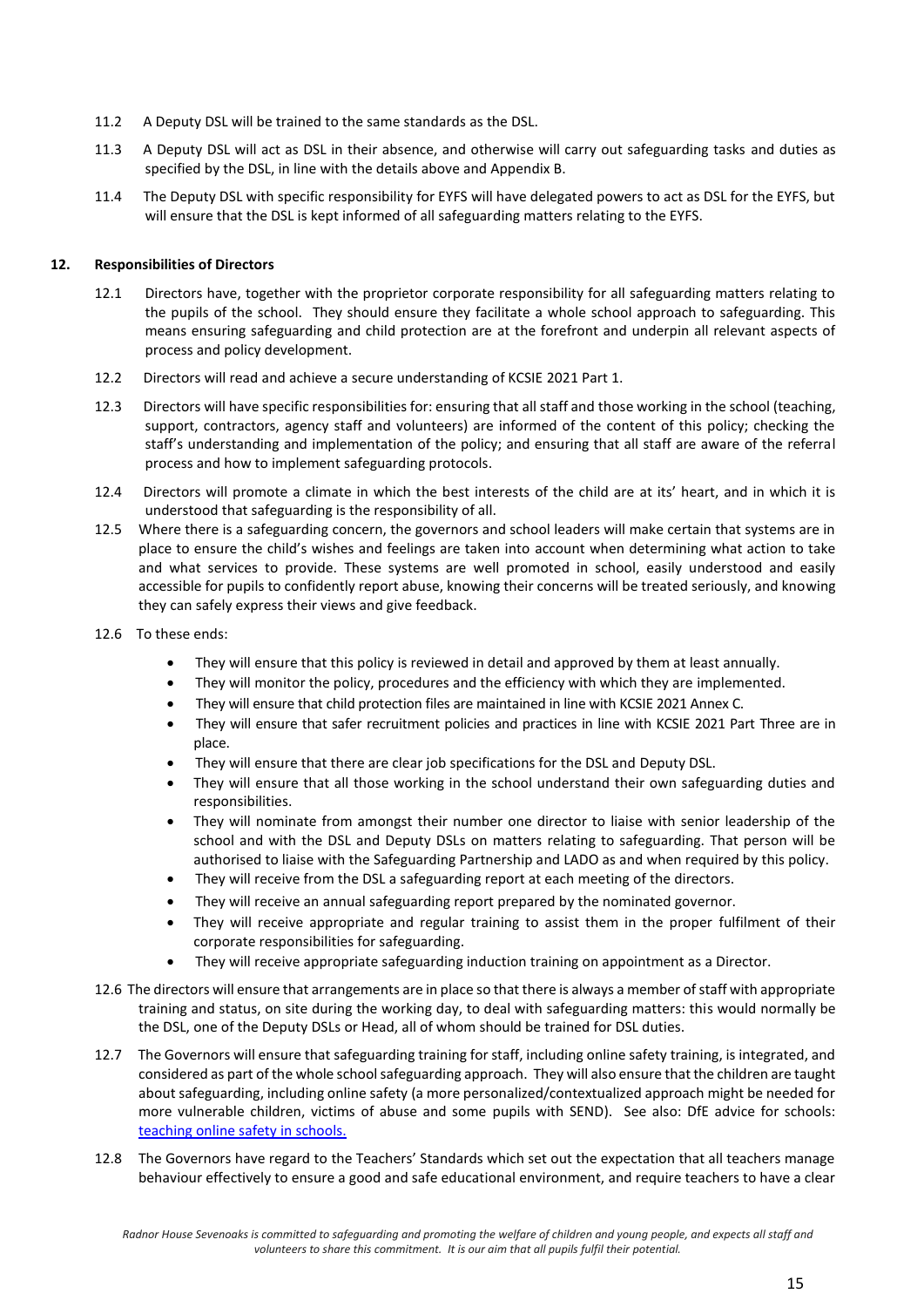understanding of the needs of all pupils.

12.9 Additionally, the Directors will give opportunities for any concerns to be voiced and ensure that the Board of Directors has an appropriately thorough understanding of the methodology of the teaching of safeguarding issues within the school.

#### **13. Safer Recruitment, the Single Central Register, and Visitors**

- 13.1 `The school follows the Government's recommendations for the safer recruitment and employment of staff working with, or nearby, children in accordance with Part 3 of KCSIE 2021: see the school's Safer Recruitment Policy for specific details of our practice and procedures.
- 13.2 The school operates safer recruitment procedures, including required pre-appointment checks on teaching and non-teaching staff, volunteers, directors, supply staff, staff of contractors and other individuals, in accordance with the school's Safer Recruitment Policy.
- 13.3 At least one person who is involved in every staff interview has completed Safer Recruitment training. The interview process consists of several meetings with different members of staff, one of whom is Safer Recruitment trained.
- 13.4 A Single Central Register (SCR) of appointments is rigorously maintained. All employees, directors, supply staff, volunteers and others working within the school are checked in accordance with the full requirements of the SCR before starting work and the details of these checks are recorded in the SCR.
- 13.5 Through risk assessments, the school also ensures that appropriate checks have been made upon the staff of other organisations working with our pupils on external trips and visits.
- 13.6 In any case where a new member of staff's DBS check has not been seen by the school prior to the start date, but all other checks have been completed, then a risk assessment can be carried out to determine the appropriate course of action, e.g. allowing appropriately supervised access for a specified period or postponing the starting date.
- 13.7 Appropriate safeguarding and prevent duty checks, including appropriate background checks, upon visiting speakers and other visitors, will be made and recorded. The school will not permit to enter the school any visitor with links to extremist organisations, or who has expressed extremist views. All speakers, contractors and other visitors will be required to undergo an identity check on arrival and wear a visitor's badge. A member of staff will be assigned to supervise any visiting speaker. No unsupervised access to pupils will be permitted for any visitor or contractor. Speakers will provide prior to their arrival at the school, an outline of what ground they will be covering in their talk or presentation: this will not conflict with the school's aims and ethos nor undermine British values; if it does, the talk or presentation will not be allowed to go ahead. The assigned member of staff will interrupt and terminate any talk or presentation, if it appears to deviate inappropriately from this outline and/or pose a risk under the Prevent Duty.
- 13.8 KCSIE 2021 incorporates the statutory guidance, Disqualification under the Childcare Act 2006, making the latter a document to which schools must have regard. It relates to staff working in the early years and those involved in childcare for children under the age of eight in before- and after-school settings. The key requirement for the school is that it must not knowingly employ people to work in childcare or allow them to be directly concerned in its management, if they themselves are directly 'disqualified' from childcare.

#### **14. Responsibilities of staff and volunteers**

- 14.1 Safeguarding is everyone's responsibility. It applies to all who, work, or volunteer, or learn, or supply services to our school.
- 14.2 All staff and volunteers have an equal responsibility to understand and implement this policy and its procedures, both within and outside of normal school hours, including activities away from school. This includes a duty to act upon any suspicion, concern or disclosure that may suggest that a child is at risk of significant harm or in need of support services. They are required to report instances of actual or suspected child abuse or neglect to the DSL or Deputy DSL. They may refer matters directly to the local children's services or police as appropriate.
- 14.3 School staff are particularly important as they are in a position to identify concerns early, provide help for children, promote children's welfare and prevent concerns from escalating.

*Radnor House Sevenoaks is committed to safeguarding and promoting the welfare of children and young people, and expects all staff and volunteers to share this commitment. It is our aim that all pupils fulfil their potential.*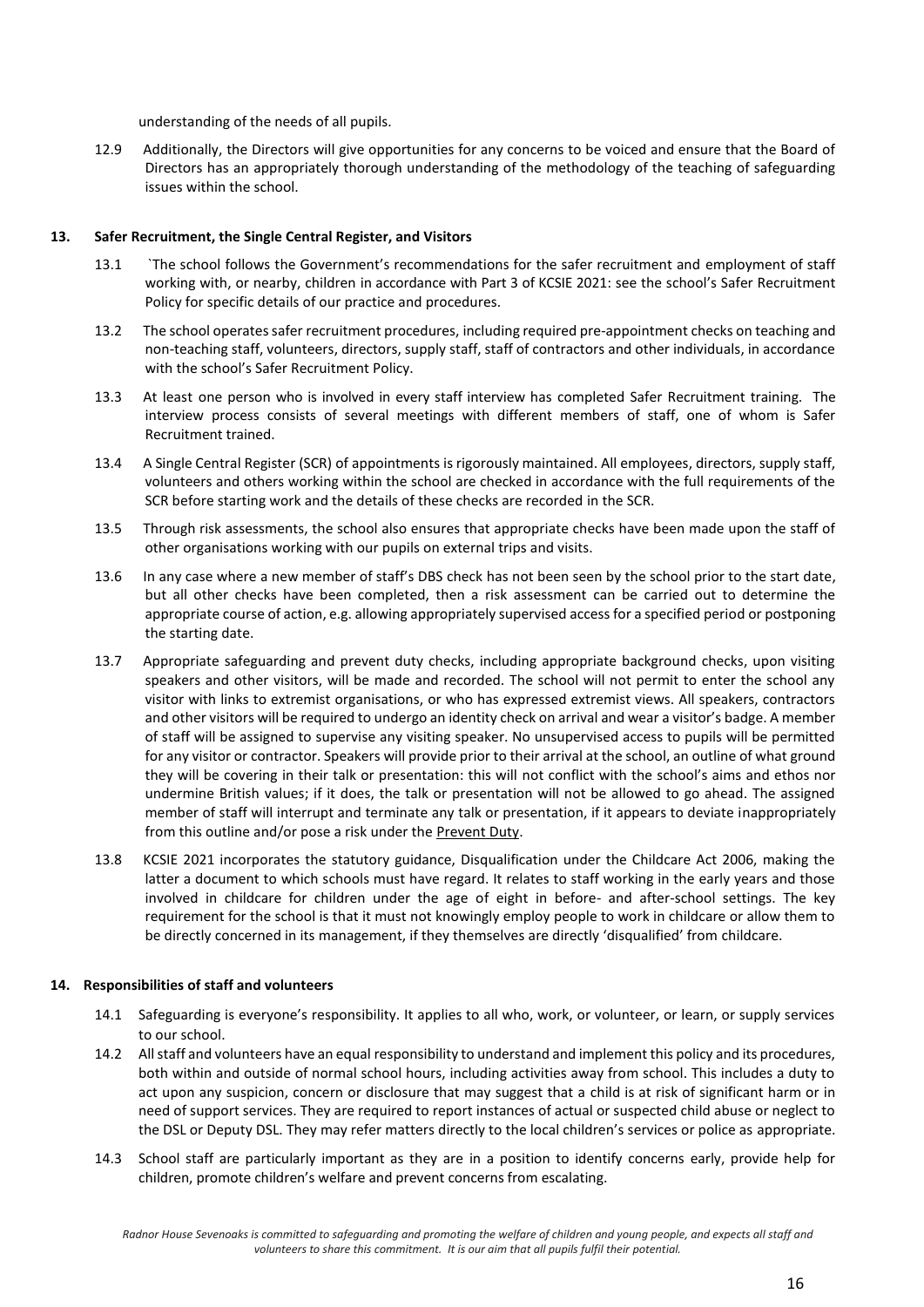- 14.4 All should have a clear awareness of the different forms of and indicators of abuse; see Section 3 above and the appendices. Knowing what to look for is vital for the early identification of abuse and neglect All should be aware that behaviours such as those linked to drug taking, alcohol abuse, truanting and sexting put children in danger.
- 14.5 All should be aware that safeguarding issues may manifest themselves via peer on peer abuse. This may well include but is not limited to: abuse in intimate personal relationships between peers, physical abuse, bullying (including cyber bullying), gender-based violence, sexual violence and sexual harassment, sexting (sharing nude and semi-nude images and or videos- also known as youth produced sexual imagery), initiation/hazing-type violence and rituals and upskirting; see Section 17 below.
- 14.6 As well as having a clear awareness of the different forms and signs of abuse, all should demonstrate an awareness of the dangers of abuse arising from: extremism and radicalisation, child sexual exploitation, and socalled honour-based abuse, including female genital mutilation and forced marriage. If staff are unsure, they should always speak to the designated safeguarding lead, or deputy.
- 14.7 Any member of staff or volunteer should immediately report instances of actual or suspected child abuse or neglect to the DSL even where they make a referral themselves – unless the DSL is implicated in any disclosure or allegation, in which case they should follow the guidance given in Section 19 below.
- 14.8 Allegations against any member of staff (including the DSL or DDSL, supply staff or volunteer) should be reported immediately to the Head or in his/her absence (or in cases where the Head is the subject of the allegation or concern) to the Chair of Governors, without informing the person concerned or any other. Where appropriate, the Head will consult with the DSL. In all cases the matter must not be discussed with the person concerned or with others in or beyond the school. The allegation will be discussed immediately with the LADO before further action is taken. Specific allegations should be dealt with in accordance with Section 19 below, noting in particular paragraph 19.3.
- 14.9 All staff and volunteers should feel able to raise concerns about poor or unsafe practice, and potential failures in the school's safeguarding regime. They should also have confidence that all such concerns will be taken seriously by the governance and senior leadership of the school. The school's Whistleblowing Policy provides guidance as to how such concerns may be raised.
- 14.10 Where that confidence is lacking or they feel unable to raise an issue with the school directly, staff and volunteers should follow the guidance given under whistleblowing: see Section 1.
- 14.11 Additionally they are expected to make themselves available for appropriate training, if necessary out of normal school hours, and to read both this policy and Part 1 of the latest edition of KCSIE (2021). Special arrangements will be put in place for anyone working in the school whose command of English is insufficient, to enable them to read and digest the contents of this policy and Part 1 of KCSIE (2021).
- 14.12 Appropriate formal training will be provided for all members of staff and volunteers in regulated activity at least every two years. Updates will be provided throughout the academic year as appropriate and not less than annually.

#### **15. What to do in the event of a child making a disclosure - guidance to those within the school community**

- 15.1 If a child makes a disclosure relating to a safeguarding matter then the following strict guidance should be followed:
	- Listen sensitively to what the child has to say and take them seriously.
	- If there is a need for medical attention seek assistance without delay.
	- Do not promise confidentiality.
	- Record, as much as possible in the actual words of the child, what is said relating to the disclosure, the date and time.
	- Do not ask leading questions.
	- Do not ask questions other than to clarify what is being said.
	- Do not ask the child to repeat all or part of their disclosure other than to clarify what is being said, understanding that being asked to restate their disclosure repeatedly will put the child under undue stress.
	- Do not attempt to investigate the disclosure or to contact in any way any person mentioned in the

*Radnor House Sevenoaks is committed to safeguarding and promoting the welfare of children and young people, and expects all staff and volunteers to share this commitment. It is our aim that all pupils fulfil their potential.*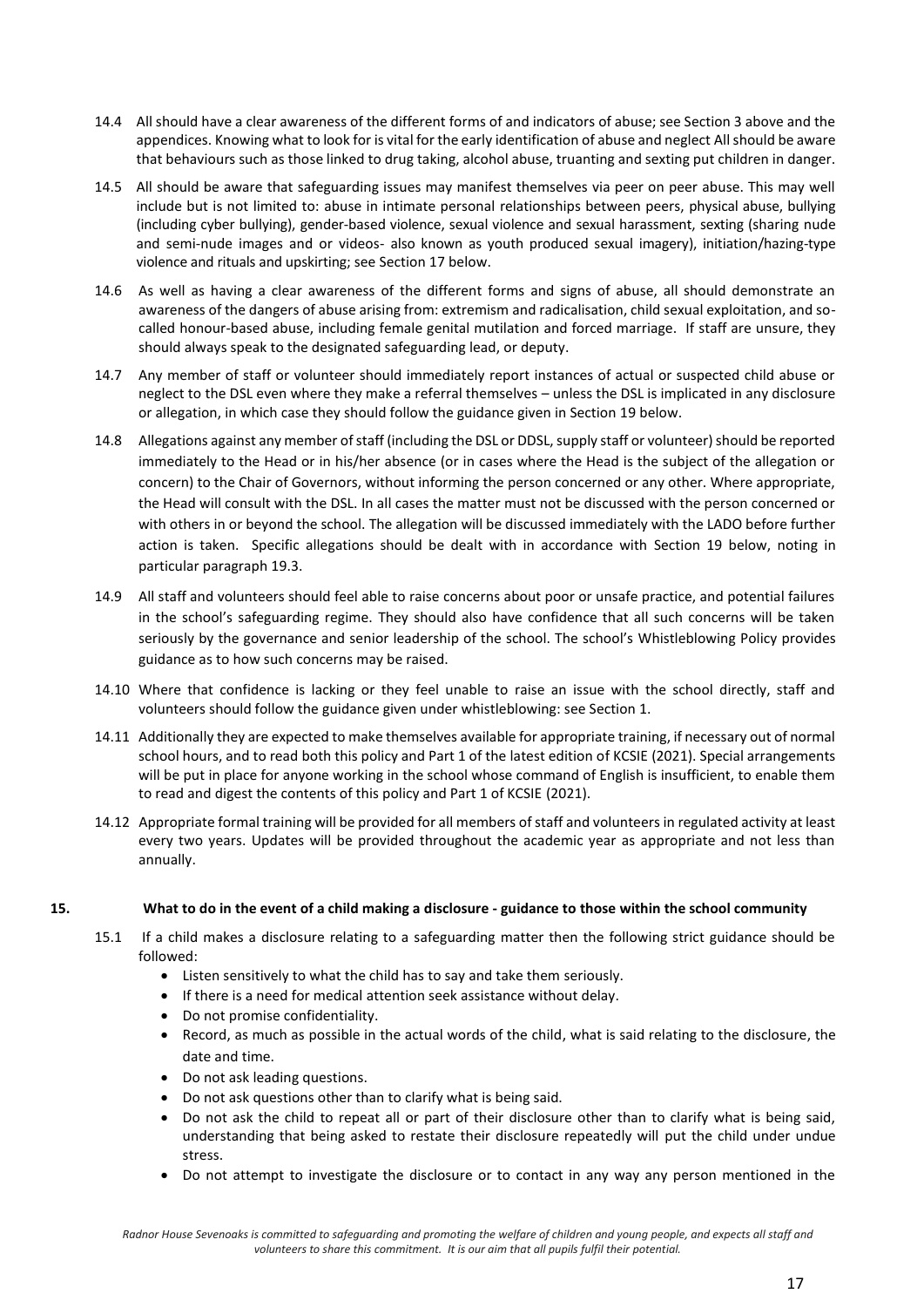disclosure.

- Acknowledge how difficult it must have been for the child to speak and reassure them that you will ensure that the matter is now dealt with.
- When the child has finished speaking, do not leave the child alone. Call for immediate assistance from the DSL or Deputy DSL or follow the procedures for allegations against staff, volunteers, and directors. The DSL (or other responsible person within the scope of this policy) will then deal with the matter.
- Sign (with time and date) all notes made and give them to the DSL (or other responsible person).
- Do not speak to anyone about the fact or content of the disclosure without the full written authority and on the written direction of the DSL and/or Head.
- 15.2 The above strict guidance relates to any disclosures involving events within or outside the school or concerning adults or other children.
- 15.3 Refer to Section 5 'Record Keeping' for details of how to record Welfare concerns
- 15.4 Although referrals are normally managed by the DSL, as pointed out above in the preamble to this policy, anyone may make a referral if necessary using the external contact details on page 4.
- 15.5 As a result of their knowledge, position and/or the authority invested in their role, all adults working with children and young people in education settings are in positions of trust in relation to the young people in their care. A relationship between a member of staff and a pupil cannot be a relationship between equals. There is potential for exploitation and harm of vulnerable young people and all members of staff have a responsibility to ensure that an unequal balance of power is not used for personal advantage or gratification.
- 15.6 Wherever possible, staff should avoid behaviour including that involving the use of social media, texts and other forms of electronic communications which might be misinterpreted by others, and report either to a DSL or to a member of the senior leadership and record any incident with this potential. Staff should refer the school's Staff Handbook.

#### **16. The Use of Reasonable Force**

- 16.1 There are circumstances when it is appropriate for staff at Radnor House Sevenoaks to use reasonable force to safeguard children and young people. The term 'reasonable force' covers the broad range of actions used by staff that involve a degree of physical contact to control or restrain children. This can range from guiding a child to safety by the arm, to more extreme circumstances such as breaking up a fight or where a young person needs to be restrained to prevent violence or injury. 'Reasonable' in these circumstances means 'using no more force than is needed'. The use of force may involve either passive physical contact, such as standing between pupils or blocking a pupil's path, or active physical contact such as leading a pupil by the arm out of the classroom.
- 16.2 Radnor House Sevenoaks follows the DfE guidance '*Use of Reasonable Force in Schools'* can be found here: https://www.gov.uk/government/publications/use-of-reasonable-force-in-schools
- 16.3 Radnor House Sevenoaks believes that the adoption of a 'no contact' policy at a school or college can leave staff unable to fully support and protect their pupils and students. The DfE encourages headteachers, principals, governing bodies and proprietors to adopt sensible policies, which allow and support their staff to make appropriate physical contact. The decision on whether or not to use reasonable force to control or restrain a child is down to the professional judgement of the staff concerned and should always depend on individual circumstances.
- 16.4 When using reasonable force in response to risks presented by incidents involving children with SEN or disabilities or with medical conditions, staff will consider the risks carefully and recognise the additional vulnerability of these groups. They should also consider their duties under the Equality Act 2010 in relation to making reasonable adjustments, non-discrimination and their Public Sector Equality Duty. The school Behaviour Policy will be followed and if required, plans will be made to engender positive and proactive behaviour support, for instance through drawing up individual behaviour plans for more vulnerable children, and agreeing them with parents and carers, thus reducing the occurrence of challenging behaviour and the need to use reasonable force.

*Radnor House Sevenoaks is committed to safeguarding and promoting the welfare of children and young people, and expects all staff and volunteers to share this commitment. It is our aim that all pupils fulfil their potential.*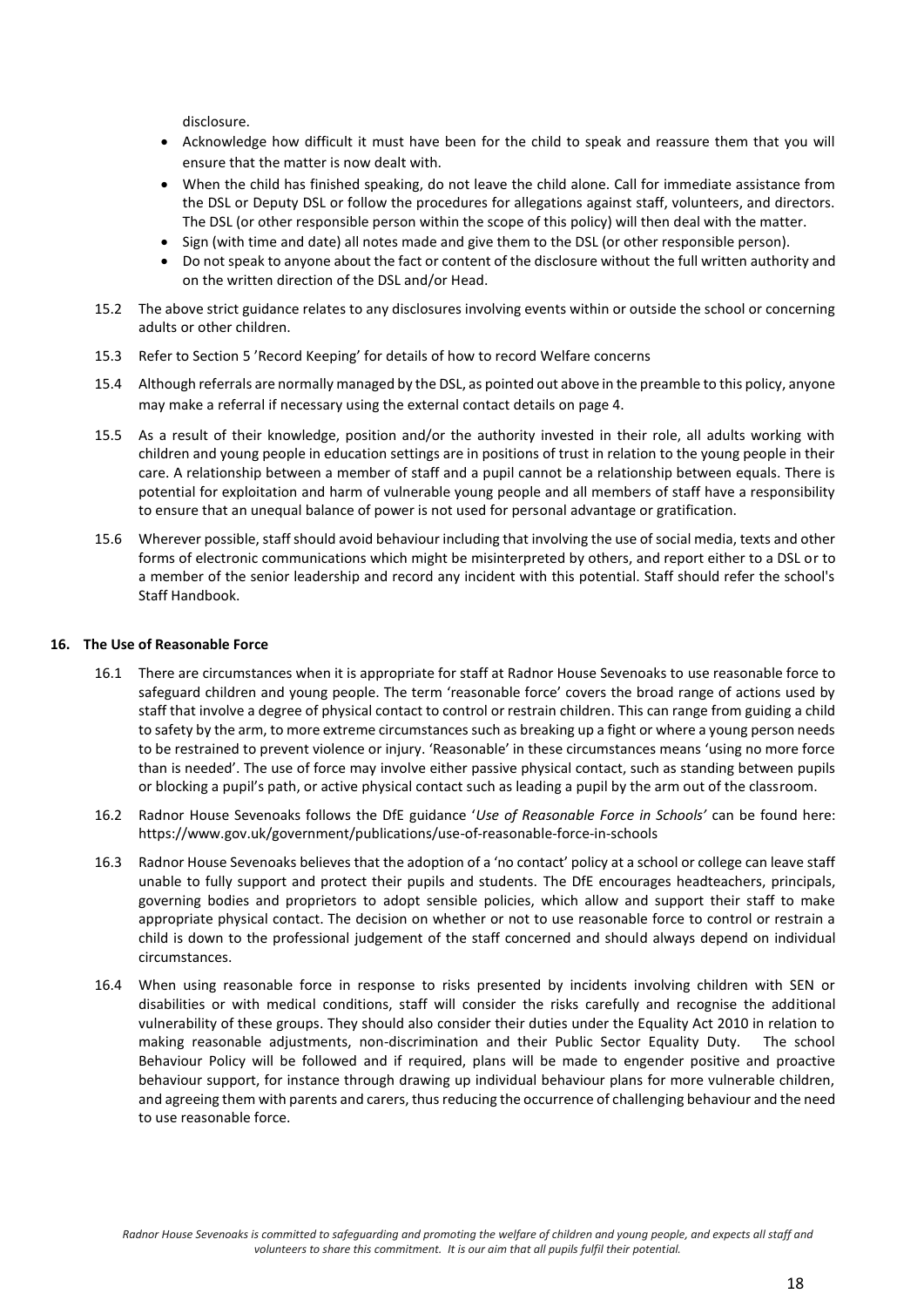## **17. Prevent Duty (preventing radicalisation)**

- 17.1 Since 1 July 2015, all schools are subject to a duty under section 26 of the Counter-Terrorism and Security Act 2015 ("the CTSA 2015"), in the exercise of their functions, to have "due regard to the need to prevent people from being drawn into terrorism". This duty is known as the Prevent duty, and comprises:
	- The School's procedures are set out in this Safeguarding Policy, the Prevent Policy, and reflect the policies and procedures of KSCMP.
	- Staff training the DSL will complete specialised training in accordance with Annex C of KCSIE to enable them to train/equip staff v i a Prevent, Channel and other appropriate training to identify and assess children at risk of being drawn into terrorism and to challenge extremist ideas. Staff in regular contact with students receive training in how to identify signs of radicalism in students through observing changes in behaviour etc. Staff are advised on actions to take should they identify such (reporting to DSL immediately).
	- Advice and support the DSL will provide advice and support to other members of staff on protecting children from radicalisation, with particular attention to the needs of children identified as more vulnerable, including those with SEND. The DSL and senior managers ensure the school PSHEE and SMSC policies and programmes, assembly and other appropriate curricular programmes incorporate specific sections that actively promote British values and assist the students to understand the dangers of radicalization and extremist arguments.
	- IT considerations the school will ensure that the students are safe from terrorist and extremist material when accessing the internet through suitable filtering. Students and students will also be taught about online safety more generally.
	- The DSL and senior managers ensure the school IT and 'e' safety policies have safety procedures in place to block any possible route for students to be targeted online or through the internet where they may be susceptible to terrorist or extremist material.
	- The School Network Manager is responsible for checking that no terrorist or 'grooming' organisations contact or are able to access students.
	- The school ensures parents are continually warned of the dangers of their children being targeted through the internet on home computers.
	- If the DSL suspects a student is being radicalised they may discuss the matter with parents. If the DSL considers the child to be at risk of significant harm they may contact the LADO immediately without informing the parents, and then act accordingly.
- 17.2 Further guidance regarding the Prevent Duty may be found in Appendices A and D.
- 17.3 Channel is a programme which focuses on providing support at an early stage to people who are identified as being vulnerable to being drawn into terrorism. It provides a mechanism for schools to make referrals if they are concerned that an individual might be vulnerable to radicalisation. An individual's engagement with the programme is entirely voluntary at all stages.

#### **18. Training and Induction: DSL, Deputy DSLs, staff, volunteers and Directors**

- 18.1 All those new to working in the school either as a member of staff, third party contractors or supply worker, or volunteer will receive induction training which, in line with KCSIE 2021, will include familiarization with at least:
	- This Safeguarding Policy
	- The Behaviour Policy
	- The school's safeguarding response to children who go missing from education (CME)
	- The identity and role/duties of the DSL/DDSL
	- The Staff Code of Conduct: see in particular 18.6 below.
	- The school's Whistleblowing Policy
	- Part One of the latest edition of KCSIE (2021), and for those who work directly with children, Annex B. Part One must be re-read every time it is updated by the DfE. Annex A is a condensed version of Part One of KCSIE 2021 which could be provided instead of Part One to those staff who do not work directly with children.

As well as the main points of:

• The school's Anti-bullying and Online Safety Policies

*Radnor House Sevenoaks is committed to safeguarding and promoting the welfare of children and young people, and expects all staff and volunteers to share this commitment. It is our aim that all pupils fulfil their potential.*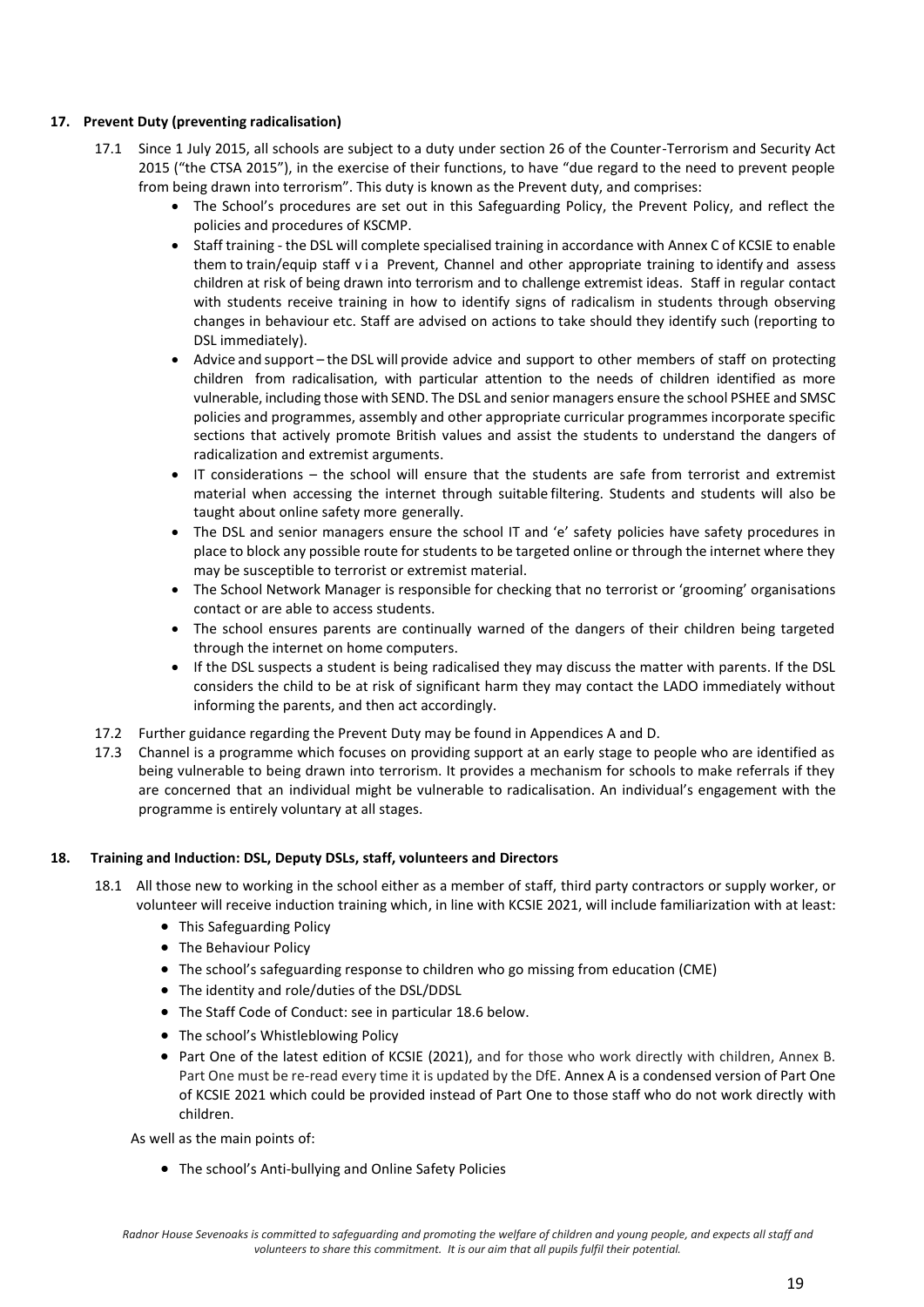- The school's Prevent strategies including guidance as to how children at risk of radicalisation may be identified
- The local safeguarding procedures as laid down by the Safeguarding Partnership.
- 18.2 In addition, each new member of staff will receive a copy of Part 1 of the latest edition of KCSIE (2021) and a sheet which includes the names and/or contact details for both school and external safeguarding contacts including the DSL.
- 18.3 All those working in the school either as a member of staff or volunteer will receive further training annually to ensure that safeguarding issues, including online safety, remain uppermost in their thinking and to highlight any specific changes which impact upon the safeguarding policies and practices of the school.
- 18.4 In addition to any formal certificated training, all those working in the school in any capacity will receive throughout each academic year regular safeguarding and child protection updates, for example by email bulletins and through staff meetings to provide them with the relevant skills and knowledge to safeguard children effectively.
- 18.5 All those working within the school on a temporary basis will receive appropriate safeguarding guidance.
- 18.6 The Staff Code of Conduct contains guidance for staff about their behaviour and actions so as not to place pupils and staff at risk of harm or of allegations of harm to a pupil. This includes guidance on social media, one-to-one teaching and trips and visits away from the school itself.

## **19 Referrals to LADO: allegations against staff (including supply staff), volunteers, third party contractors, DSL, Deputy DSLs, proprietor and Directors**

- 19.1 This **'harms threshold'** section applies where an adult within the school community has behaved in a way that:
	- has harmed a child, or may have harmed a child;
	- indicates he/she may pose a risk of harm to a child;
	- has possibly committed a criminal offence against or related to a child; or
	- indicates they may not be suitable to work with children. This is termed 'transferable risk' in KCSIE 2021 and refers to an incident outside school which did not involve children, but could have an impact on their suitability to work with children. For example, a member of staff is involved in domestic violence at home. No children were involved, but schools/colleges need to consider what triggered these actions and could a child in the school trigger the same reaction, therefore being put at risk.
- 19.2 Where it is a child who makes the allegation, then the protocols given in Section 10 above (guiding members of staff in how they should respond to a disclosure from a child) should be followed, with the variations set down below.
- 19.3 When allegations arise, the following protocols should be followed:
	- Allegations against any member of staff (including the DSL or DDSL) or volunteer should be reported immediately to the Head or in his/her absence to the Chairman of the Board of Directors, without informing the person concerned or any other. Where appropriate, the Head will consult with the DSL. The allegation will be discussed immediately with the LADO before further action is taken.
	- Allegations concerning the Head or a Director, or where there is a conflict of interest in reporting the matter to the Head, are to be reported immediately to the Chair of Directors without informing the Head, the Director concerned or any other person. He will immediately contact the LADO to discuss the allegation before further action is taken.
	- Allegations concerning the Chair of Directors are to be reported immediately to the Head without informing the Chair of Directors or any other person. The Head will immediately contact the LADO to discuss the allegation before further action is taken.
	- In all cases allegations may be referred directly to the LADO by anyone, informing the DSL or (if s/he is directly involved) either the Head or Chair of Directors as soon as possible thereafter.
- 19.4 Allegations against a supply teacher the school might have to consider an allegation against an individual not directly employed by them, where its disciplinary procedures do not fully apply, for example, supply teachers provided by an agency.

*Radnor House Sevenoaks is committed to safeguarding and promoting the welfare of children and young people, and expects all staff and volunteers to share this commitment. It is our aim that all pupils fulfil their potential.*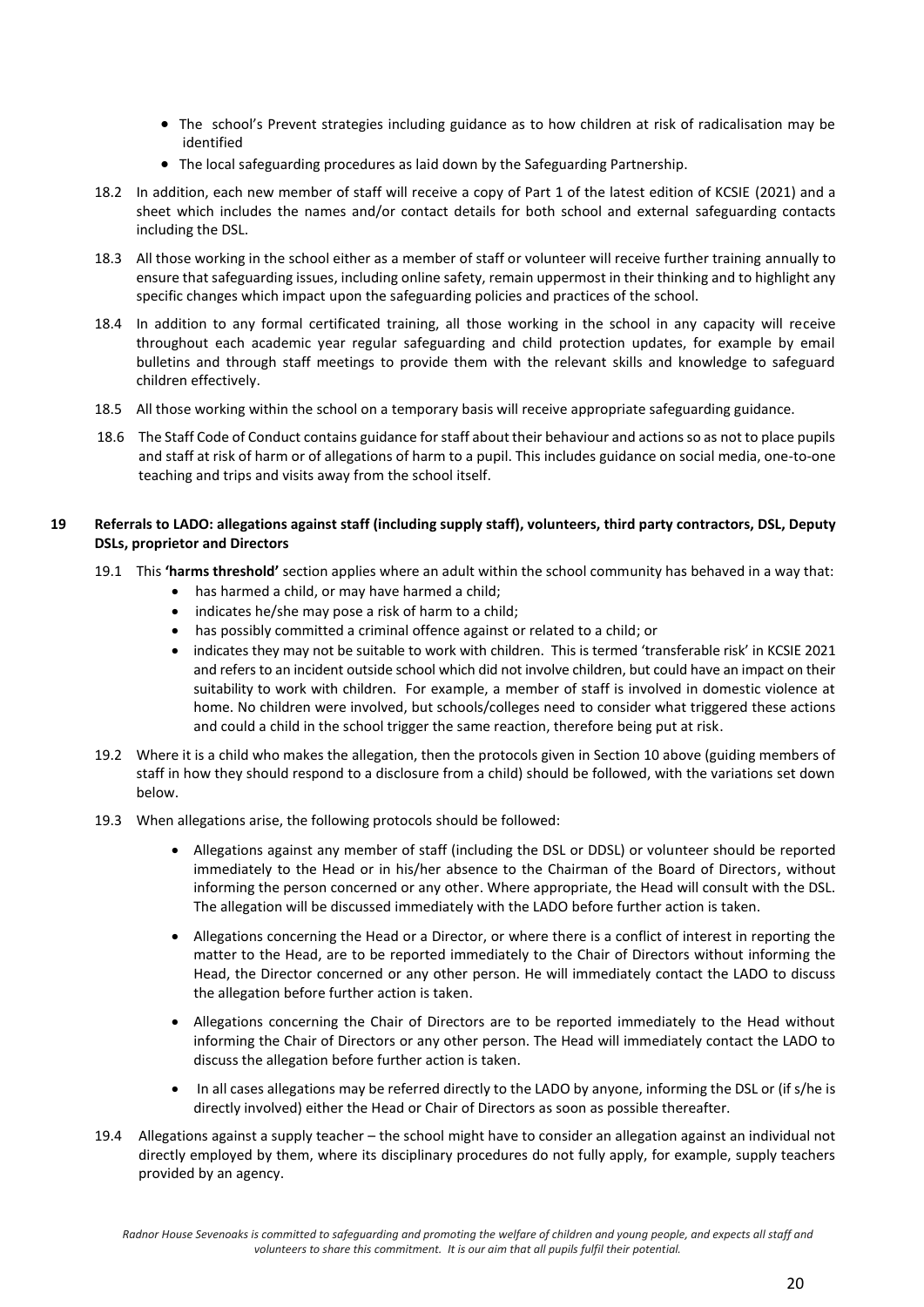- 19.5 Whilst the school is not the employer of supply teachers, it will ensure that allegations are dealt with properly, finding out the relevant facts and liaising with the agency and the local authority designated officer (LADO) to determine a suitable outcome. There will be discussion with the agency whether it is appropriate to suspend the supply teacher, or redeploy them to another part of the school, whilst they carry out their investigation.
- 19.6 In each case above, the LADO will be given sufficient detail to allow them to consider the nature, content and context of the allegation and to agree a course of action including any involvement of the police. The police will be informed if a criminal offence is alleged.
- 19.7 Guidance will be sought from the LADO and/or police to enable the school to make a decision about whether or not the person against whom an allegation has been made should be allowed to remain on school premises and if so what if any conditions should apply.
- 19.8 Appropriate support will be offered to the person against whom an allegation has been made.
- 19.9 No internal investigation should take place unless authorised by the LADO.
- 19.10 '**Lower level concerns' and allegations** The term 'low-level' concern does not mean that it is insignificant, it means that the behaviour towards a child does not meet the threshold set out at point 16.1. A low-level concern is any concern – no matter how small, and even if no more than causing a sense of unease or a 'nagging doubt' - that an adult working in or on behalf of the school may have acted in a way that:
	- is inconsistent with the staff code of conduct, including inappropriate conduct outside of work, and
	- does not meet the allegations threshold or is otherwise not considered serious enough to consider a referral to the LADO.
- 19.11 Examples of such behaviour could include, but are not limited to: being over friendly with children; having favourites; taking photographs of children on their mobile phone; engaging with a child on a one-to-one basis in a secluded area or behind a closed door; or, using inappropriate sexualised, intimidating or offensive language. Such concerns may arise in several ways and from a number of sources. For example: suspicion; complaint; or disclosure made by a child, parent or other adult within or outside of the organisation; or as a result of vetting checks undertaken.
- 19.12 It is very important that low-level concerns are shared by staff as they arise, as the school wishes to create and embed a culture of openness, trust and transparency in which the school's values and expected behaviour (which are set out in the Staff Code of Conduct) are constantly lived, monitored and reinforced by all staff.
- 19.13 Low level concerns will also be dealt with promptly and appropriately, in line with the procedures set out in Part Four, paragraphs 406 – 421, and Part One, para 74 of KCSIE 2021; and paragraph 19.3 above. It is vital that staff share their concerns about other members of staff (incl supply staff, volunteers and contractors) with the Head. Where there are concerns about the Head, or where there is a conflict of interest in reporting the matter to the Head, these should be referred to the Chairman of the Board of Directors. Where there is in any doubt whatsoever about the classification of a reported concern, The Chair of Directors, Head, or DSL (as appropriate) will seek advice from the Local Authority Designated Officer (LADO) on a no-names basis In all cases allegations may be referred directly to the LADO by anyone.
- 19.14 Staff may also self-report in any situation where they feel their behaviour towards a pupil or another young person could be misinterpreted or misconstrued or leave them vulnerable.
- 19.15 All low-level concerns will be recorded in writing, including details of the concern, the context, and any action taken; and these records will be reviewed so that potential patterns of concerning, problematic or inappropriate behaviour is identified and dealt with appropriately, either through the school's disciplinary procedures or (if a pattern of behaviour moves from a concern to meeting the harms threshold) in which case it will be referred to the LADO as above.

#### **20. Referrals to DBS and TRA**

20.1 The school will report promptly and within five working days to the Disclosure and Barring Service (DBS), any person (whether employed, contracted, a volunteer or student) who has harmed, or poses a risk of harm to a child and who has been removed from working (paid or unpaid) with children, or would have been removed had she or he not left earlier). **This is a legal duty and failure to refer when the criteria are met is a criminal offence under the Safeguarding Vulnerable Groups Act 2006**

*Radnor House Sevenoaks is committed to safeguarding and promoting the welfare of children and young people, and expects all staff and volunteers to share this commitment. It is our aim that all pupils fulfil their potential.*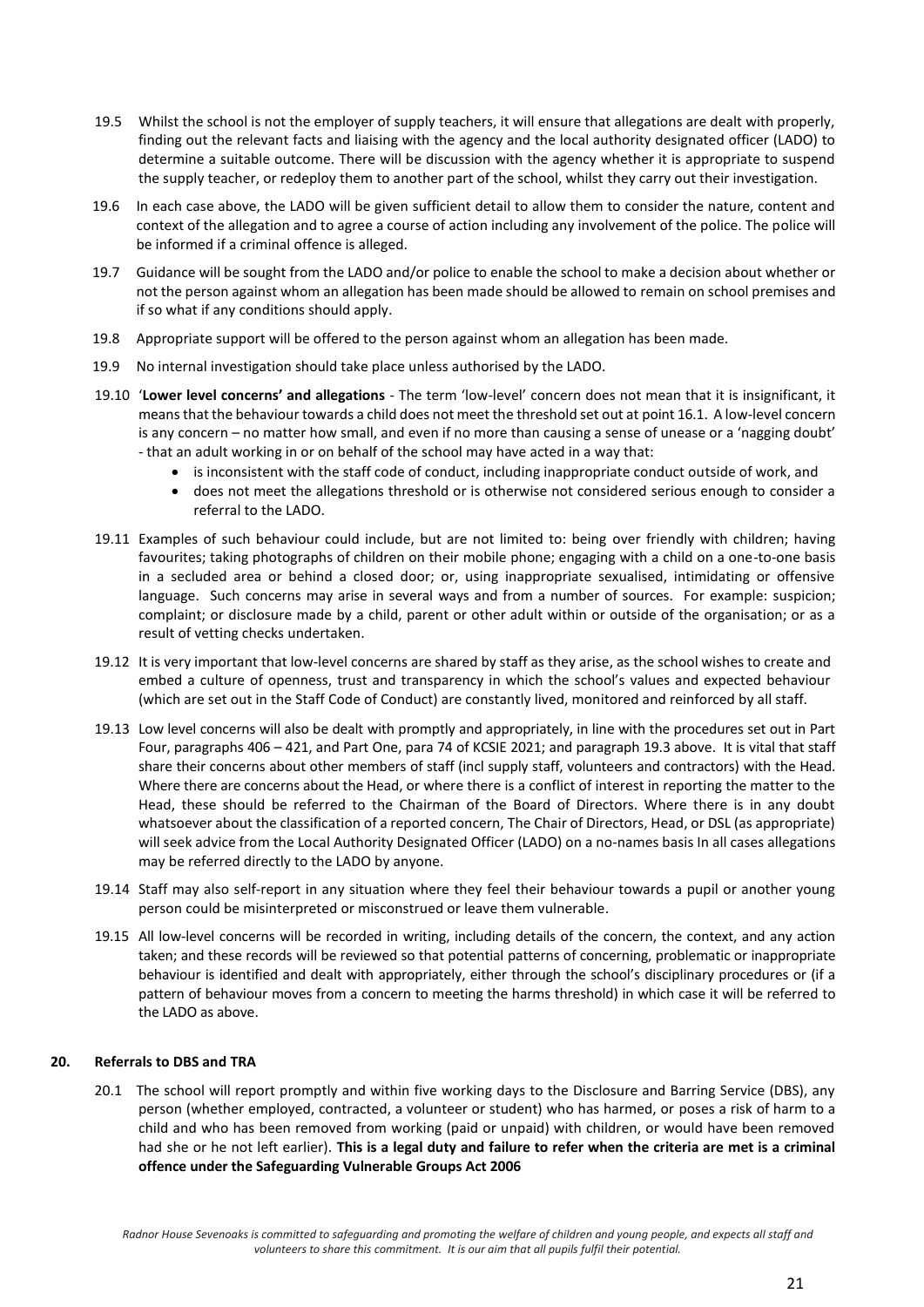20.2 Where a teacher has been dismissed for misconduct (or would have been dismissed had she or he not resigned first), taking full account of statutory guidance the school will give due consideration to making a referral to the Teaching Regulatory Authority (TRA).

## **21. Peer on Peer abuse - Allegations of abuse by one or more pupils upon another pupil, including sexual violence and sexual harassment**

- 21.1 Peer on peer abuse can take various different forms, such as (but not limited to):
	- abuse in intimate personal relationships between peers;
	- bullying, including cyber-bullying, prejudice-based or discriminatory bullying;
	- sexual violence, such as rape, assault by penetration and sexual assault (this may include an online element which facilitates, threatens and/or encourages sexual violence);
	- sexual harassment, such as sexual comments, remarks, jokes, and online sexual harassment, which may be stand- alone or part of a broader pattern of abuse;
	- causing someone to engage in sexual activity without consent, such as forcing someone to strip, touch themselves sexually, or to engage in sexual activity with a third person;
	- consensual and non-consensual sharing of nudes and semi-nudes images and/or videos (also known as sexting, or youth-produced sexual imagery);
	- upskirting, which typically involves taking a picture under a person's clothing without them knowing, with the intention of viewing their genitals or buttocks, to obtain sexual gratification, or cause the victim humiliation, distress or alarm;
	- physical abuse such as hitting, kicking, shaking, hair pulling, biting, or otherwise causing physical harm (this may include an online element which facilitates, threatens and/or encourages physical abuse);
	- initiation/hazing type violence and rituals (this could include activities involving harassment, abuse or humiliation used as a way of initiating a person into a group and may also include an online element).
- 21.2 **All** staff should be aware that children can abuse other children (often referred to as peer on peer abuse). And that it can happen both inside and outside of school, and online. All staff know that even if there are no specific reports of this type of abuse in school, it does not mean it is not happening, as it may be the case that it is just not being reported. So, it is **very** important that if staff have **any** concerns regarding peer on peer abuse they speak to the DSL (or deputy) immediately, and complete a safeguarding referral form on CPOMS, including as much relevant information as possible. This will then be followed up by the Safeguarding team.
- 21.2 In circumstances where there is an allegation of abuse by one or more pupils against another pupil, all children involved, whether alleged perpetrator(s) or victim, will be treated as being 'at risk' and the protocols set down in above will be followed. All staff must be clear as to the school's procedures with regards peer on peer abuse, and the important role they have to play in preventing it and responding where they believe a child may be at risk from it.
- 21.3 Where there is 'reasonable cause to suspect that a child is suffering or likely to suffer, significant harm' the allegation or disclosure must be reported to the DSL immediately. The DSL will then report this to KSCMP and will seek their advice on whether a formal referral should be made along with referring the pupil(s) to an external agency.
- 21.4 Additionally, if appropriate and so guided by the Safeguarding Partnership, the DSL will also refer pupil-on-pupil abuse to an external safeguarding agency.
- 21.5 Reference should be made to the school's Anti-bullying Policy, noting that instances of bullying are potentially a child protection concern given, for example, the fact that emotional and physical abuse may arise from bullying.
- 21.6 All staff will challenge inappropriate behaviours between peers that are actually sexually abusive in nature (see list above). Staff should always be clear that *abuse is abuse*, and should never be passed off as "banter", "just having a laugh", "part of growing up" or "boys just being boys". Downplaying such behaviours can lead to a culture of unacceptable behaviours, an unsafe environment for children, and a culture that might normalise abuse leading to it being accepted as normal and left unreported. The school recognises the gendered nature of peer on peer abuse (i.e. that it is more likely that girls will be victims and boys perpetrator(s). All peer on peer abuse is unacceptable and will be taken seriously.
- 21.7 The school will provide appropriate support to all children involved, whether alleged perpetrator(s) or victim, and this support will continue if required even after the immediate cause for concern has been dealt with. Particular

*Radnor House Sevenoaks is committed to safeguarding and promoting the welfare of children and young people, and expects all staff and volunteers to share this commitment. It is our aim that all pupils fulfil their potential.*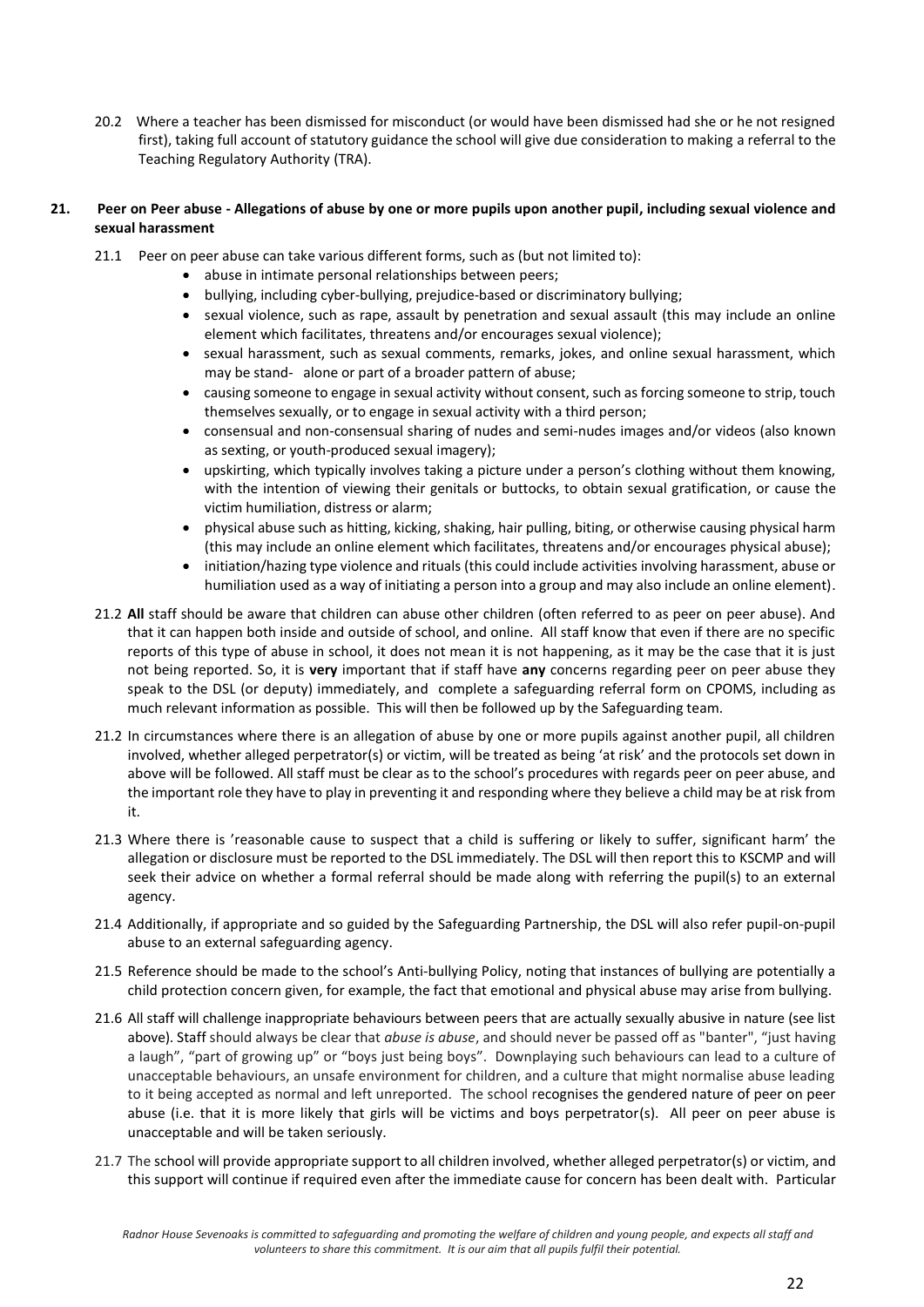attention will be paid to the needs of children identified as being more vulnerable including those with SEND.

- 21.8 The school is aware that the DfE has published detailed advice to support schools and colleges regarding peer on peer sexual abuse, updated in Sept 2021. See [https://www.gov.uk/government/publications/sexual-violence](https://www.gov.uk/government/publications/sexual-violence-and-sexual-harassment-between-children-in-schools-and-colleges)[and-sexual-harassment-between-children-in-schools-and-colleges.](https://www.gov.uk/government/publications/sexual-violence-and-sexual-harassment-between-children-in-schools-and-colleges) It includes: what sexual violence and sexual harassment look like, important context to be aware of, related legal responsibilities for schools and colleges and advice on a whole school or college approach to preventing child on child sexual violence and sexual harassment.
- 21.9 In the event of any report of peer on peer sexual abuse, the school will follow the guidelines set out in the advice in this document above, and the full procedure detailed in KCSIE 2021, Part 5: Child on child sexual violence and sexual harassment paragraphs 428 - 464.

#### **22. Contextual Safeguarding**

- 22.1 Safeguarding incidents and/or behaviours can be associated with factors outside the school and/or can occur between children outside the school. All staff, but especially the DSL (or deputy) will consider the context within which such incidents and/or behaviours occur, and assess whether children are at risk of abuse or exploitation from wider environmental factors outside their families.
- 22.2 Extra-familial harms take a variety of different forms and children can be vulnerable to multiple harms including (but not limited to) sexual exploitation, criminal exploitation, and serious youth violence factors – potentially serious threats to their safety and/or welfare.
- 22.3 Concerns about a child's welfare should be referred to local authority children's social care. Where a child is suffering, or is likely to suffer from harm, it is important that a referral to children's social care (and if appropriate the police) is made immediately. Referrals should follow the local referral process. The online tool 'Report Child Abuse to Your Local Council' directs to the relevant local children's social care contact number, at <https://www.gov.uk/report-child-abuse-to-local-council>
- 22.4 Children's social care assessments should consider such factors so it is important that schools and colleges provide as much information as possible as part of the referral process. This will allow any assessment to consider all the available evidence and the full context. Additional information is available here: https://contextualsafeguarding.org.uk/

### **23. Online Safety**

- 23.1 It is essential that pupils are safeguarded from potentially harmful and inappropriate online material. Radnor House Sevenoaks' whole school approach to online safety empowers us to protect and educate pupils and staff in their use of technology, with mechanisms in place to identify, intervene in, and escalate any concerns where appropriate.
- 23.2 It is recognised by the school that the use of technology presents particular challenges and risks to children and adults both inside and outside of school, including when they are remote learning online at home. Where children are being asked to learn online at home the DFE has provided advice to support schools to do so safely: [safeguarding-in-schools-colleges](http://www.report-it.org.uk/)[and-other-providers](mailto:fgreen@radnor-sevenoaks.org) an[d safeguarding-and-remote-education](http://www.parentinfo.org/)
- 23.3 All staff should be aware that technology is a significant component in many safeguarding and wellbeing issues. Children are at risk of abuse online as well as face to face. In many cases abuse will take place concurrently via online channels and in daily life.
- 23.4 Members of staff with appropriate skills, interest and expertise regarding online safety are encouraged to help support the DSL, and any deputy DSLs as appropriate, for example when developing curriculum approaches or making technical decisions. However, the DSL is acknowledged as having overall responsibility for online safeguarding within the school.

*Radnor House Sevenoaks is committed to safeguarding and promoting the welfare of children and young people, and expects all staff and volunteers to share this commitment. It is our aim that all pupils fulfil their potential.*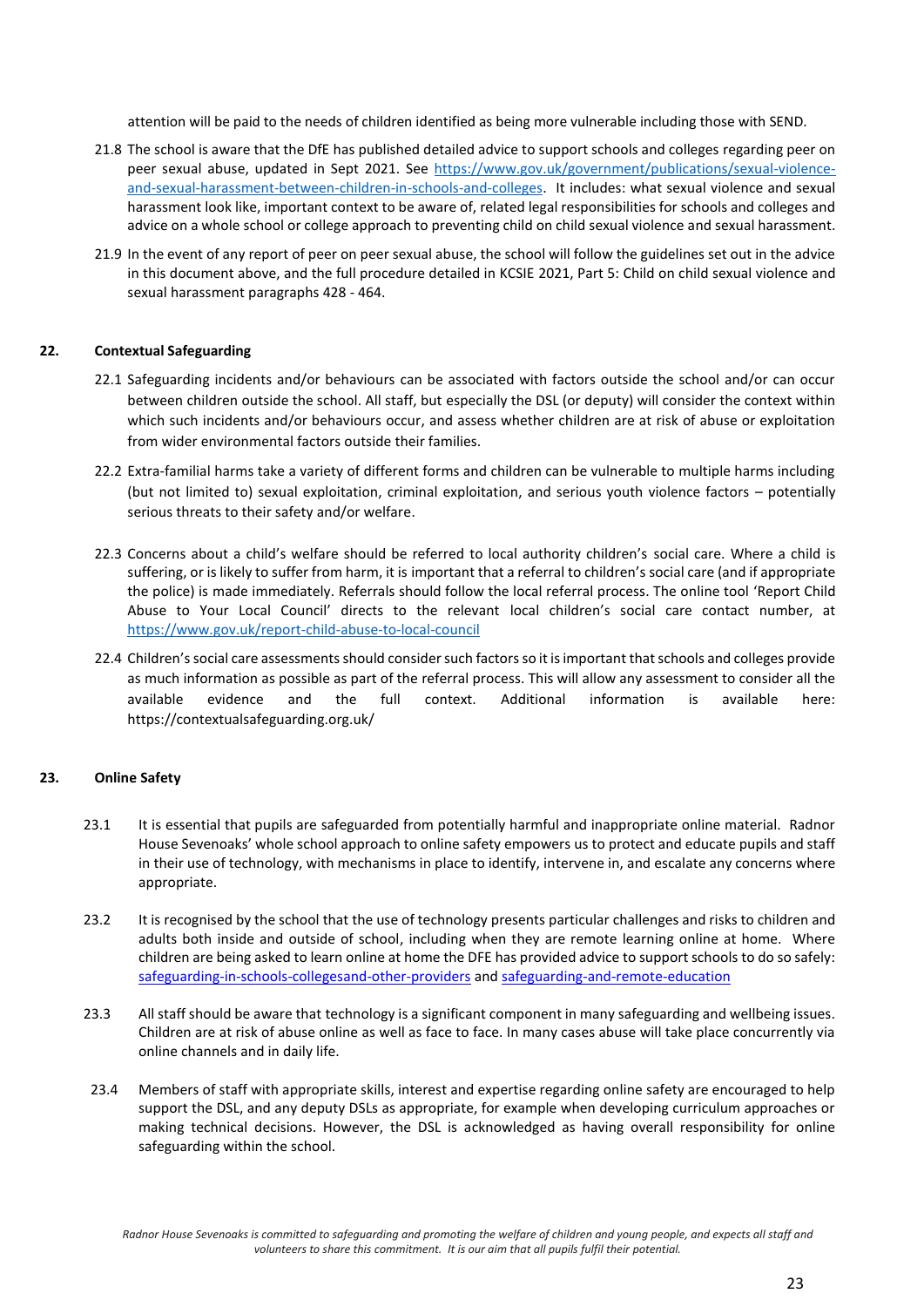- 23.5 The school identifies that the issues classified within online safety are considerable, but can be broadly categorised into four areas of risk:
	- **content:** being exposed to illegal, inappropriate or harmful material **contact:** being subjected to harmful online interaction with other users **conduct:** personal online behaviour that increases the likelihood of, or causes, harm. **commerce:** being exposed to risks such as online gambling, inappropriate advertising, phishing and/or financial scams.
- 23.6 The DSL and leadership team have read annex C regarding Online Safety within 'Keeping Children Safe in Education' 2021; and the school follows DfE guidance outlining how schools can ensure their pupils understand how to stay safe and behave online as part of existing curriculum requirements. [https://assets.publishing.service.gov.uk/government/uploads/system/uploads/attachment\\_data/file/811796/](http://www.net-aware.org.uk/) [Teaching\\_online\\_safety\\_in\\_school.pdf](http://www.net-aware.org.uk/)
- 23.7 The school recognises the specific risks that can be posed by mobile phones and cameras and in accordance with KCSIE 2021 and EYFS 2017 has appropriate policies in place that are shared and understood by all members of the school community. Further information reading the specific approaches relating to this can be found in the schools Online Safety Policy and Acceptable Use (IT) Policy which can be found on the website.
- 23.8 The school will ensure that appropriate filtering and monitoring systems are in place when pupils and staff access school systems and internet provision, so that exposure to any risks can be reasonably limited. The UK Safer Internet Centre has published guidance as to what "appropriate" filtering and monitoring might be: UK Safer Internet Centre: appropriate filtering and monitoring.
- 23.9 The school acknowledges that whilst filtering and monitoring is an important part of schools online safety responsibilities, it is only one part of our approach to online safety. Pupils and adults may have access to systems external to the school control such as mobile phones and other internet enabled devices and technology and where concerns are identified appropriate action will be taken.
- 23.10 The school is directly responsible for ensuring it has the appropriate level of information security protection procedures in place to safeguard our systems, staff and pupils. The effectiveness of these procedures is reviewed periodically to keep up to date with evolving cyber-crime technologies. We review our approach to online safety and information security annually, or more often if circumstances dictate.
- 23.11 Detailed information about the school's response to online safety, both in school and remotely, can be found in the school's Online Safety Policy, Remote Teaching and Learning Policy, and Acceptable Use Policies which can be found on the school website*.*

#### **24. Educating pupils about safeguarding and radicalisation**

- 24.1 The school's curriculum and pastoral systems are designed to foster the spiritual, moral, social and cultural development of all our pupils. All teaching staff play a vital role in this process, helping to ensure that all pupils relate well to one another and feel safe and comfortable within the school. We expect all the teaching and pastoral staff to lead by example, and to play a full part in promoting an awareness that is age-appropriate amongst all our pupils on issues relating to health, safety and well-being.
- 24.2 All staff, including all non-teaching staff, have an important role in insisting that pupils always adhere to the standards of behaviour set out in our Behaviour Policy, and in enforcing our anti-bullying and online safety policies.
- 24.3 The following programmes will be used to ensure that pupils develop a clear understanding of safeguarding issues including those involving online safety, of the dangers of radicalisation and of the safeguarding dangers associated with alcohol, bullying, drug-taking, sexual assaults and sexting, and what they may do to play their part in ensuring their welfare and safety and in building resilience against the dangers of radicalisation:
	- PSHEE
	- Assemblies

*Radnor House Sevenoaks is committed to safeguarding and promoting the welfare of children and young people, and expects all staff and volunteers to share this commitment. It is our aim that all pupils fulfil their potential.*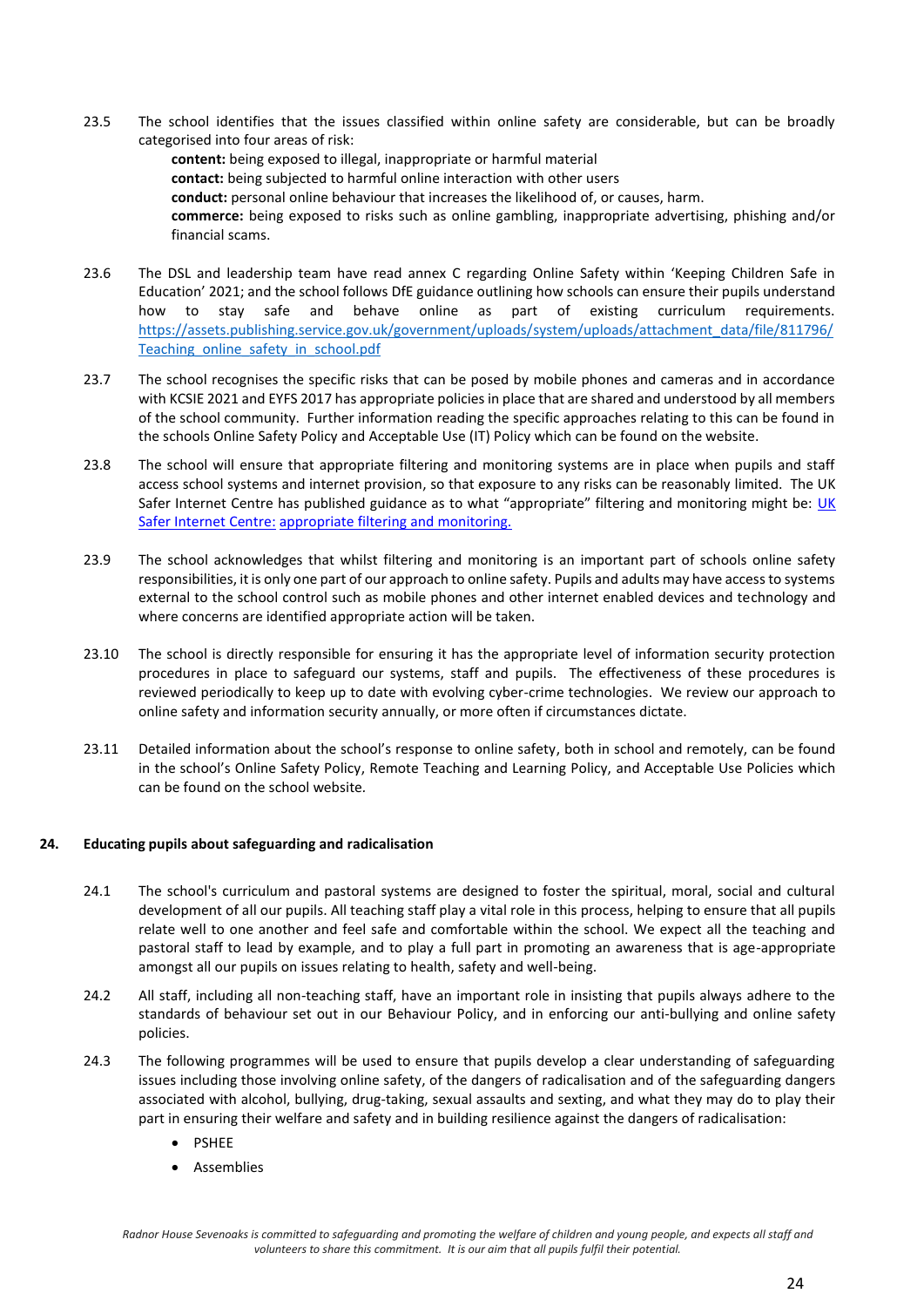- SMSC
- ICT/Computing
- Since Sept 2020, the subjects of Relationships Education (for all primary pupils) and Relationships and Sex Education (for all secondary pupils) are mandatory in the curriculum, and will serve as discussion<br>point for relevant safeguarding issues. The statutory guidance can be found here: The statutory guidance can be found here: [https://www.gov.uk/government/publications/relationships-education-relationships-and-sex](https://www.operationencompass.org/)[education-rse-and-health-education](https://www.operationencompass.org/)
- 24.4 Additionally whenever appropriate, subjects in the curriculum and extra-curricular activities will be used to reinforce the messages given.
- 24.5 We recognise that pupils themselves have much to contribute to the discussion of the issues which face them and the school, so we welcome their views and provide opportunities for them to discuss these, for example through the school council, in lessons or in small group or individual sessions.
- 24.6 All pupils know that there are adults to whom they can turn to if they are worried, including the School Counsellor, the Head of Student Support and the School Nurse/Pastoral Administrator. If the school has concerns about a child there is always a recognised requirement for sensitive communication, and designated staff members are aware of the need to avoid asking leading questions.

## **25. Early Years Foundation Stage**

- 25.1 Although the policy as a whole applies to the EYFS, a number of additional points apply specifically to the EYFS.
- 25.2 All within the setting, whether staff or visitors are subject to strict requirements relating to the use of mobile techonology and cameras of all kinds. These requirements are detailed within the school's Mobile Technology and Photography Policy set down in Appendix E of this policy.
- 25.3 The DfE guidance relating to the application of safeguarding within any EYFS is given in section 3 of the Statutory Framework for the Early Years Foundation Stage (2017): see **[https://www.gov.uk/government/uploads/system/uploads/attachment\\_data/file/596629/EYFS\\_STATUTO](https://www.gov.uk/government/publications/criminal-exploitation-of-children-and-vulnerable-adults-county-lines) [RY\\_FRAMEWORK\\_2017.pdf](https://www.gov.uk/government/publications/criminal-exploitation-of-children-and-vulnerable-adults-county-lines)**
- 25.4 The safeguarding training of EYFS staff will pay particular attention to the identification of signs of possible abuse and neglect outside the setting (for example in the child's home) in children in these pre-school years, in line with EYFS 2017 paragraph 3.6.
- 25.5 These include: significant changes in children's behaviour; deterioration in children's general well-being; unexplained bruising, marks or signs of possible abuse or neglect, or signs that a girl may have been subjected to (or is at risk of) female genital mutilation; children's comments which give cause for concern; inappropriate behaviour displayed by other members of staff or any other person working with the children such as inappropriate sexual comments, excessive one-to-one attention beyond the requirements of their usual role and responsibilities, or the inappropriate sharing of images.
- 25.6 As always, particular attention will be paid to those children in the EYFS identified as being more vulnerable, including those with SEND.
- 25.7 The school will ensure that members of staff who are working within the foundation stage are provided with appropriate supervision in accordance with the statutory requirements of Early Years Foundation Stage (EYFS) 2017.
- 25.8 There is a specific Deputy DSL appointed for the setting who will liaise with the school's DSL.

#### **26. Policy review**

- 26.1 This policy is subject to continuous monitoring, refinement and audit by the Head and Designated Safeguarding Lead (DSL) taking into account the need to ensure that all members of the school community are made aware of and implement as required any amendments.
- 26.2 The Board of Directors (which includes the proprietor) will undertake a full annual review of this policy and procedures, inclusive of its implementation and the efficiency with which the related duties have been discharged. This discussion will be formally documented in writing.

*Radnor House Sevenoaks is committed to safeguarding and promoting the welfare of children and young people, and expects all staff and volunteers to share this commitment. It is our aim that all pupils fulfil their potential.*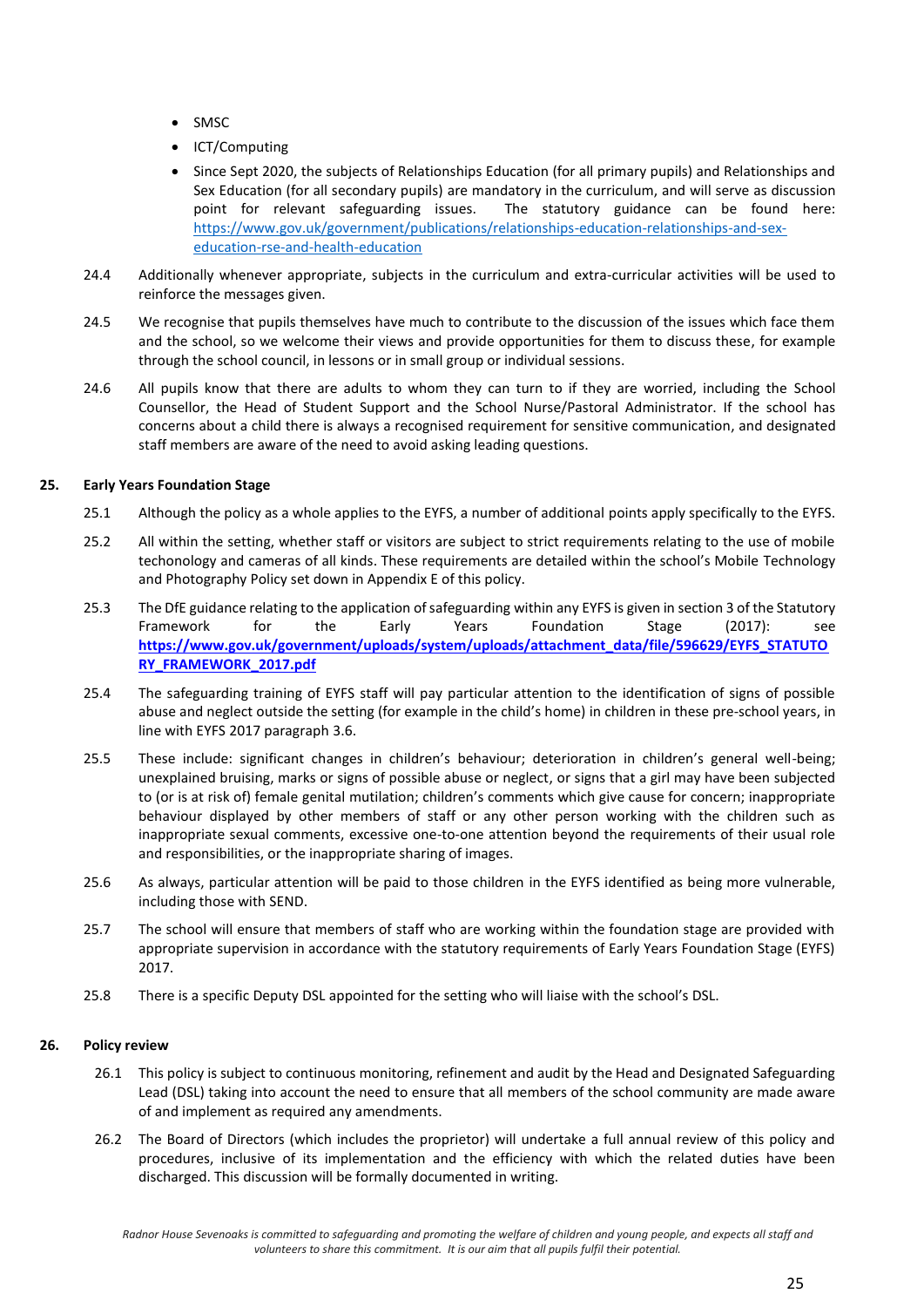26.3 This policy will be reviewed and amended more frequently if changes in legislation, regulatory requirements or best practice guidelines so require. Any deficiencies or weaknesses recognised in arrangements or procedures will be remedied immediately and without delay.

## **27. Complaints**

- 27.1 Any complaint arising from the application of this policy should be directed in the first instance to the DSL. Should the complainant be dissatisfied with the response given then they should follow the school's complaints procedures.
- 27.2 Attention is also drawn to the contact details for ISI, NSPCC and Ofsted in Section 2 which might prove helpful to those with concerns about the conduct of the school.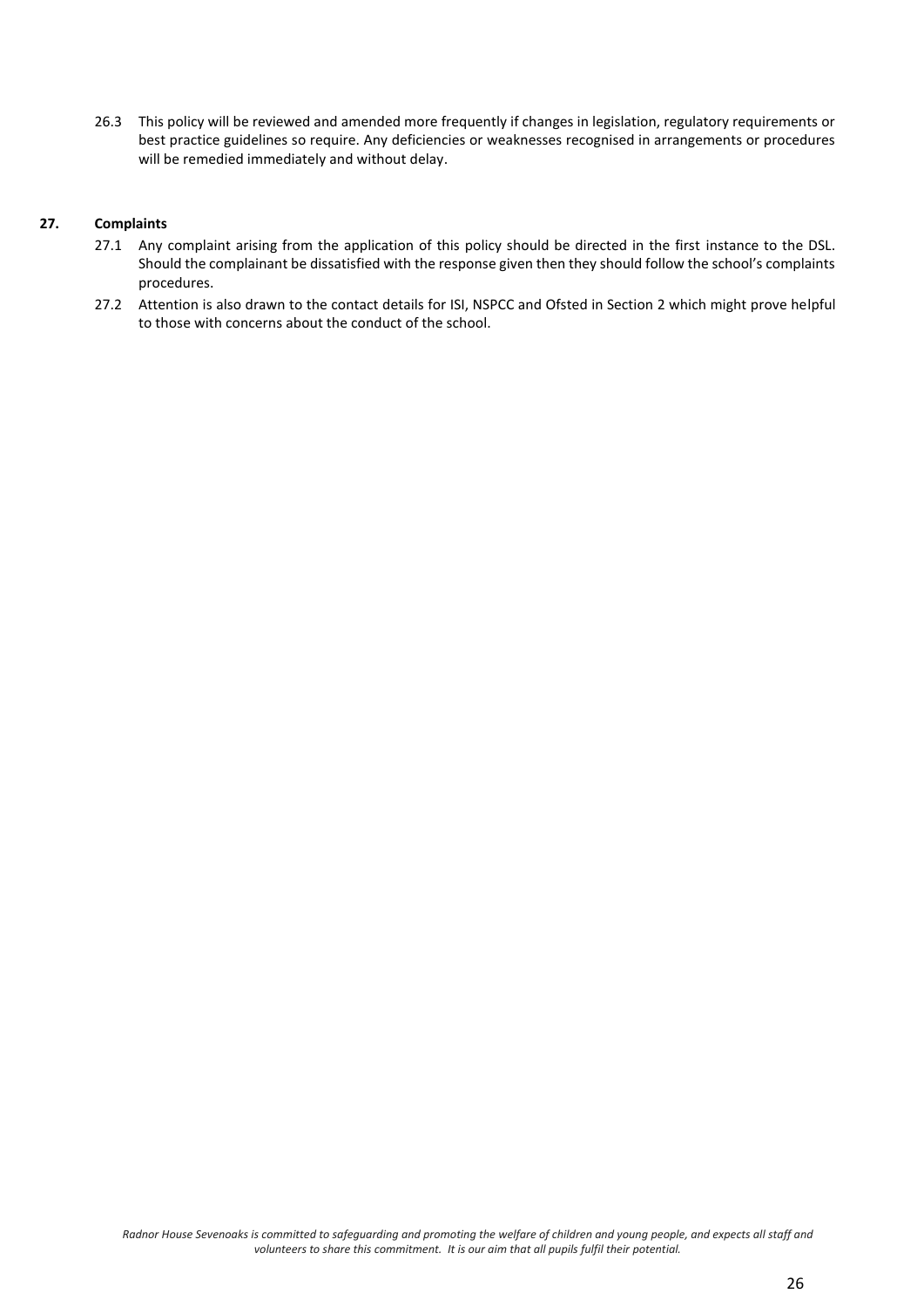## **Appendix A - Types and signs of abuse, potential safeguarding issues, and a guide to identifying pupils at risk**

Working Together to Safeguard Children defines abuse as a form of maltreatment of a child. Somebody may abuse or neglect a child by inflicting harm, or by failing to act to prevent harm. A child may be abused by an adult or adults, or another child or children (peer on peer abuse). Children may be abused in a family or in an institutional or community setting by those known to them or, more rarely, by others. **Abuse can take place wholly online, or technology may be used to facilitate offline abuse. Children may be abused by one or multiple adults or other children**.

KCSIE 2021 (Part 1; and Annex B) further states that the types of abuse and neglect, and other potential safeguarding issues, include:

Abuse; Neglect; Physical abuse; Emotional abuse; Sexual abuse; Sexual violence and sexual harassment; Peer on peer abuse, Sexting; Initiation/hazing-type violence and rituals; Self-harm; Child sexual exploitation; Child exploitation and esafety; Bullying; Domestic violence; So-called 'honour-based' abuse - Female genital mutilation, Forced marriages; Extremism /Radicalisation; Children missing from education; Children in the court system; Children with family members in prison; Child criminal exploitation – i.e., the exploitation of children to carry drugs and money across county lines; Homelessness; Drug/alcohol abuse; Abuse of Trust; Disability and Vulnerability; Vulnerable Groups; Vulnerable Pupils; Children in Need; Children who run away or go missing.

It is important that school staff recognise that abuse may take part in a number of ways and that abusers can be of any age and either male or female. In the majority of cases the adult is somebody known and trusted by the child, for example, a relative or close friend of the family. Some individuals seek to use voluntary and community organisations to gain access to children. It is necessary to have an open mind when the possibility arises that a member of the school is suspected of abuse or inappropriate activity.

Child abuse can take many forms, all of which can cause long term damage to a child: physical abuse, emotional abuse, neglect, child sexual abuse and bullying. Domestic abuse can also be a form of child abuse, probably falling under emotional abuse. Such abuse can translate itself into many forms – for example, the student's behaviour stands out from the group as either being extreme model behaviour or extremely challenging behaviour; or there is a sudden change in the student's behaviour.

Bullying is a form of child abuse. It can be defined as using deliberately hurtful behaviour, usually over a period of time, where it is difficult for those being bullied to defend themselves. The three main types of bullying are:

- Physical
- Verbal
- Emotional

All incidents of bullying must be reported to the Head or Deputy Heads and will be recorded in the bullying incident log held by the Deputy Heads. A more detailed guide can be found in the School's Anti-Bullying policy.

**Self-Harm -** Whilst self-harm is not classed as child abuse it can be a sign that a child is being abused. If it comes to the attention of member of staff that a child is self-harming they should alert the DSL for child protection. Actions by the DSL might include:

- Contacting parents
- Contacting Child Adolescent Mental Health Service (CAMHS)
- Contacting Social Care if the child meets the referral criteria

#### • **Neglect**

**Definition of neglect:** the persistent failure to meet a child's basic physical and/or psychological needs, likely to result in the serious impairment of the child's health or development. Neglect may occur during pregnancy as a result of maternal substance abuse. Once a child is born, neglect may involve a parent, guardian or carer failing to: provide adequate food, clothing and shelter (including exclusion from home or abandonment); protect a child from physical and emotional harm or danger; ensure adequate supervision (including the use of inadequate care-givers); or ensure access to appropriate medical care or treatment. It may also include neglect of, or unresponsiveness to, a child's basic emotional needs. Neglect is a lack of parental care but poverty and lack of information or adequate services can be contributory factors. Far more children are registered to the category of neglect on child protection plans than to the other categories.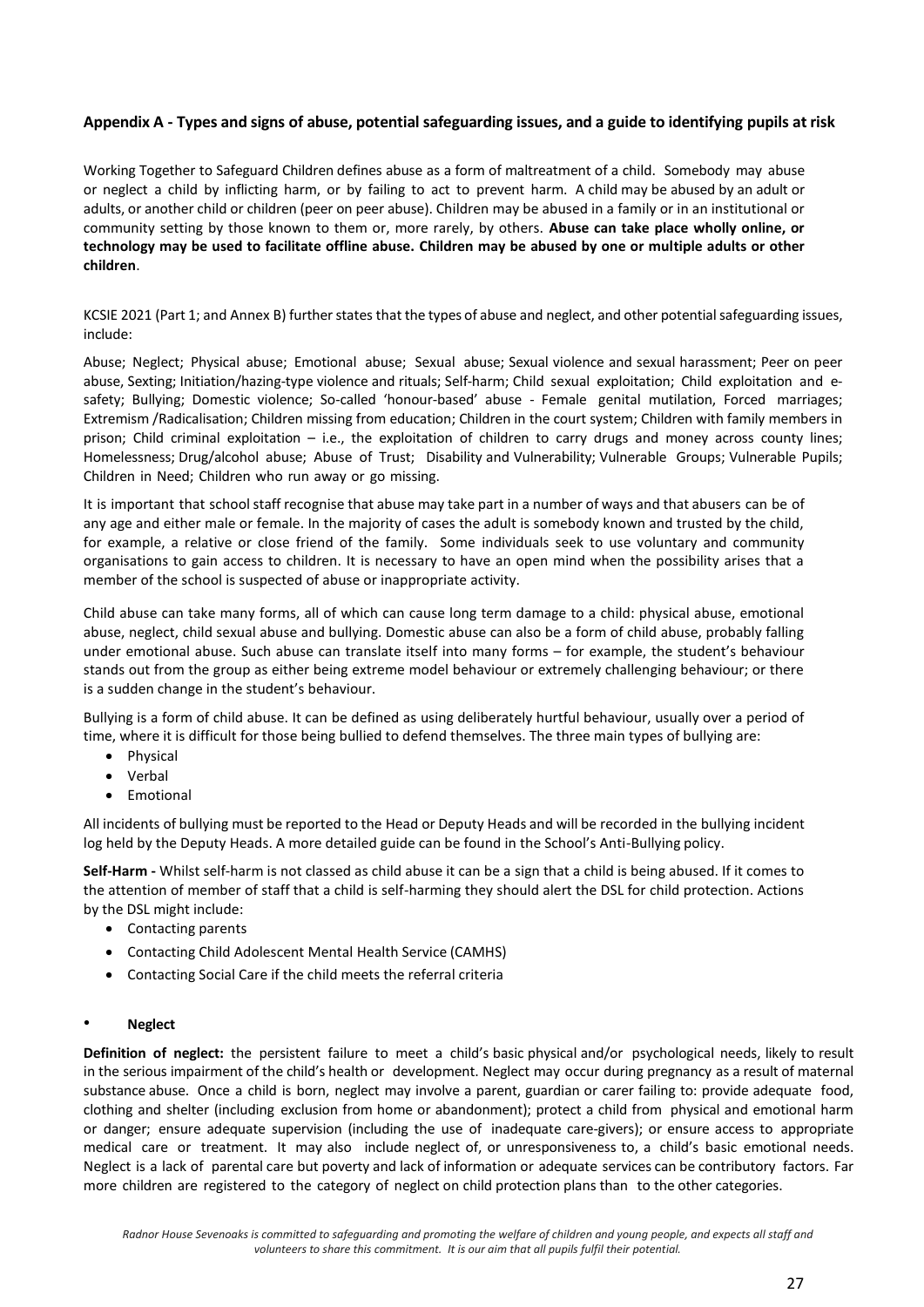Neglect can be very damaging: children who are neglected often develop more slowly than others and may find it hard to make friends and fit in with their peer group. Neglect is often noticed at a stage when it does not pose a risk to the child. The duty to safeguard and promote the welfare of children would suggest that an appropriate intervention or conversation at this early stage can address the issue and prevent a child continuing to suffer until it reaches a point when they are at risk of harm or in significant need. Neglect is often linked to other forms of abuse, so any concerns school staff have should at least be discussed with the DSL/DDSL.

#### • **Emotional Abuse**

**Definition of emotional abuse:** the persistent emotional maltreatment of a child such as to cause severe and adverse effects on the child's emotional development. It may involve conveying to a child that they are worthless or unloved, inadequate, or valued only insofar as they meet the needs of another person. It may include not giving the child opportunities to express their views, deliberately silencing them or 'making fun' of what they say or how they communicate. It may feature age or developmentally inappropriate expectations being imposed on children. These may include interactions that are beyond a child's developmental capability as well as overprotection and limitation of exploration and learning, or preventing the child participating in normal social interaction. It may involve seeing or hearing the ill-treatment of another. It may involve serious bullying (including cyberbullying), causing children frequently to feel frightened or in danger, or the exploitation or corruption of children. Some level of emotional abuse is involved in all types of maltreatment of a child, although it may occur alone.

Most harm from emotional abuse is produced in *low warmth, high criticism* homes, not from single incidents. Emotional abuse is difficult to define, identify/recognise and/or prove. Emotional abuse is chronic and cumulative and has a long-term impact. Children can be harmed by witnessing someone harming another person – as in domestic violence. It is sometimes possible to spot emotionally abusive behaviour from parents and carers to their children, by the way that the adults are speaking to, or behaving towards, children. An appropriate challenge or intervention could affect positive change and prevent more intensive work being carried out later on.

#### • **Physical abuse**

**The nature of physical abuse:** a form of abuse which may involve hitting, shaking, throwing, poisoning, burning or scalding, drowning, suffocating or otherwise causing physical harm to a child. Physical harm may also be caused when a parent or carer fabricates the symptoms of, or deliberately induces, illness in a child. Most children collect cuts and bruises quite routinely as part of the rough and tumble of daily life. Clearly it is not necessary to be concerned about most of these minor injuries. But accidental injuries normally occur on the *bony prominences* e.g. shins. Injuries on the *soft* areas of the body are more likely to be inflicted intentionally and should therefore make us more alert to other concerning factors that may be present.

In the social context of the school or college, it is normal to ask about a noticeable injury. The response to such an enquiry is generally light-hearted and detailed. So, most of all, concern should be increased when: the explanation given does not match the injury; the explanation uses words or phrases that do not match the vocabulary of the child (adults words); no explanation is forthcoming; the child (or the parent/carer) is secretive or evasive or the injury is accompanied by allegations of abuse or assault.

#### • **Sexual Abuse**

**The nature of sexual abuse:** sexual abuse is often perpetrated by people who are known and trusted by the child, e.g. relatives, family friends, neighbours, babysitters, and people working with the child in school, faith settings, clubs or activities. Children may be 'groomed' as a prelude to, or as part of, sexual abuse.

Sexual abuse involves forcing or enticing a child or young person to take part in sexual activities, not necessarily involving a high level of violence, whether or not the child is aware of what is happening. The activities may involve physical contact, including assault by penetration (for example rape or oral sex) or non-penetrative acts such as masturbation, kissing, rubbing and touching of outside clothing.

They may also include non-contact activities, such as involving children in looking at, or in the production of, sexual images, watching sexual activities, encouraging children to behave in sexually inappropriate ways, or grooming a child in preparation of abuse (including via the internet).

*Radnor House Sevenoaks is committed to safeguarding and promoting the welfare of children and young people, and expects all staff and volunteers to share this commitment. It is our aim that all pupils fulfil their potential.*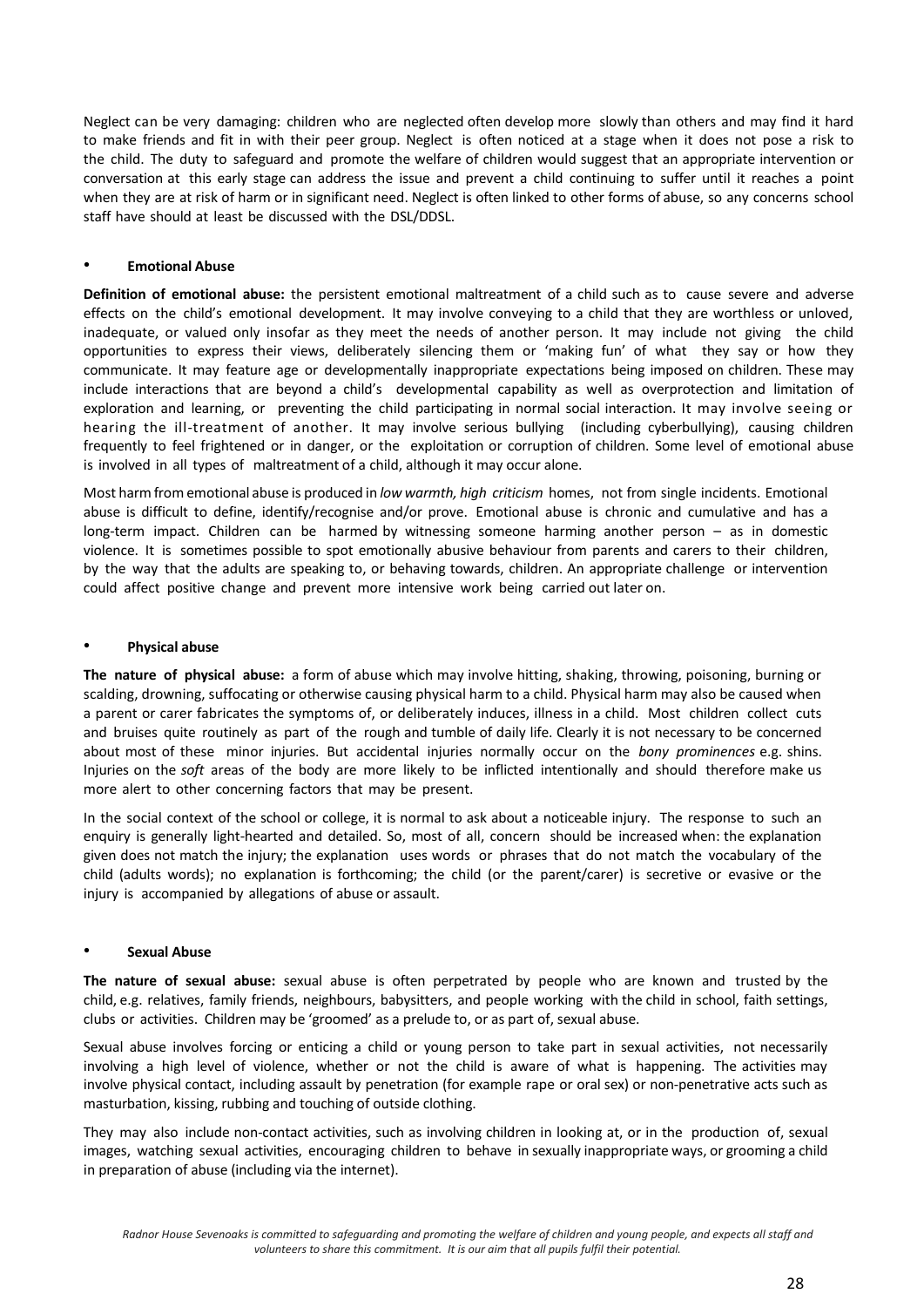Sexual abuse can take place online, and technology can be used to facilitate offline abuse. Sexual abuse is not solely perpetrated by adult males. Women can also commit acts of sexual abuse, as can other children. The sexual abuse of children by other children is a specific safeguarding issue in education (peer on peer abuse).

**Characteristics of the sexual abuse of children:** it is often planned and systematic – people do not sexually abuse children by accident, though sexual abuse can be opportunistic; grooming the child – people who abuse children take care to choose a vulnerable child and often spend time making them dependent; grooming the child's environment – abusers try to ensure that potential adult protectors (parents and other carers especially) are not suspicious of their motives.

**Grooming** is a subtle, gradual, and escalating process of building trust with a young person. It is deliberate and purposeful. It may take place over weeks, months, or even years before any sexual abuse actually takes place. It may happen via the internet or social media, or in person. It usually begins with behaviours that may not even seem to be inappropriate. Grooming is often involved in Child Sexual Exploitation, but it may occur for reasons other than sexual, e.g. radicalization

#### • **Child abduction and community safety incidents**

Child abduction is the unauthorised removal or retention of a minor from a parent or anyone with legal responsibility for the child. Child abduction can be committed by parents or other family members; by people known but not related to the victim (such as neighbours, friends and acquaintances); and by strangers.

Other community safety incidents in the vicinity of a school can raise concerns amongst children and parents, for example, people loitering nearby or unknown adults engaging children in conversation.

As children get older and are granted more independence (for example, as they start walking to school on their own) it is important they are given practical advice on how to keep themselves safe. Many schools provide outdoor-safety lessons run by teachers or by local police staff. It is important that lessons focus on building children's confidence and abilities rather than simply warning them about all strangers. Further information is available at: www.actionagainstabduction.org and www.clevernevergoes.org

#### • **Children and the court system**

Children are sometime required to give evidence in criminal courts, either for crimes committed against them or for crimes they have witnessed. There are two age appropriate guides to support children [5-11-year olds](https://www.gov.uk/government/publications/criminal-exploitation-of-children-and-vulnerable-adults-county-lines) [an](http://formfinder.hmctsformfinder.justice.gov.uk/ywp-5-11-eng.pdf)d 12-17 year [olds,](https://www.gov.uk/government/uploads/system/uploads/attachment_data/file/322307/HMG_MULTI_AGENCY_PRACTICE_GUIDELINES_v1_180614_FINAL.pdf) that explain each step of the process and support and special measures that are available. There are diagrams illustrating the courtroom structure and the use of video links is explained.

Making child arrangements via the family courts following separation can be stressful and entrench conflict in families. This can be stressful for children. The Ministry of Justice has launched an online [child arrangements information tool](https://assets.publishing.service.gov.uk/government/uploads/system/uploads/attachment_data/file/470088/51859_Cm9148_Accessible.pdf) with clear and concise information on the dispute resolution service. This may be useful for some parents and carers.

#### • **Children missing from education**

All staff should be aware that children going missing, particularly repeatedly, can act as a vital warning sign of a range of safeguarding possibilities. This may include abuse and neglect, which may include sexual abuse or exploitation and child criminal exploitation. It may indicate mental health problems, risk of substance abuse, risk of travelling to conflict zones, risk of female genital mutilation or risk of forced marriage. Early intervention is necessary to identify the existence of any underlying safeguarding risk and to help prevent the risks of a child going missing in future. Staff should be aware of the school's unauthorised absence and children missing from education procedures.

#### • **Children with family members in prison**

Approximately 200,000 children in England and Wales have a parent sent to prison each year. These children are at risk of poor outcomes including poverty, stigma, isolation and poor mental health. [NICCO](http://www.gov.uk/government/publications/working-together-to-safeguard-children) provides information designed to support professionals working with offenders and their children, to help mitigate negative consequences for those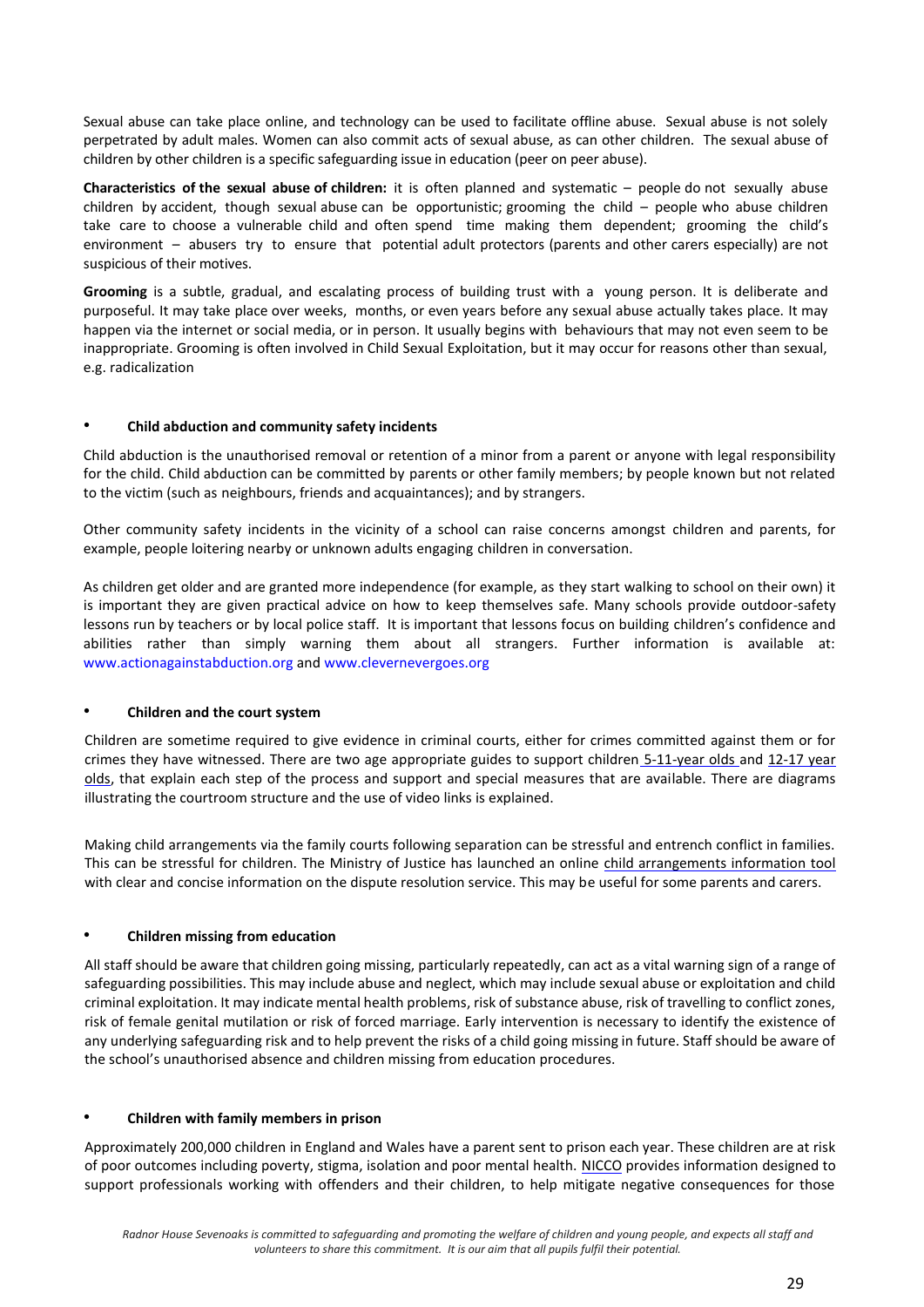children.

## • **Child Sexual Exploitation (CSE) and Child Criminal Exploitation (CCE)**

Different forms of harm often overlap, and that perpetrators may subject children and young people to multiple forms of abuse, such as criminal exploitation (including county lines) and sexual exploitation. In some cases the exploitation or abuse will be in exchange for something the victim needs or wants (for example, money, gifts or affection), and/or will be to the financial benefit or other advantage, such as increased status, of the perpetrator or facilitator.

Children can be exploited by adult males or females, as individuals or in groups. They may also be exploited by other children, who themselves may be experiencing exploitation – where this is the case, it is important that the child perpetrator is also recognised as a victim.

Whilst the age of the child may be a contributing factor for an imbalance of power, there are a range of other factors that could make a child more vulnerable to exploitation, including gender, sexual identity, cognitive ability, learning difficulties, communication ability, physical strength, status, and access to economic or other resources. Some of the following can be indicators of both child criminal and sexual exploitation where children:

- appear with unexplained gifts, money or new possessions;
- associate with other children involved in exploitation;
- suffer from changes in emotional well-being;
- misuse drugs and alcohol;
- go missing for periods of time or regularly come home late; and
- regularly miss school or education or do not take part in education.

Children who have been exploited will need additional support to help maintain them in education.

**Child Sexual Exploitation (CSE)** is a form of child sexual abuse. The victim may have been sexually exploited even if the sexual activity appears consensual. It is important to recognise that some young people who are being sexually exploited do not exhibit any external signs of abuse. Child Sexual Exploitation does not always involve physical contact; it can also occur through the use of technology.

Like all forms of child sex abuse, child sexual exploitation:

- can affect any child or young person (male or female) under the age of 18 years, including 16 and 17 year olds who can legally consent to have sex;
- can still be abuse even if the sexual activity appears consensual;
- can include both contact (penetrative and non-penetrative acts) and noncontact sexual activity;
- can take place in person or via technology, or a combination of both;
- can involve force and/or enticement-based methods of compliance and may, or may not, be accompanied by violence or threats of violence;
- may occur without the child or young person's immediate knowledge (e.g. through others copying videos or images they have created and posted on social media);
- can be perpetrated by individuals or groups, males or females, and children or adults. The abuse can be a one-off occurrence or a series of incidents over time, and range from opportunistic to complex organised abuse; and
- is typified by some form of power imbalance in favour of those perpetrating the abuse. Whilst age may be the most obvious, this power imbalance can also be due to a range of other factors including gender, sexual identity, cognitive ability, physical strength, status, and access to economic or other resources.

CSE can be a one-off occurrence or a series of incidents over time and range from opportunistic to complex organised abuse. It can involve force and/or enticement-based methods of compliance and may, or may not, be accompanied by violence or threats of violence. Some additional specific indicators that may be present in CSE are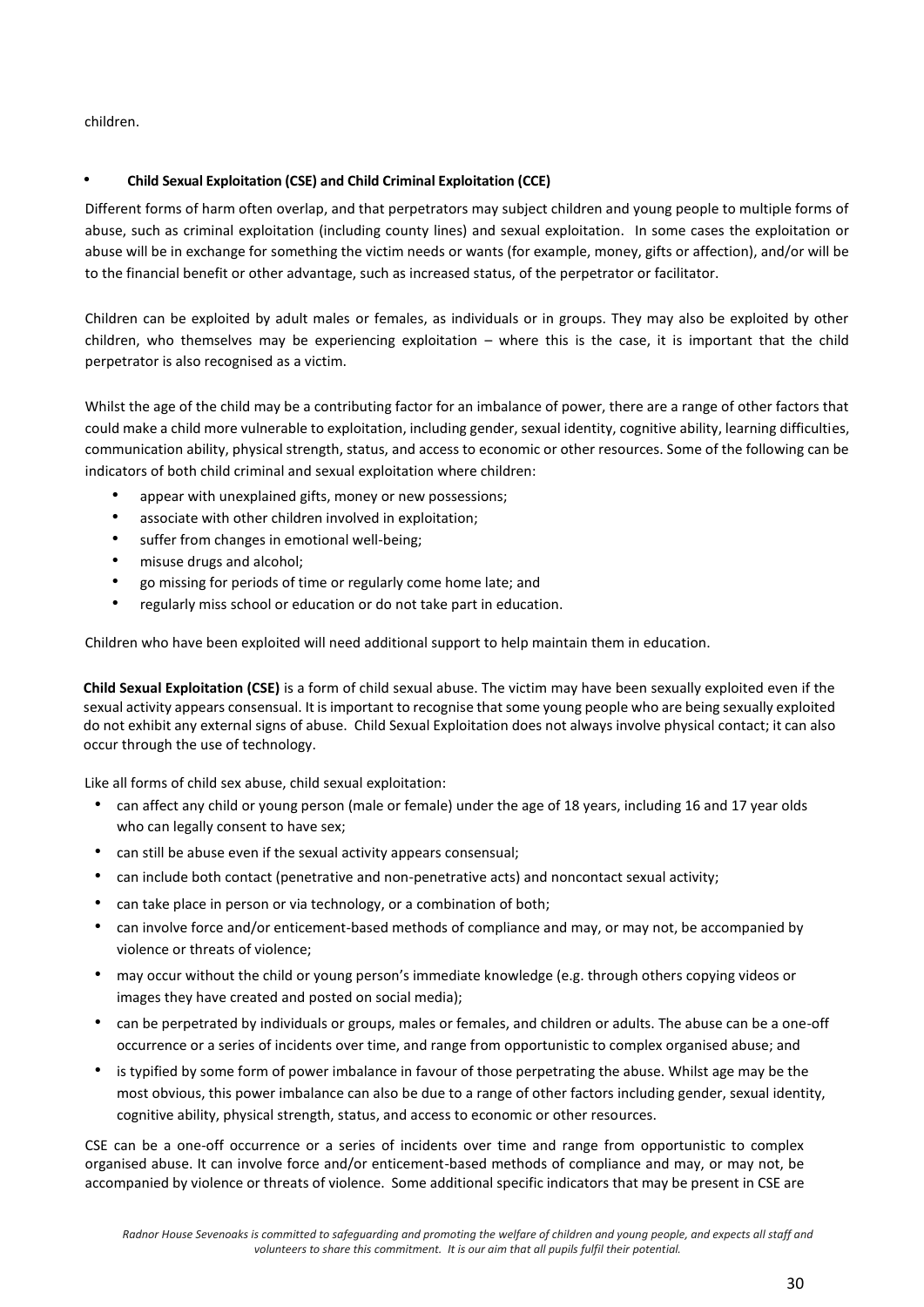children who:

- have older boyfriends or girlfriends; and
- suffer from sexually transmitted infections, display sexual behaviours beyond expected sexual development or become pregnant.

Further information on signs of a child's involvement in sexual exploitation is available in Home Office guidance: [Child sexual exploitation: guide for practitioners.](https://www.gov.uk/government/publications/child-sexual-exploitation-definition-and-guide-for-practitioners)

**Child Criminal Exploitation (CCE):**can include children being forced or manipulated into transporting drugs or money through county lines, working in cannabis factories, shoplifting or pickpocketing. They can also be forced or manipulated into committing vehicle crime or threatening/committing serious violence to others.

Children can become trapped by this type of exploitation as perpetrators can threaten victims (and their families) with violence, or entrap and coerce them into debt. They may be coerced into carrying weapons such as knives or begin to carry a knife for a sense of protection from harm from others. As children involved in criminal exploitation often commit crimes themselves, their vulnerability as victims is not always recognised by adults and professionals, (particularly older children), and they are not treated as victims despite the harm they have experienced. They may still have been criminally exploited even if the activity appears to be something they have agreed or consented to.

It is important to note that the experience of girls who are criminally exploited can be very different to that of boys. The indicators may not be the same, however professionals should be aware that girls are at risk of criminal exploitation too. It is also important to note that both boys and girls being criminally exploited may be at higher risk of sexual exploitation.

CCE does not always involve physical contact; it can also occur through the use of technology.

CCE can include children being forced to work in cannabis factories, being coerced into moving drugs or money across the country (county lines, see below), forced to shoplift or pickpocket, or to threaten other young people. Like other forms of abuse and exploitation, county lines exploitation:

- can affect any child or young person (male or female) under the age of 18 years;
- can affect any vulnerable adult over the age of 18 years;
- can still be exploitation even if the activity appears consensual;
- can involve force and/or enticement-based methods of compliance and is often accompanied by violence or threats of violence;
- can be perpetrated by individuals or groups, males or females, and young people or adults; and
- is typified by some form of power imbalance in favour of those perpetrating the exploitation. Whilst age may be the most obvious, this power imbalance can also be due to a range of other factors including gender, cognitive ability, physical strength, status, and access to economic or other resources.

**County Lines Criminal Activity** : County lines is a term used to describe gangs and organised criminal networks involved in exporting illegal drugs (primarily crack cocaine and heroin) into one or more importing areas [within the UK], using dedicated mobile phone lines or other form of "deal line". Exploitation is an integral part of the county lines offending model with children and vulnerable adults exploited to move [and store] drugs and money. . This can happen locally as well as across the UK – no specified distance of travel is required.

Offenders will often use coercion, intimidation, violence (including sexual violence) and weapons to ensure compliance of victims. Children can be targeted and recruited into county lines in a number of locations including schools, further and higher educational institutions, pupil referral units, special educational needs schools, children's homes and care homes. Children are often recruited to move drugs and money between locations and are known to be exposed to techniques such as 'plugging', where drugs are concealed internally to avoid detection.

Children can easily become trapped by this type of exploitation as county lines gangs create drug debts and can threaten serious violence and kidnap towards victims (and their families) if they attempt to leave the county lines network. Key to identifying potential involvement in county lines are missing episodes (both from home and school), when the victim may have been trafficked for the purpose of transporting drugs and a referral to the National Referral Mechanism should be considered.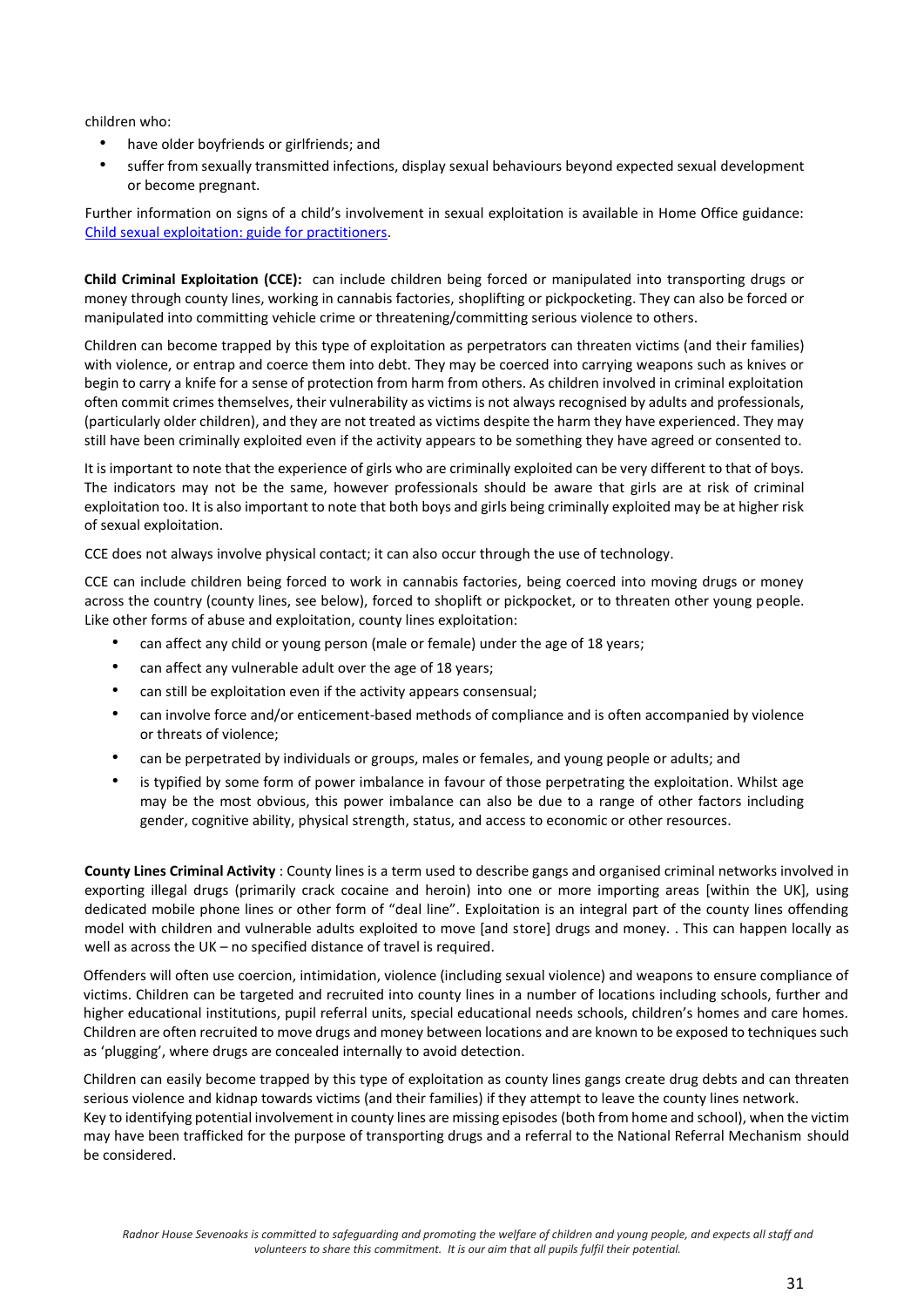If a child is suspected to be at risk of or involved in county lines, a safeguarding referral should be considered alongside consideration of availability of local services/third sector providers who offer support to victims of county lines exploitation.

Further information on the signs of a child's involvement in county lines is available in guidance published by the Home Office.

**Signs of Involvement in County Lines** - A young person's involvement in county lines activity often leaves signs. A young person might exhibit some of these signs, either as a member or as an associate of a gang dealing drugs. Any sudden changes in a young person's lifestyle should be discussed with them. Some indicators of county lines involvement and exploitation are listed below, with those at the top of particular concern:

- Persistently going missing from school or home and / or being found out-of- area;
- Unexplained acquisition of money, clothes, or mobile phones
- Excessive receipt of texts / phone calls
- Relationships with controlling / older individuals or groups
- Leaving home / care without explanation
- Suspicion of physical assault / unexplained injuries
- Parental concerns
- Carrying weapons
- Significant decline in school results / performance
- Gang association or isolation from peers or social networks
- Self-harm or significant changes in emotional well-being

#### • **Children At Risk From Serious Violence**

All staff should be aware of indicators which may signal that children are at risk from, or are involved with serious violent crime. These may include increased absence from school, a change in friendships or relationships with older individuals or groups, a significant decline in performance, signs of self-harm or a significant change in well-being, or signs of assault or unexplained injuries.

Unexplained gifts or new possessions could also indicate that children have been approached by, or are involved with, individuals associated with criminal networks or gangs. All staff should be aware of the associated risks and understand the measures in place to manage these.

Advice is provided in the Home Office's *Preventing youth violence and gang involvement* and its' *Criminal exploitation of children and vulnerable adults : county lines* guidance . . See [https://www.gov.uk/government/publications/advice-to](https://www.gov.uk/government/publications/advice-to-schools-and-colleges-on-gangs-and-youth-violence)[schools-and-colleges-on-gangs-and-youth-violence](https://www.gov.uk/government/publications/advice-to-schools-and-colleges-on-gangs-and-youth-violence) 

#### • **Cybercrime**

Cybercrime is criminal activity committed using computers and/or the internet. It is broadly categorised as either 'cyber-enabled' (crimes that can happen off-line but are enabled at scale and at speed on-line) or 'cyber dependent' (crimes that can be committed only by using a computer). Cyber-dependent crimes include;

- unauthorised access to computers (illegal 'hacking'), for example accessing a school's computer network to look for test paper answers or change grades awarded;
- denial of Service (Dos or DDoS) attacks or 'booting'. These are attempts to make a computer, network or website unavailable by overwhelming it with internet traffic from multiple sources; and,
- making, supplying or obtaining malware (malicious software) such as viruses, spyware, ransomware, botnets and Remote Access Trojans with the intent to commit further offence, including those above.

Children with particular skill and interest in computing and technology may inadvertently or deliberately stray into cyber-dependent crime.

If there are concerns about a child in this area, the designated safeguarding lead (or a deputy), should consider referring into the Cyber Choices programme. This is a nationwide police programme supported by the Home Office and led by the National Crime Agency, working with regional and local policing. It aims to intervene where young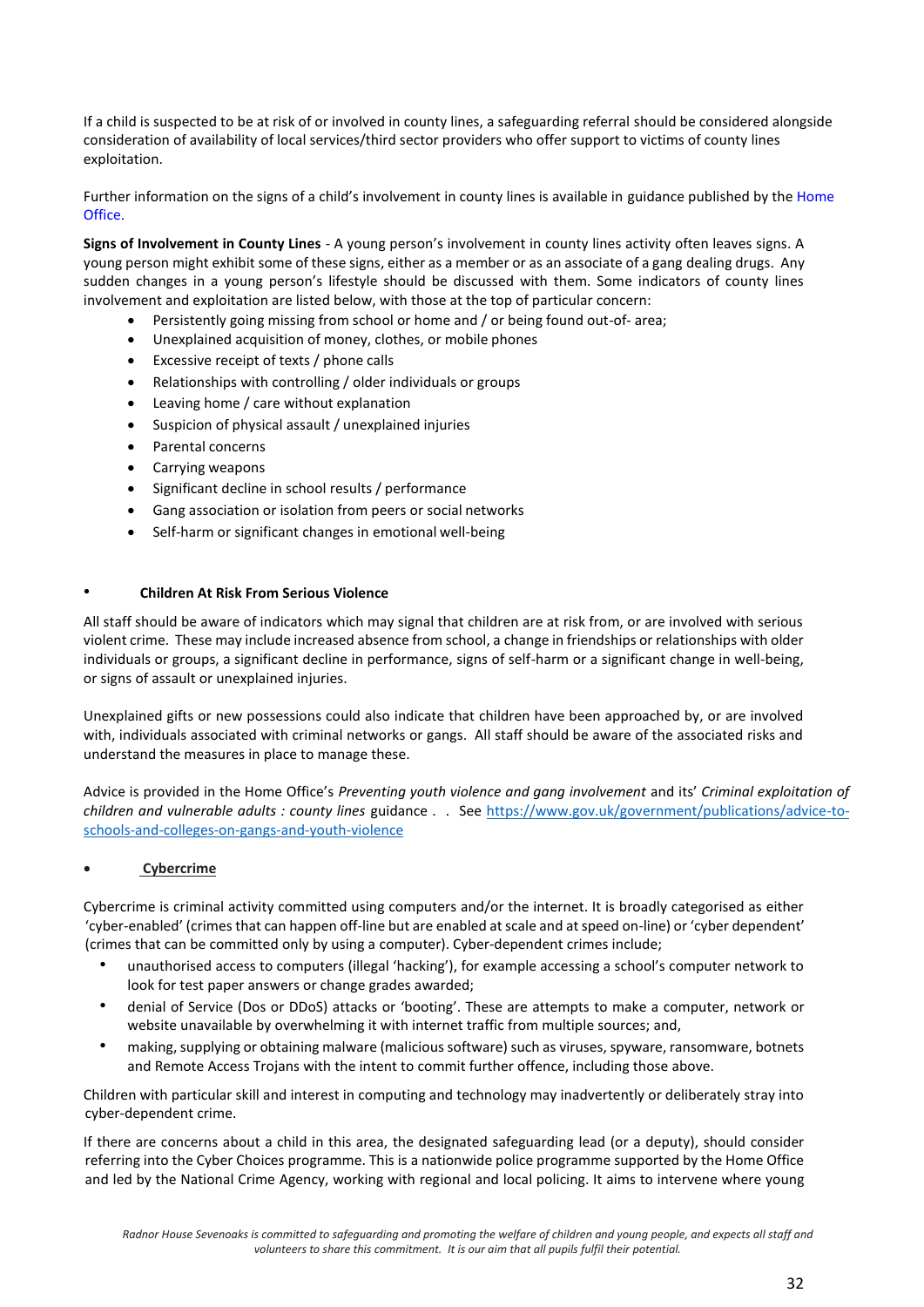people are at risk of committing, or being drawn into, low level cyber-dependent offences and divert them to a more positive use of their skills and interests.

Note that Cyber Choices does not currently cover 'cyber-enabled' crime such as fraud, purchasing of illegal drugs on-line and child sexual abuse and exploitation, nor other areas of concern such as on-line bullying or general on-line safety. Additional advice can be found at: [Cyber Choices,](http://www.cyberchoices.uk/) ['](https://www.npcc.police.uk/documents/Children%20and%20Young%20people/When%20to%20call%20the%20police%20guidance%20for%20schools%20and%20colleges.pdf)NPCC- [When to call the Police](https://www.npcc.police.uk/documents/Children%20and%20Young%20people/When%20to%20call%20the%20police%20guidance%20for%20schools%20and%20colleges.pdf)' and National Cyber [Security Centre -](https://www.ncsc.gov.uk/) NCSC.GOV.U[K](https://www.ncsc.gov.uk/)

#### • **Domestic Abuse**

The Domestic Abuse Act 2021 received Royal Assent on 29 April 2021. The Act introduces the first ever statutory definition of domestic abuse and recognises the impact of domestic abuse on children, as victims in their own right, if they see, hear or experience the effects of abuse. The statutory definition of domestic abuse, based on the previous cross-government definition, ensures that different types of relationships are captured, including expartners and family members. The definition captures a range of different abusive behaviours, including physical, emotional and economic abuse and coercive and controlling behaviour. Both the person who is carrying out the behaviour and the person to whom the behaviour is directed towards must be aged 16 or over and they must be "personally connected" (as defined in section 2 of the 2021 Act).

Types of domestic abuse include intimate partner violence, abuse by family members, teenage relationship abuse and child/adolescent to parent violence and abuse. Anyone can be a victim of domestic abuse, regardless of gender, age, ethnicity, socioeconomic status, sexuality or background and domestic abuse can take place inside or outside of the home. The government will issue statutory guidance to provide further information for those working with domestic abuse victims and perpetrators, including the impact on children.

All children can witness and be adversely affected by domestic abuse in the context of their home life where domestic abuse occurs between family members. Experiencing domestic abuse and/or violence can have a serious, long lasting emotional and psychological impact on children. In some cases, a child may blame themselves for the abuse or may have had to leave the family home as a result.

Young people can also experience domestic abuse within their own intimate relationships. This form of peer on peer abuse is sometimes referred to as 'teenage relationship abuse'. Depending on the age of the young people, this may not be recognised in law under the statutory definition of 'domestic abuse' (if one or both parties are under 16). However, as with any child under 18, where there are concerns about safety or welfare, child safeguarding procedures should be followed and both young victims and young perpetrators should be offered support. The Act's provisions, including the new definition, will be commenced over the coming months.

Operation Encompass operates in all police forces across England. It helps police and schools work together to provide emotional and practical help to children. The system ensures that when police are called to an incident of domestic abuse, where there are children in the household who have experienced the domestic incident, the police will inform the key adult (usually the designated safeguarding lead) in school before the child or children arrive at school the following day. This ensures that the school has up to date relevant information about the child's circumstances and can enable immediate support to be put in place, according to the child's needs. Operation Encompass does not replace statutory safeguarding procedures. Where appropriate, the police and/or schools should make a referral to children's social care if they are concerned about a child's welfare. More information about the scheme and how schools can become involved is available on the Operation Encompass website.

National Domestic Abuse Helpline - Refuge runs the National Domestic Abuse Helpline, which can be called free of charge and in confidence, 24 hours a day on 0808 2000 247. Its website provides guidance and support for potential victims, as well as those who are worried about friends and loved ones. It also has a form through which a safe time from the team for a call can be booked

Additional advice on identifying children who are affected by domestic abuse and how they can be helped is available at: NSPCC- UK domestic-abuse Signs Symptoms Effects; Refuge what is domestic violence/effects of domestic violence on children; Safelives: younq people and domestic abuse; Domestic abuse: specialist sources of support - GOV.UK (www.gov.uk) (includes information for adult victims, young people facing abuse in their own relationships and parents experiencing child to parent violence/abuse)

*Radnor House Sevenoaks is committed to safeguarding and promoting the welfare of children and young people, and expects all staff and volunteers to share this commitment. It is our aim that all pupils fulfil their potential.*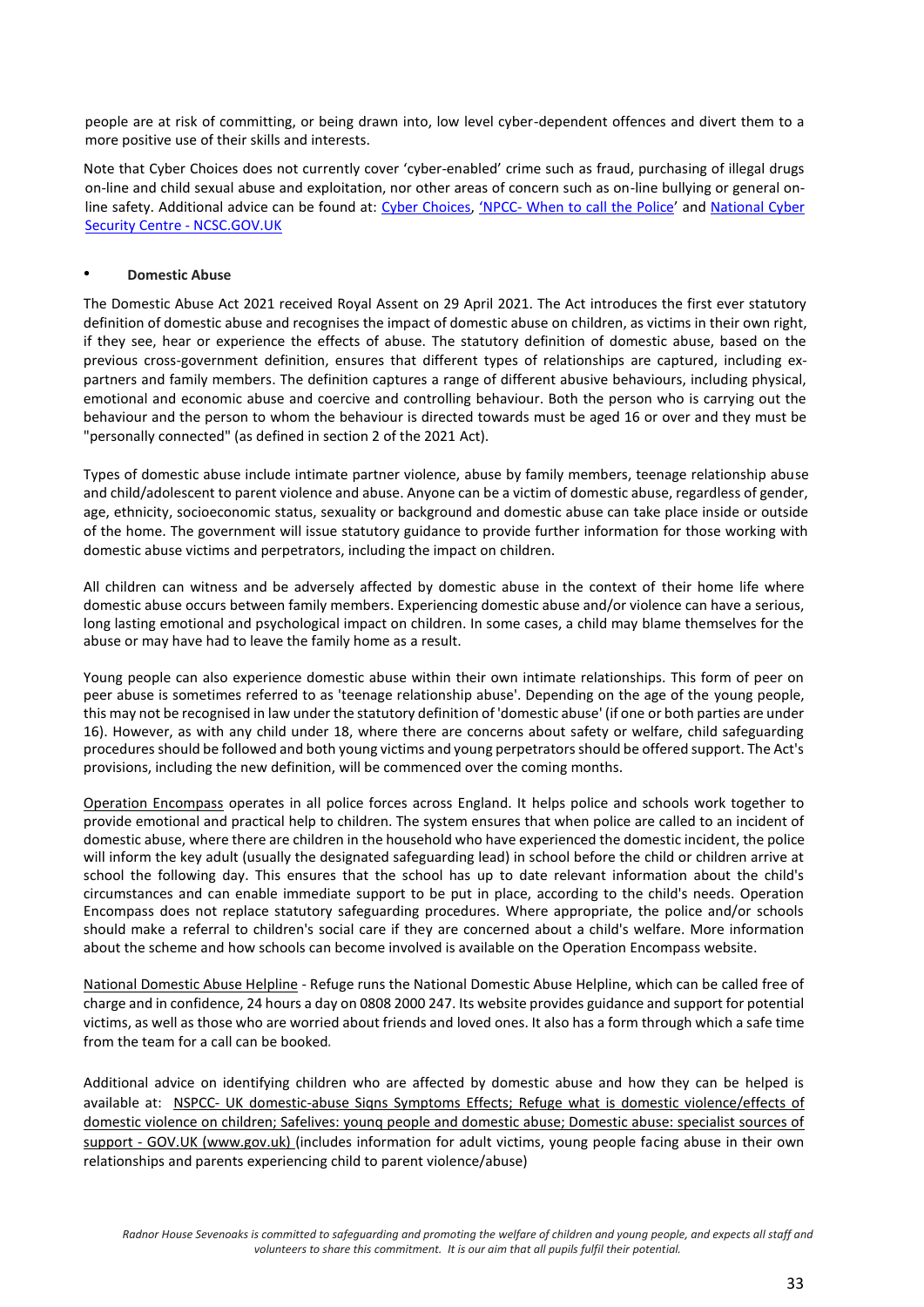#### • **Homelessness**

Being homeless or being at risk of becoming homeless presents a real risk to a child's welfare. The DSL (and any deputies) should be aware of contact details and referral routes in to the Local Housing Authority so they can raise/progress concerns at the earliest opportunity. Indicators that a family may be at risk of homelessness include household debt, rent arrears, domestic abuse and anti-social behaviour, as well as the family being asked to leave a property. Whilst referrals and or discussion with the Local Housing Authority should be progressed as appropriate, this does not, and should not, replace a referral into children's social care where a child has been harmed or is at risk of harm.

The Homelessness Reduction Act 2017 places a new legal duty on English councils so that everyone who is homeless or at risk of homelessness will have access to meaningful help including an assessment of their needs and circumstances, the development of a personalised housing plan, and work to help them retain their accommodation or find a new place to live. The following factsheets usefully summarise the new duties[: Homeless](mailto:rallen@radnorhouse.org) [Reduction Act Factsheets](http://www.internetmatters.org/)[.](https://www.gov.uk/government/uploads/system/uploads/attachment_data/file/322307/HMG_MULTI_AGENCY_PRACTICE_GUIDELINES_v1_180614_FINAL.pdf) The new duties shift focus to early intervention and encourage those at risk to seek support as soon as possible, before they are facing a homelessness crisis.

In most cases school and college staff will be considering homelessness in the context of children who live with their families, and intervention will be on that basis. However, it should also be recognised in some cases 16 and 17 year olds could be living independently from their parents or guardians, for example through their exclusion from the family home, and will require a different level of intervention and support. Children's services will be the lead agency for these young people and the DSL (or a deputy) should ensure appropriate referrals are made based on the child's circumstances. Statutory guidance regarding the provision of accommodation for 16 and 17 year olds who may be homeless and/ or require accommodation can be found [here](https://www.gov.uk/government/uploads/system/uploads/attachment_data/file/322307/HMG_MULTI_AGENCY_PRACTICE_GUIDELINES_v1_180614_FINAL.pdf)[.](https://www.gov.uk/forced-marriage)

## • **Honour-Based Abuse (HBA), Female Genital Mutilation (FGM) and Forced Marriage**

So-called 'honour-based' abuse (HBA) encompasses crimes which have been committed supposedly to protect or defend the honour of the family and/or community, including FGM, forced marriage and practices such as breast ironing. Abuse committed in the context of preserving "honour" often involves a wider network of family or community pressure and can include multiple perpetrators. It is important to be aware of this dynamic and additional risk factors when deciding what form of safeguarding action to take. All forms of HBA are abuse (regardless ofthe motivation) and should be handled and escalated as such.

Professionals in all agencies, and individuals and groups in relevant communities, need to be alert to the possibility of a girl being at risk of FGM, or already having suffered FGM, or indeed any form of HBA.

Actions: If staff have a concern that a child might be at risk of HBA, or who has suffered HBA, they should speak to the DSL (or deputy), who will activate appropriate safeguarding procedures.

**FGM** *–* comprises all procedures involving partial or total removal of the external female genitalia or other injury to the female genital organs. It is illegal in the UK and a form of child abuse with long-lasting harmful consequences.

FGM Mandatory reporting duty for teachers - Whilst all staff should speak to the DSL (or deputy) with regard to any concerns about female genital mutilation (FGM), there is a specific **legal** duty on **teachers.** If a **teacher**, in the course of their work in the profession, discovers that an act of FGM appears to have been carried out on a girl under the age of 18, the teacher **must** report this to the police. Those failing to report such cases will face disciplinary sanctions. It will be rare for teachers to see visual evidence, and they should **not** be examining pupils, but the same definition of what is meant by "to discover that an act of FGM appears to have been carried out" is used for all professionals to whom this mandatory reporting duty applies. Information on when and how to make a report can be found at: Mandatory [reporting o](https://www.gov.uk/forced-marriage)f female genital mutilation procedural informatio[n.](http://formfinder.hmctsformfinder.justice.gov.uk/ywp-12-17-eng.pdf)The following is a useful summary of the FGM mandatory reporting duty: [FGM Fact Sheet.](mailto:SevenoaksEarlyHelp@kent.gov.uk)

Examples of warning signs that FGM may be about to take place, or may have already taken place, can be found in the summary in Appendix C.

Our school activates local safeguarding procedures, using existing national and local protocols for multi-agency liaison with police and children's social care.

*Radnor House Sevenoaks is committed to safeguarding and promoting the welfare of children and young people, and expects all staff and volunteers to share this commitment. It is our aim that all pupils fulfil their potential.*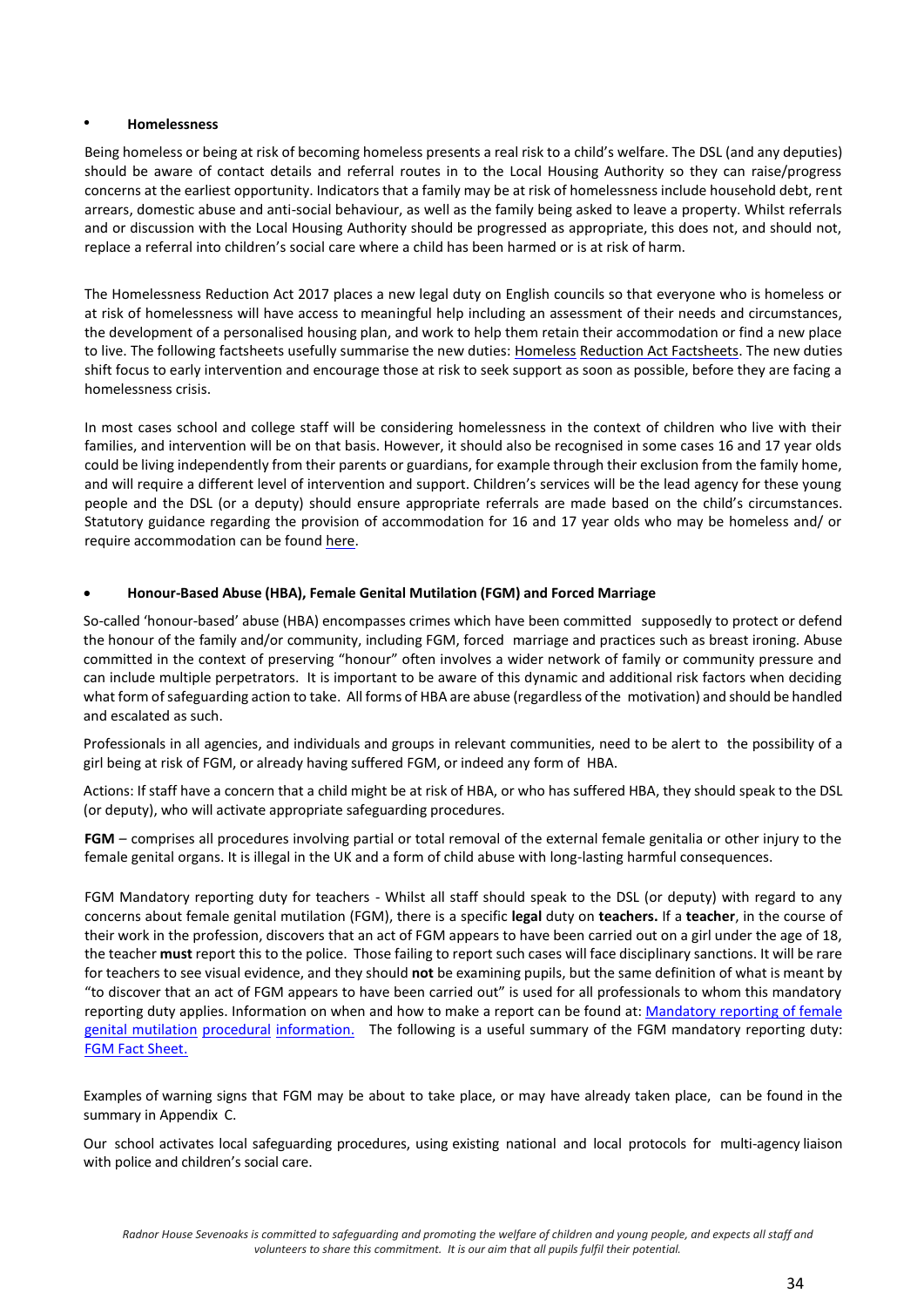**Forced marriage** - Forcing a person into a marriage is a crime in England and Wales. A forced marriage is one entered into without the full and free consent of one or both parties and where violence, threats or any other form of coercion is used to cause a person to enter into a marriage. Threats can be physical or emotional and psychological. A lack of full and free consent can be where a person does not consent or where they cannot consent (if they have learning disabilities, for example). Nevertheless, some communities use religion and culture as a way to coerce a person into marriage. Schools and colleges can play an important role in safeguarding children from forced marriage.

The Forced Marriage Unit has published [statutory guidance](https://www.kelsi.org.uk/special-education-needs/integrated-childrens-services/early-help-contacts) an[d Multi-agency](mailto:esafetyofficer@kent.gov.uk) [guideline](http://www.parentsprotect.co.uk/)[s](http://www.themix.org.uk/)[,](https://www.gov.uk/government/publications/sexual-violence-and-sexual-harassment-between-children-in-schools-and-colleges) (pages 35-36 of which focus on the role of schools and colleges). School staff can contact the Forced Marriage Unit if they need advice or information: Contact: 020 7008 0151 or email  $\frac{\text{fmu@fco.gov.uk}}{\text{fmu@fco.gov.uk}}$ .

## • **Modern Slavery and the National Referral Mechanism**

Modern slavery encompasses human trafficking and slavery, servitude and forced or compulsory labour. Exploitation can take many forms, including: sexual exploitation, forced labour, slavery, servitude, forced criminality and the removal of organs.

Further information on the signs that someone may be a victim of modern slavery, the support available to victims and how to refer them to the NRM is available in the Modern Slavery Statutory Guidance. Modern slavery: how to identify and support victims - GOV.UK [\(www.gov.uk](http://www.gov.uk/)**[\).](http://www.gov.uk/)**

## • **Preventing Radicalisation**

Children are vulnerable to extremist ideology and radicalisation. Similar to protecting children from other forms of harms and abuse, protecting children from this risk should be a part of a schools' or colleges' safeguarding approach.

- [Extremism](https://www.thinkuknow.co.uk/) is the vocal or active opposition to our fundamental values, including the rule of law, individual liberty and the mutual respect and tolerance of different faiths and beliefs. This also includes calling for the death of members of the armed forces.
- [Radicalisatio](http://www.victimsupport.org.uk/)[n](https://www.gov.uk/government/news/home-office-launches-child-abuse-whistleblowing-helpline) refers to the process by which a person comes to support terrorism and extremist ideologies associated with terrorist groups. It is a social process but also a deeply personal experience.
- Terrorism is an action that endangers or causes serious violence to a person/people; causes serious damage to property; or seriously interferes or disrupts an electronic system. The use or threat **must** be designed to influence the government or to intimidate the public and is made for the purpose of advancing a political, religious or ideological cause.

There is no single way of identifying whether a child is likely to be susceptible to an extremist ideology. Background factors combined with specific influences such as family and friends may contribute to a child's vulnerability. Similarly, radicalisation can occur through many different methods (such as social media) and settings (such as the internet).

However, it is possible to protect vulnerable people from extremist ideology and intervene to prevent those at risk of radicalisation being radicalised. As with other safeguarding risks, staff should be alert to changes in children's behaviour which could indicate that they may be in need of help or protection. Staff should use their judgement in identifying children who might be at risk of radicalisation and act proportionately which may include the designated safeguarding lead (or deputy) making a referral to the Channel programme.

**The Prevent Duty** - All schools and colleges are subject to a duty under section 26 of the Counter-Terrorism and Security Act 2015 (the CTSA 2015), in the exercise of their functions, to have "due regard to the need to prevent people from being drawn into terrorism". This duty is known as the Prevent duty.

Appendix D provides further guidance.

#### • **Peer on Peer abuse**

Children can abuse other children. This is generally referred to as peer on peer abuse and can take many forms. It can happen both inside and outside of school, and online. It is important that all staff recognise the indicators and signs of peer on peer abuse and know how to identify it and respond to reports. This can include (but is not limited to) bullying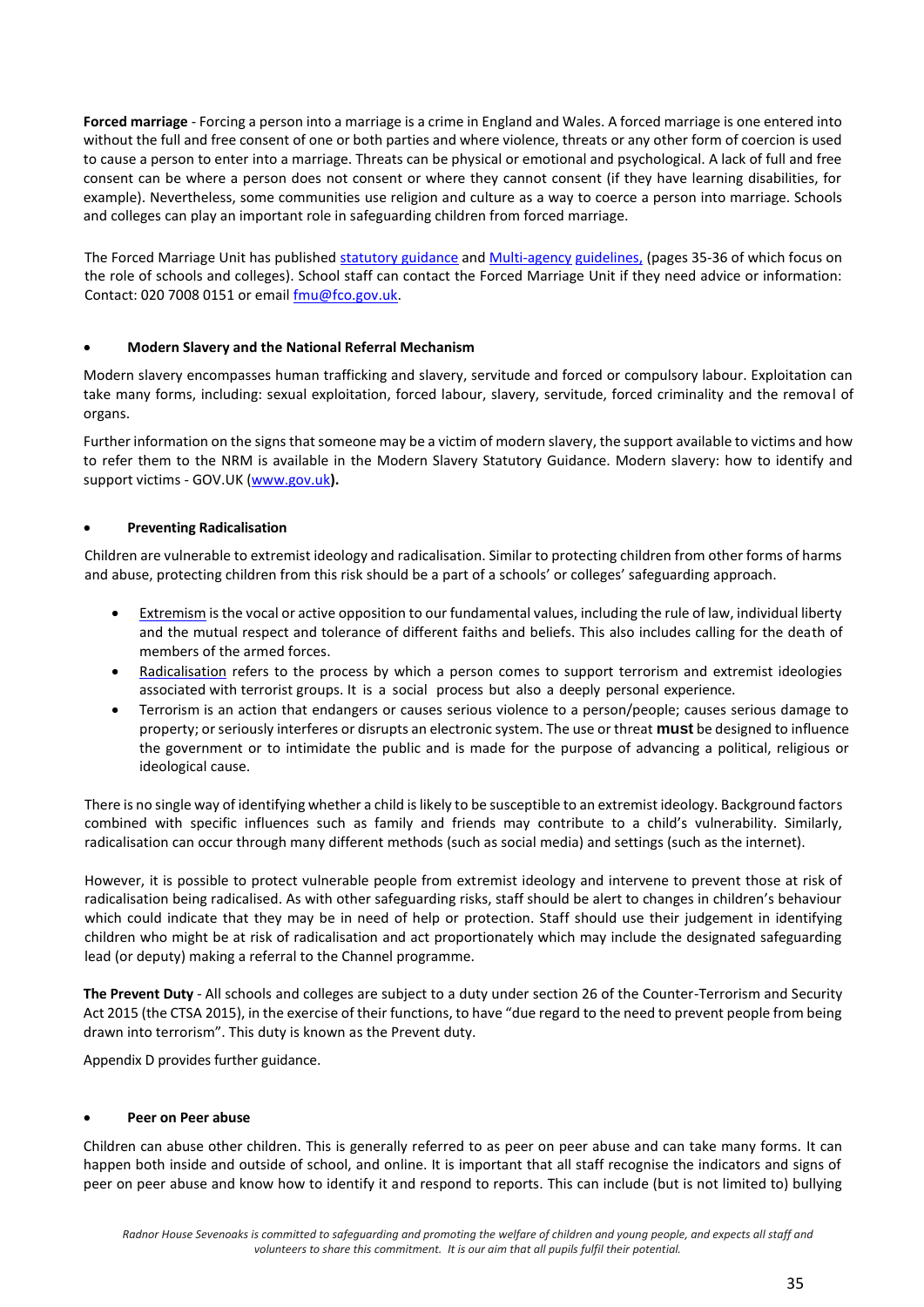(including cyberbullying, prejudice-based and discriminatory bullying); abuse within intimate partner relationships; physical abuse such as hitting, kicking, shaking, biting, hair pulling, or otherwise causing physical harm; sexual violence and sexual harassment; consensual and non-consensual sharing of nudes and semi-nudes images and/or videos; causing someone to engage in sexual activity without consent, such as forcing someone to strip, touch themselves sexually, or to engage in sexual activity with a third party; upskirting and initiation/hazing type violence and rituals. Addressing inappropriate behaviour (even if it appears to be relatively innocuous) can be an important intervention that helps prevent problematic, abusive and/or violent behaviour in the future.

### • **Sexual violence and sexual harassment between children in schools (Peer on Peer / Child on Child Abuse)**

Sexual violence and sexual harassment can occur between two children of any age and sex. It can also occur through a group of children sexually assaulting or sexually harassing a single child or group of children. All staff working with children are advised to maintain an attitude of 'it **could** happen here'.

It can happen both inside and outside of school/college and online. Staff must recognise the indicators and signs of peer on peer abuse and know how to identify it and respond to reports. This can include (but is not limited to):

- bullying (including cyberbullying, prejudice-based and discriminatory bullying);
- abuse within intimate partner relationships;
- physical abuse such as hitting, kicking, shaking, biting, hair pulling, or otherwise causing physical harm;
- sexual violence and sexual harassment;
- consensual and non-consensual sharing of nudes and semi-nudes images and/or videos;
- causing someone to engage in sexual activity without consent, such as forcing someone to strip, touch themselves sexually, or to engage in sexual activity with a third party;
- upskirting; and
- initiation/hazing type violence and rituals.

Addressing inappropriate behaviour (even if it appears to be relatively innocuous) can be an important intervention that helps prevent problematic, abusive and/or violent behaviour in the future.

Children who are victims of sexual violence and sexual harassment will likely find the experience stressful and distressing. This will, in all likelihood, adversely affect their educational attainment. Sexual violence and sexual harassment exist on a continuum and may overlap, they can occur online and offline (both physical and verbal) and are never acceptable. It is essential that **all** victims are reassured that they are being taken seriously and that they will be supported and kept safe. A victim should never be given the impression that they are creating a problem by reporting sexual violence or sexual harassment. Nor should a victim ever be made to feel ashamed for making a report. Staff should be aware that some groups are potentially more at risk. Evidence shows girls, children with SEND and LGBT children are at greater risk.

Staff are aware of the importance of:

- challenging inappropriate behaviours;
- making clear that sexual violence and sexual harassment is not acceptable, will never be tolerated and is not an inevitable part of growing up;
- not tolerating or dismissing sexual violence or sexual harassment as "banter", "part of growing up", "just having a laugh" or "boys being boys"; and
- challenging behaviours (potentially criminal in nature), such as grabbing bottoms, breasts and genitalia, pulling down trousers, flicking bras and lifting up skirts, and upskirting. Dismissing or tolerating such behaviours risks normalising them.

**Upskirting -** The Voyeurism (Offences) Act, which is commonly known as the Upskirting Act, came into force on 12 April 2019. 'Upskirting' is where someone takes a picture under a persons clothing (not necessarily a skirt) without their permission and or knowledge, with the intention of viewing their genitals or buttocks (with or without underwear) to obtain sexual gratification, or cause the victim humiliation, distress or alarm. It is a criminal offence. Anyone of any gender, can be a victim.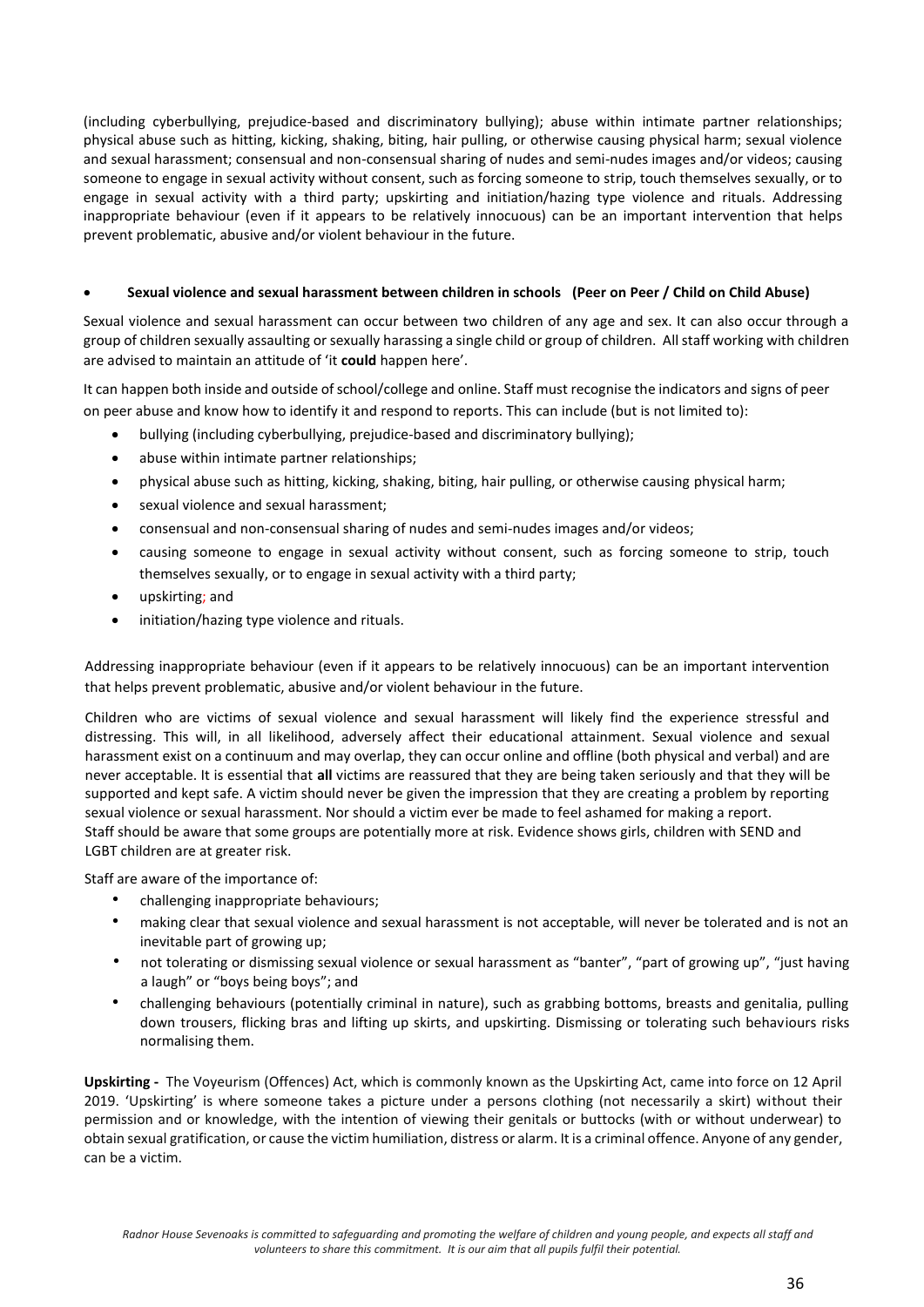**Sexual violence** - It is important that school and college staff are aware of sexual violence and the fact children can, and sometimes do, abuse their peers in this way. When referring to sexual violence we are referring to sexual offences under the Sexual Offences Act 2003 as described below:

- Rape: A person (A) commits an offence of rape if: he intentionally penetrates the vagina, anus or mouth of another person (B) with his penis, B does not consent to the penetration and A does not reasonably believe that B consents.
- Assault by Penetration: A person (A) commits an offence if: s/he intentionally penetrates the vagina or anus of another person (B) with a part of her/his body or anything else, the penetration is sexual, B does not consent to the penetration and A does not reasonably believe that B consents.
- Sexual Assault: A person (A) commits an offence of sexual assault if: s/he intentionally touches another person (B), the touching is sexual, B does not consent to the touching and A does not reasonably believe that B consents.

Consent is about having the freedom and capacity to choose. Consent to sexual activity may be given to one sort of sexual activity but not another, e.g.to vaginal but not anal sex or penetration with conditions, such as wearing a condom. Consent can be withdrawn at any time during sexual activity and each time activity occurs. Someone consents to vaginal, anal or oral penetration only if s/he agrees by choice to that penetration and has the freedom and capacity to make that choice.

Further information about consent can be found here: [Rape Crisis England & Wales -](https://rapecrisis.org.uk/get-informed/about-sexual-violence/sexual-consent/) [Sexual consent](https://rapecrisis.org.uk/get-informed/about-sexual-violence/sexual-consent/)

- a child under the age of 13 can never consent to any sexual activity;
- the age of consent is  $16;$   $138$
- sexual intercourse without consent is rape.

**Sexual harassment** *-* When referring to sexual harassment we mean 'unwanted conduct of a sexual nature' that can occur online and offline. When we reference sexual harassment, we do so in the context of child on child sexual harassment. Sexual harassment is likely to: violate a child's dignity, and/or make them feel intimidated, degraded or humiliated and/or create a hostile, offensive or sexualised environment.

Whilst not intended to be an exhaustive list, sexual harassment can include:

- sexual comments, such as: telling sexual stories, making lewd comments, making sexual remarks about clothes and appearance and calling someone sexualised names;
- sexual "jokes" or taunting;
- physical behaviour, such as: deliberately brushing against someone, interfering with someone's clothes (schools and colleges should be considering when any of this crosses a line into sexual violence - it is important to talk to and consider the experience of the victim) and displaying pictures, photos or drawings of a sexual nature; and
- online sexual harassment. This may be standalone, or part of a wider pattern of sexual harassment and/or sexual violence. It may include:
	- consensual and non-consensual sharing of nudes and semi-nudes images and/or videos; As set out i[n UKCIS Sharing nudes and semi-nudes:advice for education settings working with](https://www.gov.uk/government/publications/sharing-nudes-and-semi-nudes-advice-for-education-settings-working-with-children-and-young-people/sharing-nudes-and-semi-nudes-advice-for-education-settings-working-with-children-and-young-people)  [children and young people](https://www.gov.uk/government/publications/sharing-nudes-and-semi-nudes-advice-for-education-settings-working-with-children-and-young-people/sharing-nudes-and-semi-nudes-advice-for-education-settings-working-with-children-and-young-people) [\(](https://www.gov.uk/government/publications/sharing-nudes-and-semi-nudes-advice-for-education-settings-working-with-children-and-young-people/sharing-nudes-and-semi-nudes-advice-for-education-settings-working-with-children-and-young-people)which provides detailed advice for schools and colleges re taking and sharing nude photographs of U18s being a criminal offence;
	- sexualised online bullying;
	- sharing of unwanted explicit content;
	- upskirting (which is a criminal offence);
	- unwanted sexual comments and messages, including, on social media; and
	- sexual exploitation; coercion and threats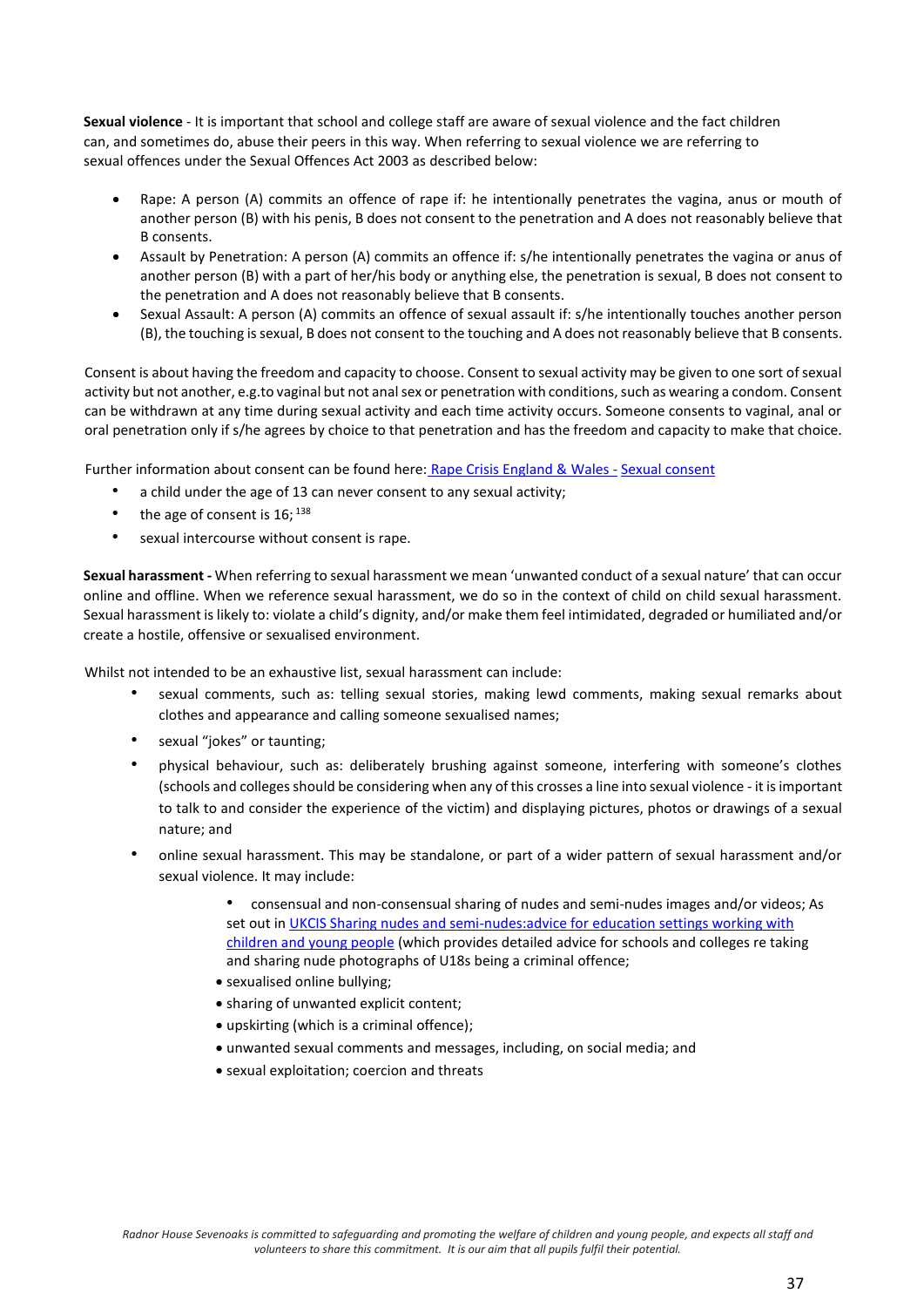**The** response to a report of sexual violence or sexual harassment - The initial response to a report from a child is important. How the school responds to a report can encourage or undermine the confidence of future victims of sexual violence and sexual harassment to report or come forward. Not recognising, acknowledging or understanding the scale of harassment and abuse and/or downplaying of some behaviours can actually lead to a culture of unacceptable behaviour.

It is essential that all victims are reassured that they are being taken seriously and that they will be supported and kept safe. A victim should never be given the impression that they are creating a problem by reporting sexual violence or sexual harassment. Nor should a victim ever be made to feel ashamed for making a report.

If staff have a concern about a child or a child makes a report to them, they should follow the referral process as set out in the diagram in Appendix E. and KCSIE 2021, paragraph 55. As is always the case, if staff are in any doubt as to what to do they should speak to the DSL (or a deputy).

#### **Toolkits**

- Childnet STAR SEND Toolkit equips, enables and empowers educators with the knowledge they need to support young people with special educational needs and disabilities.
- Childnet [Just a joke?](https://www.childnet.com/resources/just-a-joke) provides lesson plans, activities, a quiz and teaching guide designed to explore problematic online sexual behaviour with 9-12 year olds.
- Childnet [Step Up, Speak Up](https://www.childnet.com/resources/step-up-speak-up) a practical campaign toolkit that addresses the issue of online sexual harassment amongst young people aged 13-17 years old.
- [Preventing Harmful Sexual Behaviour toolkit](https://www.stopitnow.org.uk/concerned-about-a-child-or-young-persons-sexual-behaviour/preventing-harmful-sexual-behaviour/) [b](https://www.stopitnow.org.uk/concerned-about-a-child-or-young-persons-sexual-behaviour/preventing-harmful-sexual-behaviour/)y the Lucy Faithfull Foundation, the toolkit contains links to useful information, resources and support, including practical tips to prevent HSB.
- NSPCC [Harmful sexual behaviour framework](https://learning.nspcc.org.uk/research-resources/2019/harmful-sexual-behaviour-framework) [A](https://learning.nspcc.org.uk/research-resources/2019/harmful-sexual-behaviour-framework)n evidence-informed framework for children and young people displaying HSB.
- [Contextual Safeguarding Network](https://www.csnetwork.org.uk/en/beyond-referrals-levers-for-addressing-harmful-sexual-behaviour-in-schools)  Beyond Referrals School[s](https://www.csnetwork.org.uk/en/beyond-referrals-levers-for-addressing-harmful-sexual-behaviour-in-schools) levers for addressing HSB in schools.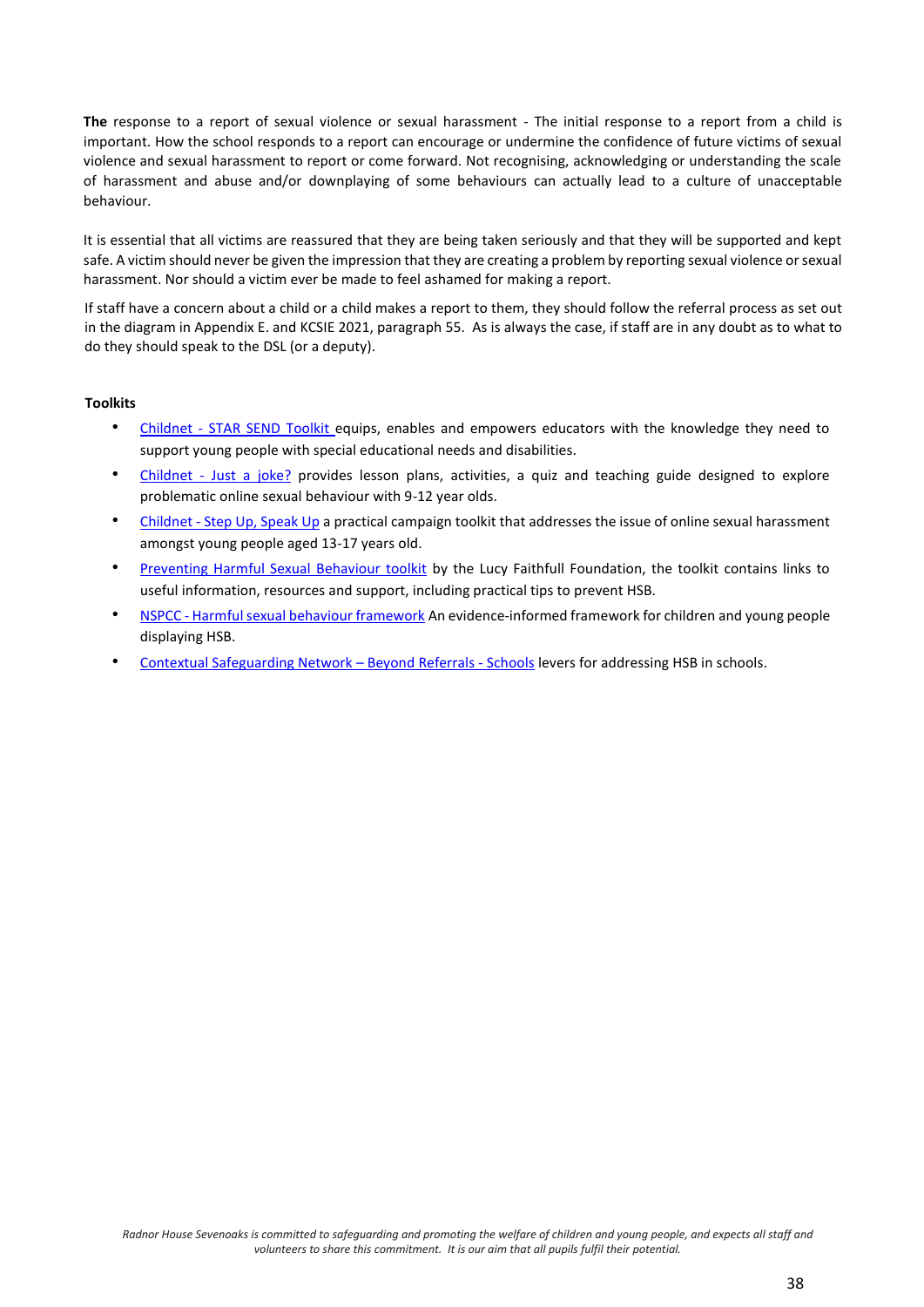**Additional advice and support** 

| <b>Abuse</b><br><b>or</b><br><b>Safeguarding</b><br>issue | <b>Link to Guidance/Advice</b>                                     | <b>Source</b>                                                                                                              |
|-----------------------------------------------------------|--------------------------------------------------------------------|----------------------------------------------------------------------------------------------------------------------------|
| Abuse                                                     | What to do if you're worried a child is being abused               | DfE advice                                                                                                                 |
|                                                           | Domestic abuse: Various Information/Guidance                       | Home Office                                                                                                                |
|                                                           | Faith based abuse: National Action Plan                            | DfE advice                                                                                                                 |
|                                                           | Relationship abuse: disrespect nobody                              | Home Office                                                                                                                |
|                                                           | <b>Tackling Child Sexual Abuse Strategy</b>                        | Home Office                                                                                                                |
|                                                           | Together we can stop child sexual abuse                            | HM Govt campaign                                                                                                           |
| <b>Bullying</b>                                           | <b>Preventing and Tackling Bullying</b>                            | DfE advice                                                                                                                 |
| Children<br>missing<br>education,<br>from                 | <b>Children missing education</b>                                  | DfE statutory guidance                                                                                                     |
| home or care                                              | Child missing from home or care                                    | DfE statutory guidance                                                                                                     |
|                                                           | <b>Children and adults missing strategy</b>                        | Home Office strategy                                                                                                       |
| Children<br>with<br>family members in<br>prison           | National Information Centre on Children of Offenders               | Barnardo's<br>in<br>partnership<br>with<br>Her<br>Majesty's<br>Prison<br>and<br><b>Probation Service</b><br>(HMPPS) advice |
| Child Exploitation                                        | Care of unaccompanied and trafficked children                      | DfE statutory guidance                                                                                                     |
|                                                           | Modern slavery: how to identify and support victims                | Home Office                                                                                                                |
|                                                           | Trafficking: safeguarding children                                 | DfE and HO guidance                                                                                                        |
| <b>Drugs</b>                                              | Drug strategy 2017                                                 | Home Office strategy                                                                                                       |
|                                                           | Information and advice on drugs                                    | Talk to Frank website                                                                                                      |
|                                                           | Drug and Alcohol education - teacher guidance & evidence<br>review | PSHE Assocn website                                                                                                        |
| Abuse or<br>Safeguarding<br>issue                         | <b>Link to Guidance/Advice</b>                                     | <b>Source</b>                                                                                                              |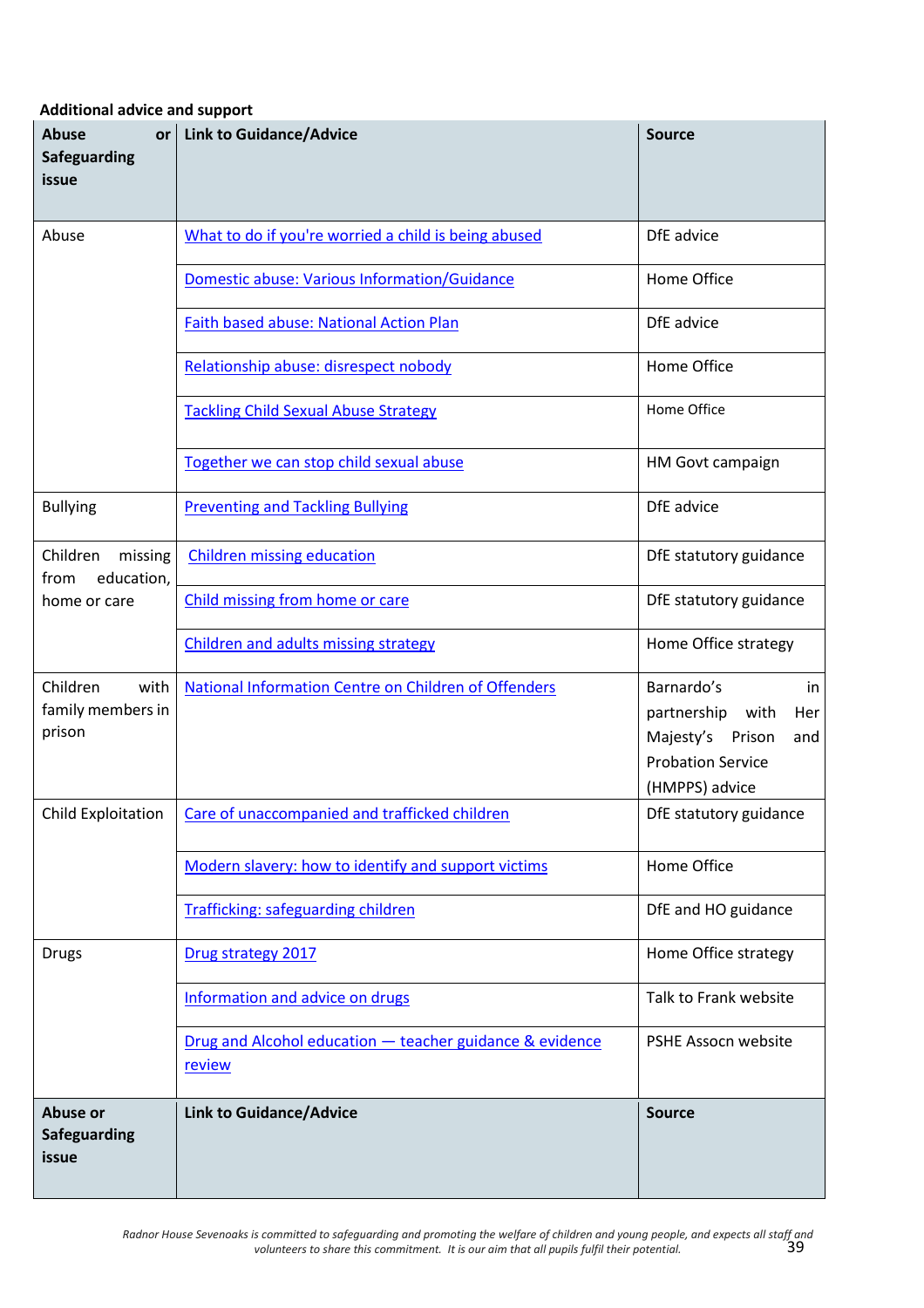| Abuse                                               | What to do if you're worried a child is being abused                                                   | DfE advice                                                                                                  |
|-----------------------------------------------------|--------------------------------------------------------------------------------------------------------|-------------------------------------------------------------------------------------------------------------|
|                                                     | <b>Domestic abuse: Various Information/Guidance</b>                                                    | Home Office                                                                                                 |
|                                                     | <b>Faith based abuse: National Action Plan</b>                                                         | DfE advice                                                                                                  |
|                                                     | Relationship abuse: disrespect nobody                                                                  | Home Office website                                                                                         |
| <b>Bullying</b>                                     | <b>Preventing bullying including cyberbullying</b>                                                     | DfE advice                                                                                                  |
|                                                     | Cyber bullying: advice for headteachers and school staff                                               | DfE advice                                                                                                  |
| Children and the<br>courts                          | Advice for 5-11-year olds witnesses in criminal courts                                                 | MoJ advice                                                                                                  |
|                                                     | Advice for 12-17 year old witnesses in criminal courts                                                 | MoJ advice                                                                                                  |
| Children missing<br>from education,<br>home or care | <b>Children missing education</b>                                                                      | DfE statutory guidance                                                                                      |
|                                                     | Child missing from home or care                                                                        | DfE statutory guidance                                                                                      |
|                                                     | Children and adults missing strategy                                                                   | Home Office strategy                                                                                        |
| Children with<br>family members<br>in prison        | <b>National Information Centre on Children of Offenders</b>                                            | Barnardo's in<br>partnership with Her<br>Majesty's Prison and<br><b>Probation Service</b><br>(HMPPS) advice |
| Child Exploitation                                  | County Lines: criminal exploitation of children and vulnerable<br>adults                               | Home Office guidance                                                                                        |
|                                                     | Child sexual exploitation: guide for practitioners                                                     | <b>DfE</b>                                                                                                  |
|                                                     | <b>Trafficking: safeguarding children</b>                                                              | DfE and HO guidance                                                                                         |
| <b>Drugs</b>                                        | Drugs: advice for schools                                                                              | DfE and ACPO advice                                                                                         |
|                                                     | Drug strategy 2017                                                                                     | Home Office strategy                                                                                        |
|                                                     | Information and advice on drugs                                                                        | Talk to Frank website                                                                                       |
|                                                     | ADEPIS platform sharing information and resources for schools:<br>covering drug (& alcohol) prevention | Website developed by<br>Mentor UK                                                                           |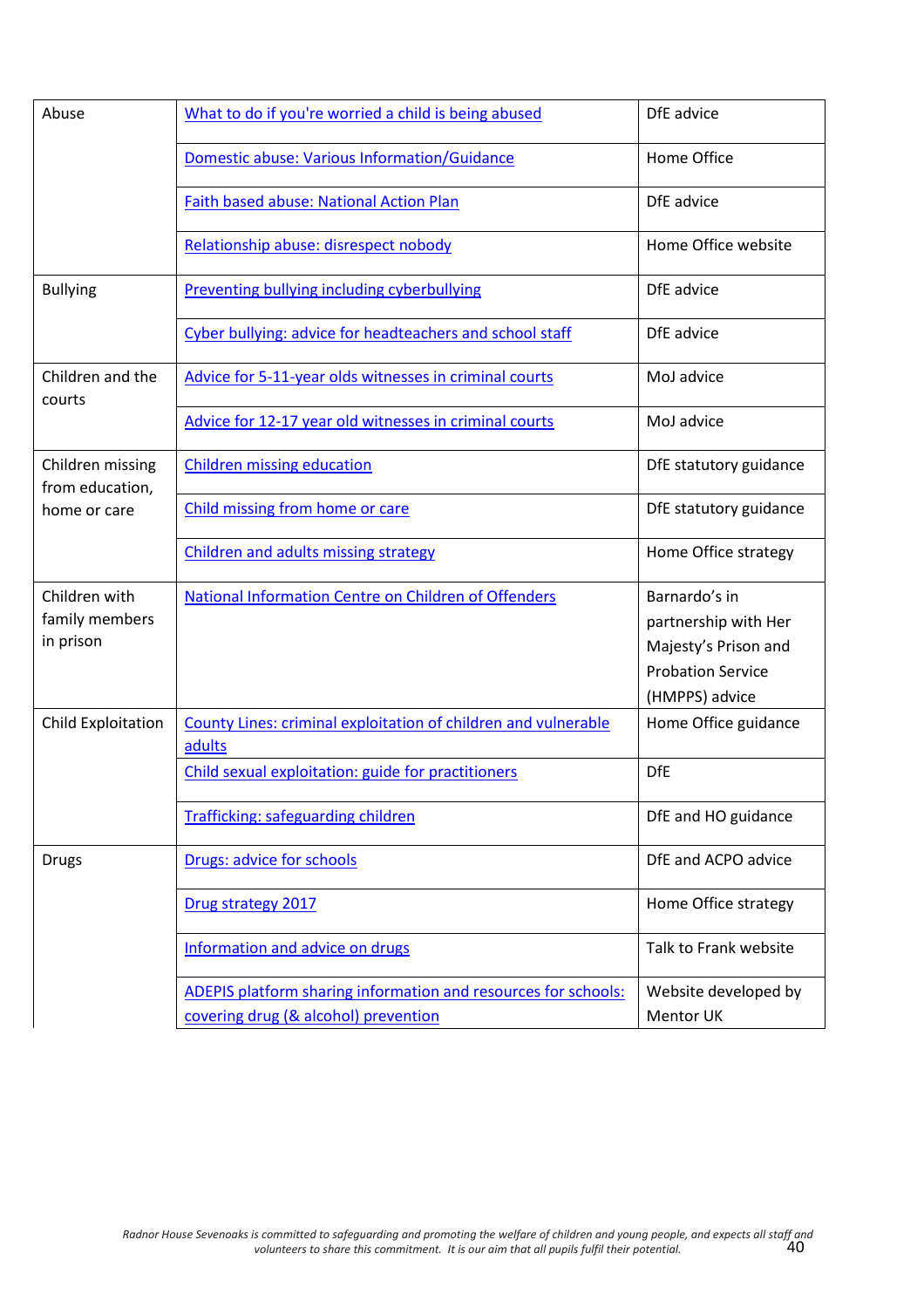| "Honour Based<br>Abuse"        | Female genital mutilation: information and resources                                | Home Office                                           |
|--------------------------------|-------------------------------------------------------------------------------------|-------------------------------------------------------|
| (so called)                    | Female genital mutilation: multi agency statutory guidance                          | DfE, DH, and HO<br>statutory guidance                 |
|                                | Forced marriage: information and practice guidelines                                | Foreign Commonwealth<br>Office and Home Office        |
| <b>Health and</b><br>Wellbeing | Fabricated or induced illness: safeguarding children                                | DfE, Department for<br><b>Health and Home Office</b>  |
|                                | Rise Above: Free PSHE resources on health, wellbeing and<br>resilience              | <b>Public Health England</b><br>resources             |
|                                | Medical-conditions: supporting pupils at school                                     | DfE statutory guidance                                |
|                                | <b>Mental health and behaviour</b>                                                  | DfE advice                                            |
| Homelessness                   | Homelessness: How local authorities should exercise their<br>functions              | <b>HCLG</b>                                           |
| Online                         | Sexting: responding to incidents and safeguarding children                          | <b>UK Council for Child</b><br><b>Internet Safety</b> |
| Private fostering              | Private fostering: local authorities                                                | DfE - statutory guidance                              |
| Radicalisation                 | Prevent duty guidance                                                               | Home Office guidance                                  |
|                                | Prevent duty advice for schools                                                     | DfE advice                                            |
|                                | <b>Educate Against Hate Website</b>                                                 | DfE and Home Office                                   |
|                                | <b>Prevent for FE and Training</b>                                                  | <b>Education and Training</b><br>Foundation           |
| Upskirting                     | <b>Upskirting know your rights</b>                                                  | <b>UK Govt</b>                                        |
| Violence                       | Ending violence against women and girls 2016-2020 strategy                          | Home Office Strategy                                  |
|                                | Violence against women and girls: national statement of<br>expectations for victims | Home Office strategy                                  |
|                                | Sexual violence and sexual harassment between children in<br>schools and colleges   | Home Office guidance                                  |
|                                | <b>Serious violence strategy</b>                                                    | DfE advice                                            |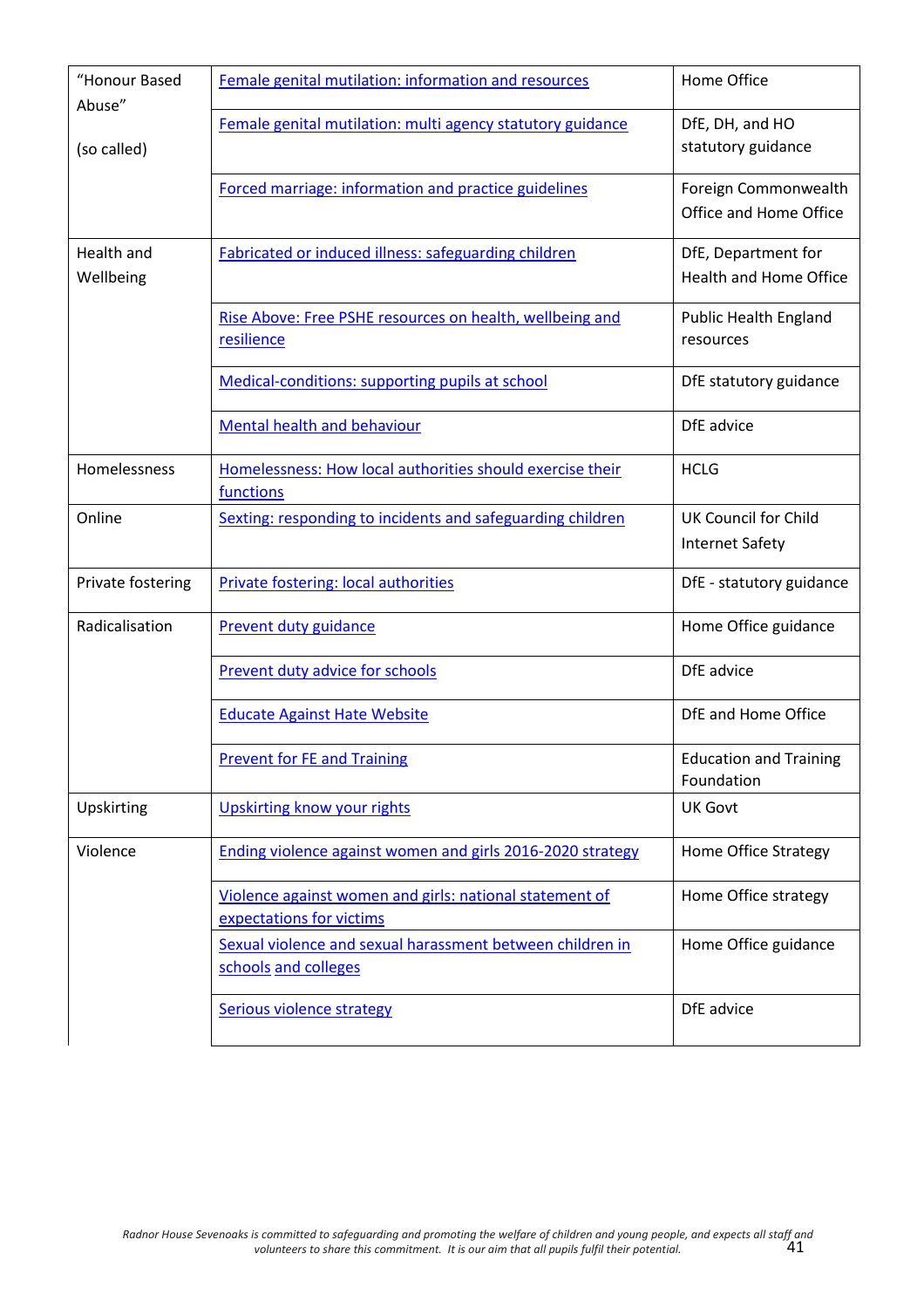# **Appendix B: Detailed Responsibilities of the Designated Safeguarding Lead (DSL), and Deputy DSL**

The Designated Safeguarding Lead (DSL) is a member of the senior leadership team of the school, and has the appropriate status and authority within the school to carry out the duties of the post. The DSL also acts as the school lead on Prevent and Online safety. Although responsibilities may be delegated to appropriately trained deputies, the DSL will take ultimate lead responsibility for safeguarding at the school. The Deputy DSL is trained to the same standard as the DSL.

The DSL role carries a significant level of responsibility, and he/she is given the additional time, funding, training, resources and support needed to carry out the role effectively. The additional responsibilities include providing advice and support to other staff on child welfare, safeguarding and child protection matters, taking part in strategy discussions and interagency meetings, and/or supporting other staff to do so, and to contributing to the assessment of children.

The DSL and deputies have undertaken child protection training and training in inter-agency working, and will attend refresher training at two-yearly intervals. In addition to this formal training, the DSL and deputies will also update their skills and knowledge continually, and at least annually, through studying appropriate guidance from ISI, the local authority, the DfE and others with an interest in maintaining the highest possible standards of safeguarding, and though meeting with other DSLs and members of the local safeguarding community.

#### *Deputy designated safeguarding leads -*

The Deputy DSLs (DDSL) are trained to the same standard as the DSL and the role is explicit in their job description. Whilst the activities of the DSL can be delegated to appropriately trained deputies, the ultimate lead responsibility for child protection, as set out above, remains with the DSL, this lead responsibility should not be delegated.

#### *Availability*

During term time the DSL (or a deputy) should always be available (during school hours) for staff in the school to discuss any safeguarding concerns. In very exceptional circumstances this DSL availability may be via phone and or Teams or other such media. It is a matter for individual schools and colleges and the DSL to arrange adequate and appropriate cover arrangements for any out of hours/out of term activities.

#### *Manage referrals - The DSL is expected to refer cases:*

- of suspected abuse and neglect to the local authority children's social care as required and support staff who make referrals to local authority children's social care;
- to the Channel programme where there is a radicalisation concern as required and support staff who make referrals to the Channel programme;
- where a person is dismissed or left due to risk/harm to a child to the Disclosure and Barring Service as required; and
- where a crime may have been committed to the Police as required. [NPCC -](https://www.npcc.police.uk/documents/Children%20and%20Young%20people/When%20to%20call%20the%20police%20guidance%20for%20schools%20and%20colleges.pdf) When [to call the police](https://www.npcc.police.uk/documents/Children%20and%20Young%20people/When%20to%20call%20the%20police%20guidance%20for%20schools%20and%20colleges.pdf) [s](https://www.npcc.police.uk/documents/Children%20and%20Young%20people/When%20to%20call%20the%20police%20guidance%20for%20schools%20and%20colleges.pdf)hould help understand when to consider calling the police and what to expect when working with the police.

#### *Working with others - The DSL is expected to:*

- act as a source of support, advice and expertise for all staff;
- act as a point of contact with the safeguarding partners;
- liaise with the headteacher or principal to inform him or her of issues- especially ongoing enquiries under section 47 of the Children Act 1989 and police investigations;
- as required, liaise with the "case manager" (as per Part four) and the local authority designated officer(s) (LADO) for child protection concerns in cases which concern a staff member;
- ensure that all new staff and volunteers (including agency and third-party staff) receive safeguarding and child protection training (including online safety), including information to ensure they are aware of the school/college internal safeguarding processes, as part of their induction;
- liaise with staff (especially teachers, pastoral support staff, school nurses, IT Technicians, senior mental health leads and special educational needs coordinators (SENCOs), or the named person with oversight for SEN in a college and Senior Mental Health Leads) on matters of safety and safeguarding and welfare (including online and digital safety) and when deciding whether to make a referral by liaising with relevant agencies so that children's needs are considered holistically;
- liaise with the senior mental health lead and, where available, the Mental Health Support Team, where safeguarding concerns are linked to mental health;
- *Radnor House Sevenoaks is committed to safeguarding and promoting the welfare of children and young people, and expects all staff and*  • promote supportive engagement with parents and/or carers in safeguarding and promoting the welfare of children, including where families may be facing challenging circumstances;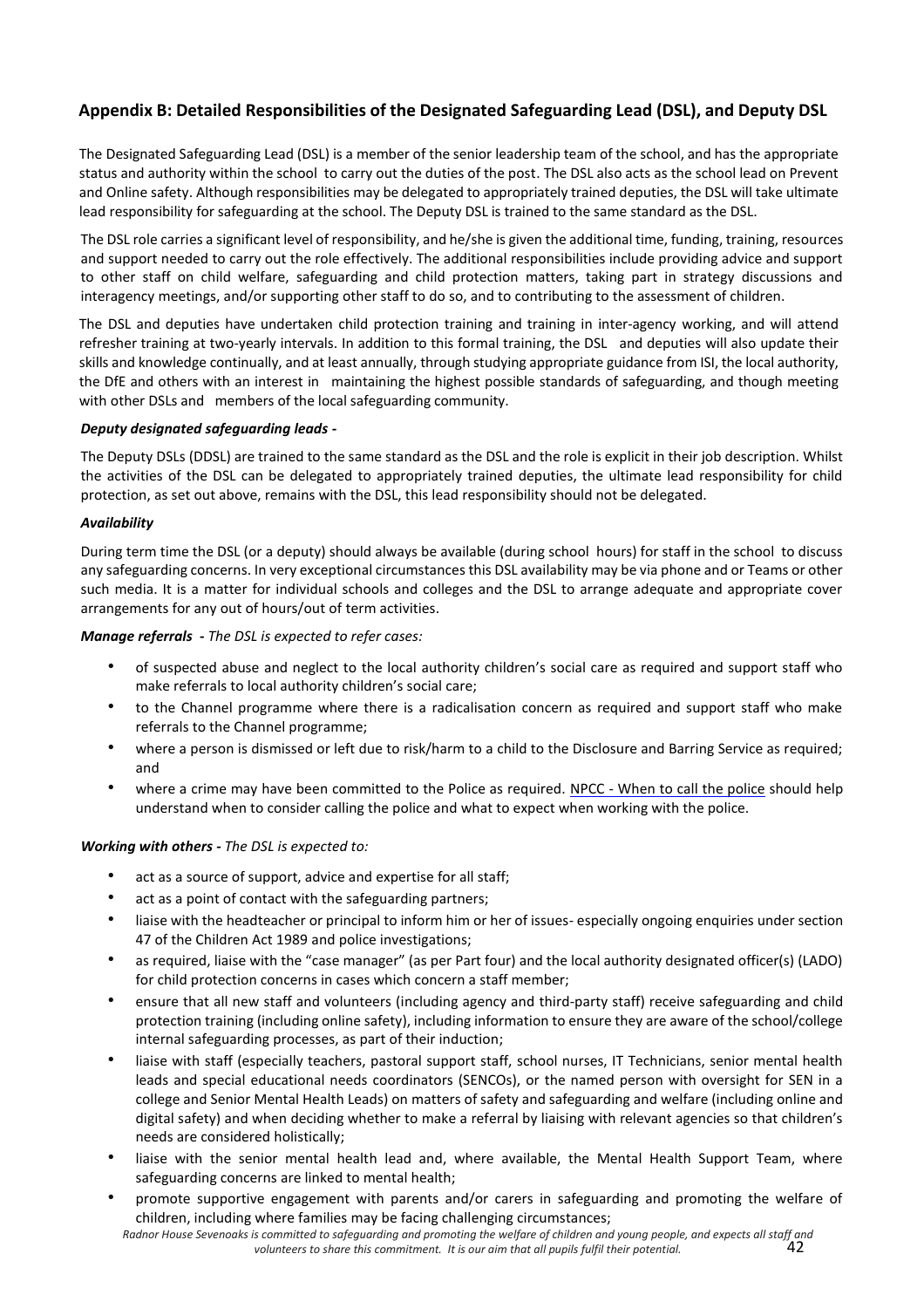- work with the headteacher and relevant strategic leads, taking lead responsibility for promoting educational outcomes by knowing the welfare, safeguarding and child protection issues that children in need are experiencing, or have experienced, and identifying the impact that these issues might be having on children's attendance, engagement and achievement at school . This includes:
	- $\triangleright$  ensuring that the school knows who its cohort of children who have or have had a social worker are, understanding their academic progress and attainment, and maintaining a culture of high aspirations for this cohort; and,
	- $\triangleright$  support teaching staff to provide additional academic support or reasonable adjustments to help children who have or have had a social worker reach their potential, recognising that even when statutory social care intervention has ended, there is still a lasting impact on children's educational outcomes.

## *Information sharing and managing the child protection file - The DSL is responsible for ensuring that child protection files are kept up to date.*

Information should be kept confidential and stored securely. It is good practice to keep concerns and referrals in a separate child protection file for each child.

Records should include:

- a clear and comprehensive summary of the concern;
- details of how the concern was followed up and resolved;
- a note of any action taken, decisions reached and the outcome.

They should ensure the file is only accessed by those who need to see it and where the file or content within it is shared, this happens in line with information sharing advice as set out in Part one and Part two of this guidance.

Where children leave the school (including in year transfers) the DSL should ensure their child protection file is transferred to the new school as soon as possible, and within 5 days for an in-year transfer or within the first 5 days of the start of a new term. This should be transferred separately from the main pupil file, ensuring secure transit, and confirmation of receipt should be obtained. Receiving schools and colleges should ensure key staff such as DSLs and SENCOs or the named person with oversight for SEN in colleges, are aware as required.

Lack of information about their circumstances can impact on the child's safety, welfare and educational outcomes. In addition to the child protection file, the DSL should also consider if it would be appropriate to share any additional information with the new school in advance of a child leaving to help them put in place the right support to safeguard this child and to help the child thrive in the school . For example, information that would allow the new school to continue supporting children who have had a social worker and been victims of abuse and have that support in place for when the child arrives.

## *Raising Awareness - The DSL should:*

- ensure each member of staff has access to, and understands, the school's 's child protection policy and procedures, especially new and part-time staff;
- ensure the school's 's child protection policy is reviewed annually (as a minimum) and the procedures and implementation are updated and reviewed regularly, and work with governing bodies or proprietors regarding this;
- ensure the child protection policy is available publicly and parents are aware of the fact that referrals about suspected abuse or neglect may be made and the role of the school in this;
- link with the safeguarding partner arrangements to make sure staff are aware of any training opportunities and the latest local policies on local safeguarding arrangements; and
- help promote educational outcomes by sharing the information about the welfare, safeguarding and child protection issues that children who have or have had a social worker are experiencing with teachers and school and college leadership staff.

## *Training, knowledge and skills - The DSL (and any deputies) should undergo training to provide them with the knowledge and skills required to carry out the role.*

This training should be updated at least every two years. The DSL should undertake Prevent awareness training. Training should provide DSLs with a good understanding of their own role, how to identify, understand and respond to specific needs that can increase the vulnerability of children, as well as specific harms that can put children at risk, and the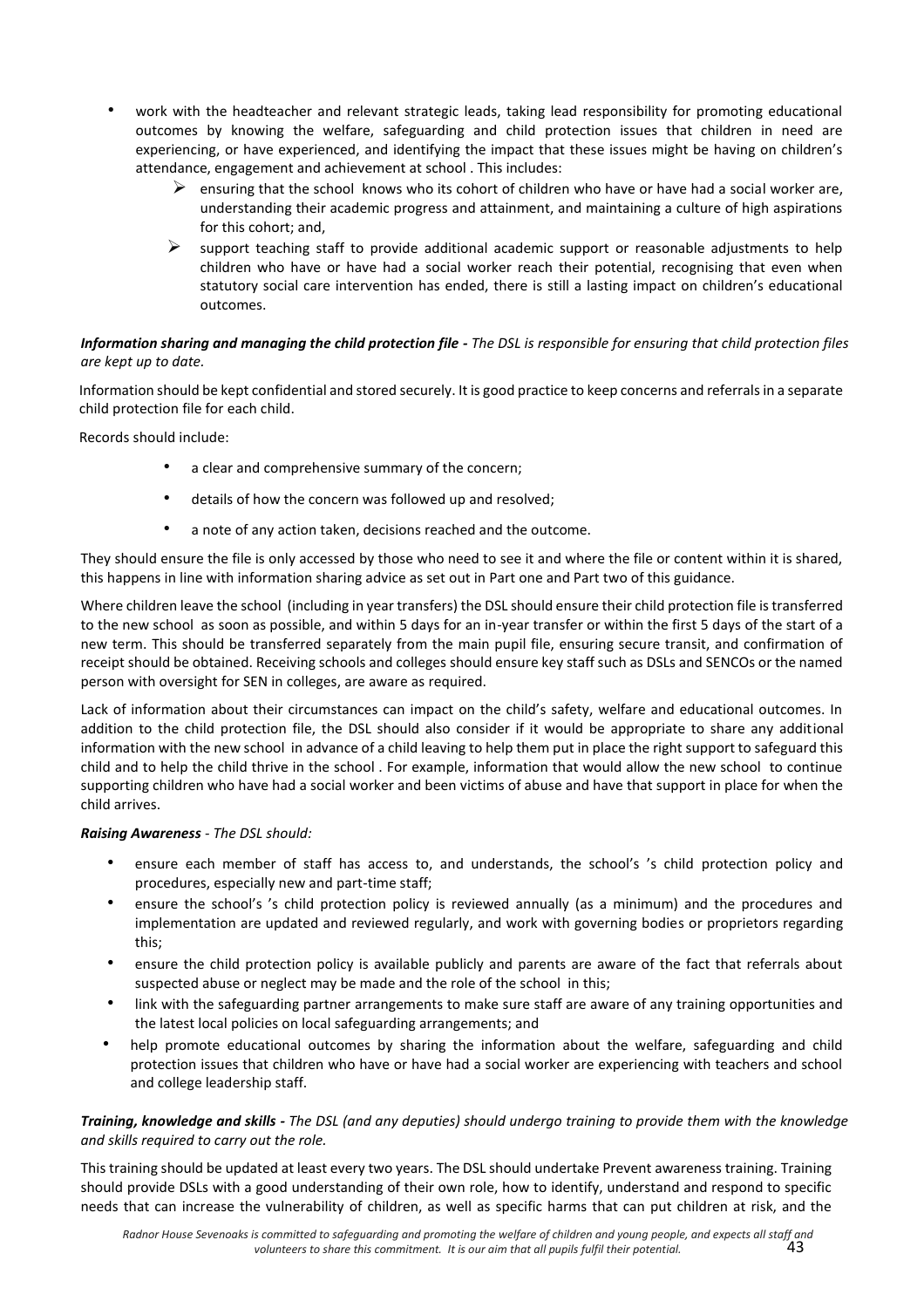processes, procedures and responsibilities of other agencies, particularly children's social care, so they:

- understand the assessment process for providing early help and statutory intervention, including local criteria for action and local authority children's social care referral arrangements;
- have a working knowledge of how local authorities conduct a child protection case conference and a child protection review conference and be able to attend and contribute to these effectively when required to do so;
- understand the importance of the role the DSL has in providing information and support to children social care in order to safeguard and promote the welfare of children;
- understand the lasting impact that adversity and trauma can have, including on children's behaviour, mental health and wellbeing, and what is needed in responding to this in promoting educational outcomes;
- are alert to the specific needs of children in need, those with special educational needs and disabilities (SEND), those with relevant health conditions and young carers;
- understand the importance of information sharing, both within the school and college, and with the safeguarding partners, other agencies, organisations and practitioners;
- understand and support the school with regards to the requirements of the Prevent duty and are able to provide advice and support to staff on protecting children from the risk of radicalisation;
- are able to understand the unique risks associated with online safety and be confident that they have the relevant knowledge and up to date capability required to keep children safe whilst they are online at school ;
- can recognise the additional risks that children with special educational needs and disabilities (SEND) face online, for example, from online bullying, grooming and radicalisation and are confident they have the capability to support children with SEND to stay safe online;
- obtain access to resources and attend any relevant or refresher training courses; and,
- encourage a culture of listening to children and taking account of their wishes and feelings, among all staff, in any measures the school may put in place to protect them.

In addition to the formal training set out above, their knowledge and skills should be refreshed (this might be via ebulletins, meeting other DSLs, or simply taking time to read and digest safeguarding developments) at regular intervals, as required, and at least annually, to allow them to understand and keep up with any developments relevant to their role.

*Providing support to staff - Training should support the DSL in developing expertise, so they can support and advise staff and help them feel confident on welfare, safeguarding and child protection matters. This includes specifically to:*

- ensure that staff are supported during the referrals processes; and
- support staff to consider how safeguarding, welfare and educational outcomes are linked, including to inform the provision of academic and pastoral support.

*Understanding the views of children - It is important that children feel heard and understood. Therefore, DSLs should be supported in developing knowledge and skills to:* 

- encourage a culture of listening to children and taking account of their wishes and feelings, among all staff, and in any measures the school may put in place to protect them; and
- understand the difficulties that children may have in approaching staff about their circumstances and consider how to build trusted relationships which facilitate communication.

*Holding and sharing information - The critical importance of recording, holding, using and sharing information effectively is set out in Parts one, two and five of this document, and therefore the DSL should be equipped to:* 

- understand the importance of information sharing, both within the school and college, and with other schools and colleges on transfer including in-year and between primary and secondary education, and with the safeguarding partners, other agencies, organisations and practitioners;
- understand relevant data protection legislation and regulations, especially the Data Protection Act 2018 and the UK General Data Protection Regulation (UK GDPR); and

• be able to keep detailed, accurate, secure written records of concerns and referrals and understand the purpose of this record-keeping.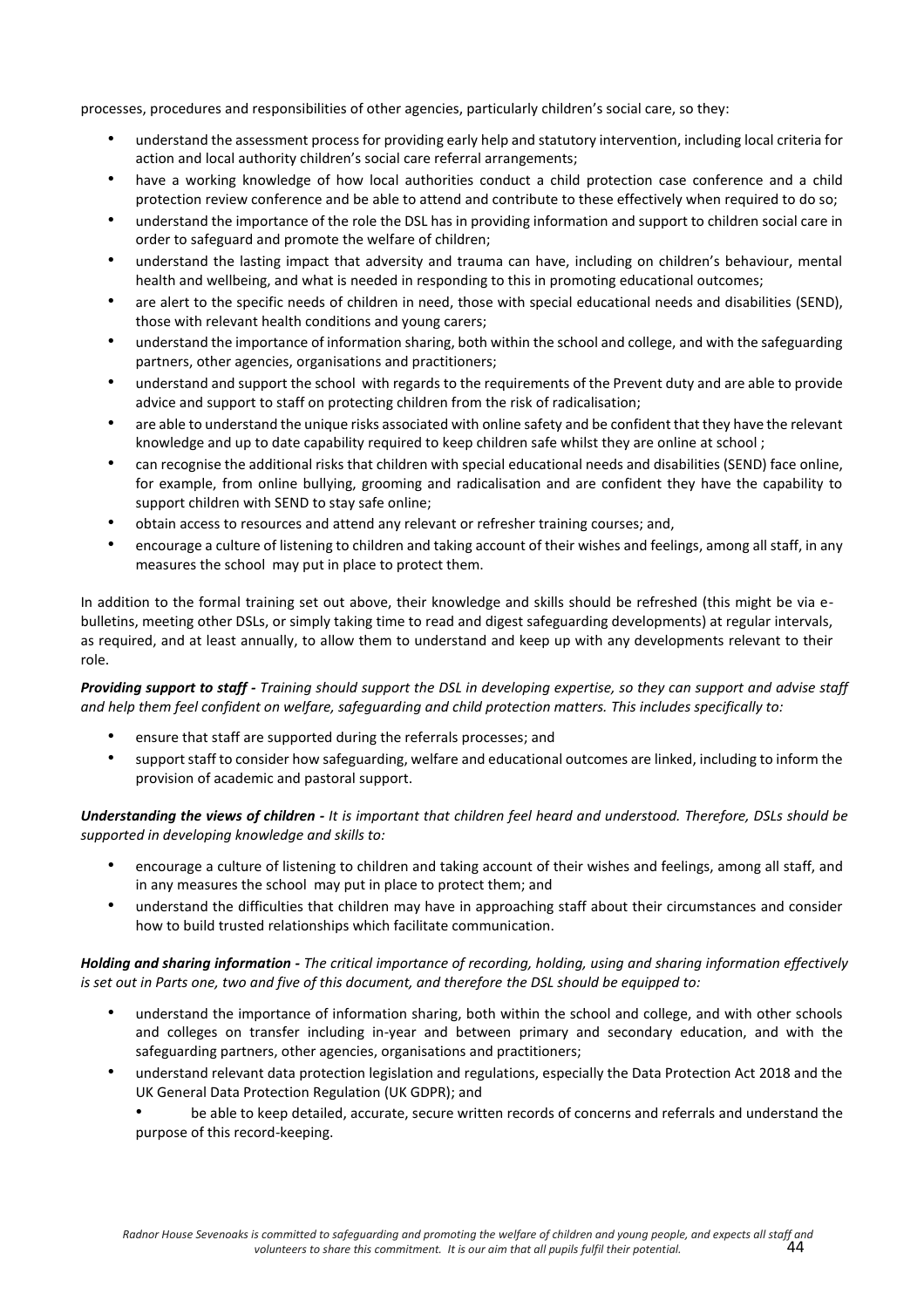# **Appendix C : FGM: Multi-Agency Practice Guidelines**

The age at which girls undergo FGM varies enormously according to the community. The procedure may be carried out when the girl is newborn, during childhood or adolescence, at marriage or during the first pregnancy. However, the majority of cases of FGM are thought to take place between the age of 5 and puberty (typically 8 upwards but sometimes younger) and therefore girls within that age bracket are at a higher risk.

It is believed that FGM happens to British girls in the UK as well as overseas (often in the family's country of origin). Girls of school age who are subjected to FGM overseas are thought to be taken abroad at the start of the school holidays, particularly in the summer holidays, in order for there to be sufficient time for her to recover before returning to her studies.

For further information, please refer to the guidance in 'Multi-agency statutory guidance on female genital mutilation'; see: [https://www.gov.uk/government/uploads/system/uploads/attachment\\_data/file/512906/Multi\\_Agency\\_Statutory\\_Guid](https://www.nicco.org.uk/) [ance\\_on\\_FGM\\_\\_-\\_FINAL.pdf](https://www.nicco.org.uk/)

There can also be clearer signs when FGM is imminent:

- It may be possible that families will practise FGM in the UK when a female family elder is around, particularly when she is visiting from a country of origin.
- A professional may hear reference to FGM in conversation, for example a girl may tell other children about it.
- A girl may confide that she is to have a 'special procedure' or to attend a special occasion to 'become a woman'.
- A girl may request help from a teacher or another adult if she is aware or suspects that she is at immediate risk.
- Parents state that they or a relative will take the child out of the country for a prolonged period.
- A girl may talk about a long holiday to her country of origin or another country where the practice is prevalent (see Section 2.2 of the guidance (above) for the nationalities that traditionally practise FGM).
- Parents seeking to withdraw their children from learning about FGM.

It is important that professionals look out for signs that FGM has already taken place so that:

- The girl affected can be supported to deal with the consequences of FGM (see Sections 2.10 and 2.11 of the guidance).
- Enquiries can be made about other female family members who may need to be safeguarded from harm.
- Criminal investigations into the perpetrators, including those who carry out the procedure, can be considered to prosecute those breaking the law and to protect others from harm.

There are a number of indications that a girl or woman has already been subjected to FGM:

- The girl may have difficulty walking, sitting or standing and may even look uncomfortable.
- The girl may spend longer than normal in the bathroom or toilet due to difficulties urinating. A girl may spend long periods of time away from a classroom during the day with bladder or menstrual problems.
- The girl may have frequent urinary, menstrual or stomach problems.
- There may be prolonged or repeated absences from school or college.
- A prolonged absence from school or college with noticeable behaviour changes (e.g. withdrawal or depression) on the girl's return could be an indication that a girl has recently undergone FGM.
- The girl may be particularly reluctant to undergo normal medical examinations.
- The girl may confide in a professional.
- The girl may ask for help, but may not be explicit about the problem due to embarrassment or fear.
- The girl may talk about pain or discomfort between her legs.

*Note that the lists above are not inclusive of all possible factors.*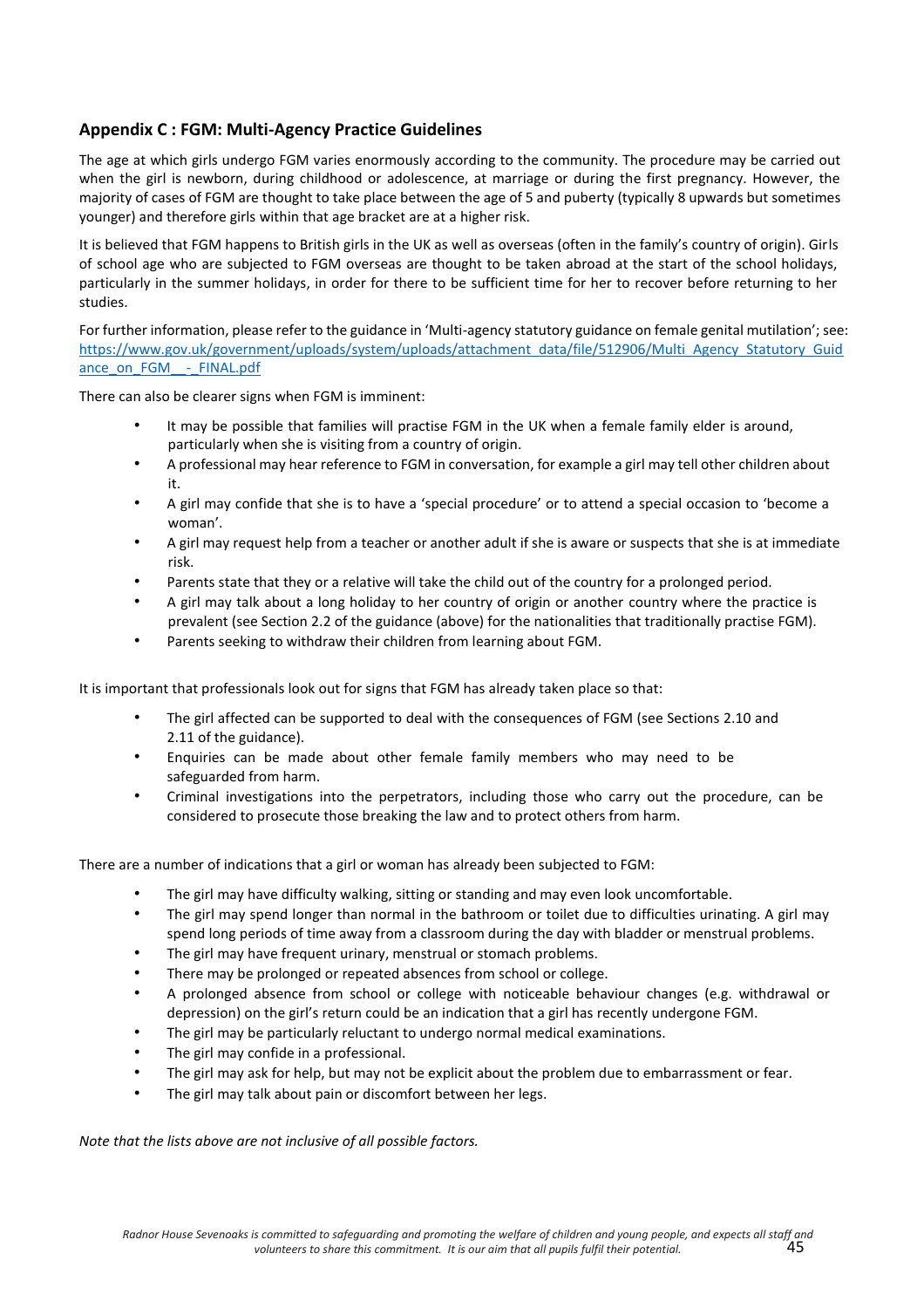# **Appendix D : Prevent Duty Guidance**

Protecting children from the risk of radicalisation should be seen as part of schools' wider safeguarding duties, and is similar in nature to protecting children from other forms of harm and abuse. During the process of radicalisation it is possible to intervene to prevent vulnerable people being radicalised.

Radicalisation refers to the process by which a person comes to support terrorism and forms of extremism. There is no single way of identifying an individual who is likely to be susceptible to an extremist ideology. It can happen in many different ways and settings. Specific background factors may contribute to vulnerability which are often combined with specific influences such as family, friends or online, and with specific needs for which an extremist or terrorist group may appear to provide an answer. The internet and the use of social media in particular has become a major factor in the radicalisation of young people.

As with managing other safeguarding risks, staff should be alert to changes in children's behaviour which could indicate that they may be in need of help or protection. School staff should use their professional judgement in identifying children who might be at risk of radicalisation and act proportionately which may include making a referral to the Channel programme.

The statutory Prevent guidance summarises the requirements on schools in terms of four general themes: risk assessment, working in partnership, staff training and IT policies.

Staff Training – new staff will receive training as part of the induction process, which includes Safeguarding & Prevent awareness. All staff are required to complete The College of Policing Online Channel General Awareness (Prevent) Module and sign to confirm that they have read, understood and agreed to comply with the requirements outlined in this Safeguarding Policy, including Prevent Duty awareness. In addition, supplementary training will be provided to all staff, at least annually. Such training may take the form of e-bulletins, briefings, staff training sessions, etc.

- Schools are expected to assess the risk of children being drawn into terrorism, including support for extremist ideas that are part of terrorist ideology. This means being able to demonstrate both a general understanding of the risks affecting children and young people in the area and a specific understanding of how to identify individual children who may be at risk of radicalisation and what to do to support them.
- The Prevent Duty builds on existing local partnership arrangements. For example, governing bodies and proprietors of all schools should ensure that their safeguarding arrangements take into account the policies and procedures of Local Safeguarding Partnership.
- The Prevent guidance refers to the importance of Prevent awareness training to equip staff to identify children at risk of being drawn into terrorism and to challenge extremist ideas. Individual schools are best placed to assess the training needs of staff in the light of their assessment of the risk to pupils at the school of being drawn into terrorism. As a minimum, however, schools should ensure that the Designated Safeguarding Lead undertakes Prevent awareness training and is able to provide advice and support to other members of staff on protecting children from the risk of radicalisation.
- Schools must ensure that children are safe from terrorist and extremist material when accessing the internet in schools. Schools should ensure that suitable filtering is in place. It is also important that schools teach pupils about online safety more generally.
- School staff should understand when it is appropriate to make a referral to the Channel programme. Channel is a programme which focuses on providing support at an early stage to people who are identified as being vulnerable to being drawn into terrorism. It provides a mechanism for schools to make referrals if they are concerned that an individual might be vulnerable to radicalisation. An individual's engagement with the programme is entirely voluntary at all stages.

The Radnor House Sevenoaks Preventing Extremism and Radicalisation Policy is directly relevant to this Safeguarding Policy and Prevent Duty Guidance, and should therefore be read in conjunction with it.

#### **Possible indicators of radicalisation may include:**

- discomfort about their place in society
- personal crisis: the pupil may be experiencing family tensions; chaotic family background; a sense of isolation; and low self-esteem; bereavement; they may have dissociated from their existing friendship group and become involved with a new and different group of friends; demonstrating controlling behaviour; they may be searching for answers to questions about identity, faith and belonging

*Radnor House Sevenoaks is committed to safeguarding and promoting the welfare of children and young people, and expects all staff and volunteers to share this commitment. It is our aim that all pupils fulfil their potential.*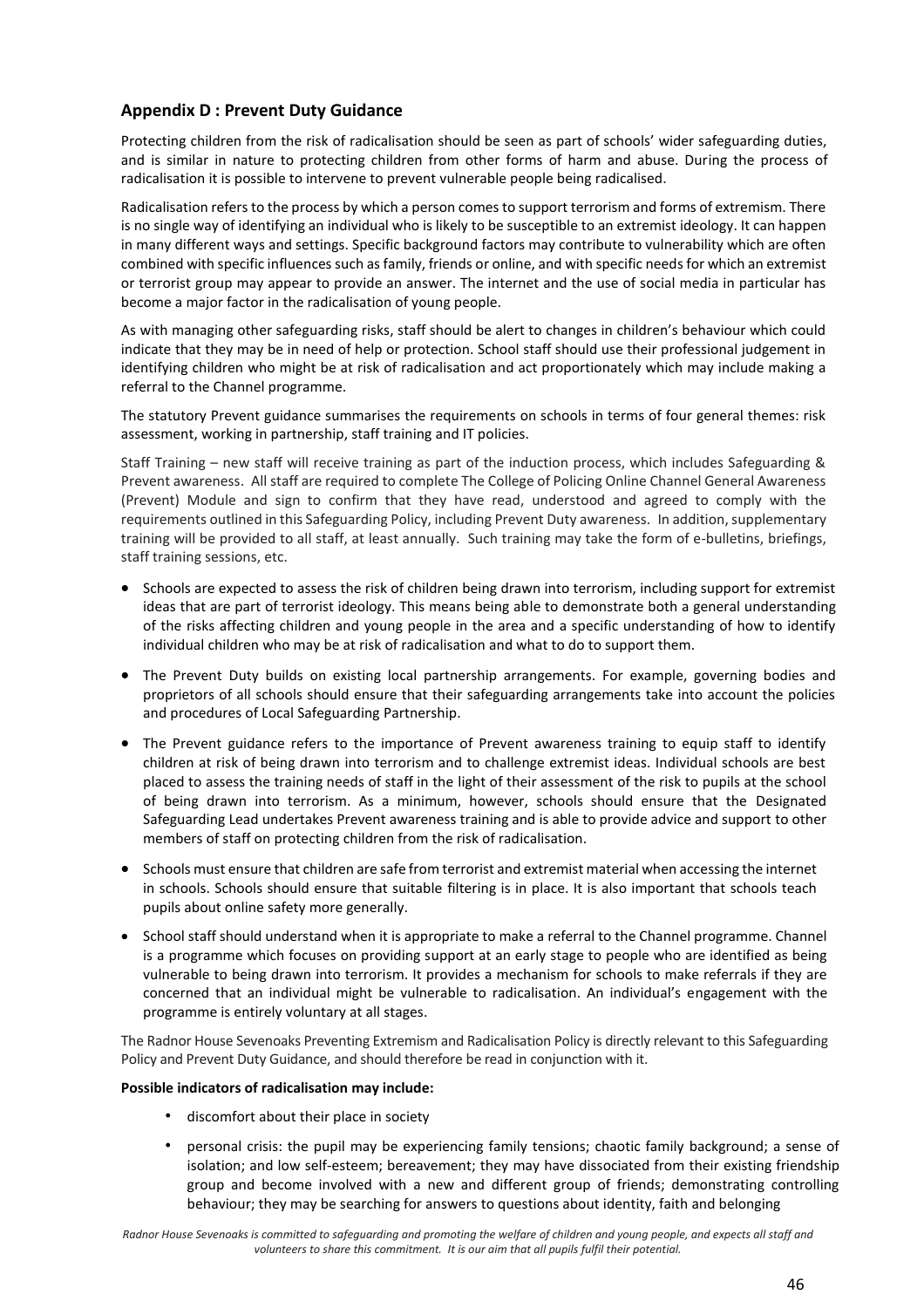- personal circumstances: migration; local community tensions; and events affecting the pupil's country or region of origin may contribute to a sense of grievance that is triggered by personal experience of racism or discrimination or aspects of government policy
- unmet aspirations: the pupil may have perceptions of injustice; a feeling of failure; rejection of civic life
- experiences of criminality: which may include involvement with criminal groups, imprisonment, and poor resettlement/reintegration
- expressing hatred to others or a group
- lack of trust in authorities
- family/associates linked to extremism
- express support for extremist ideology of extremist groups
- being in contact with extremist recruiters
- attended extremist protests or gatherings
- accessing violent extremist websites, especially those with a social networking element
- possessing or accessing violent extremist literature
- using extremist narratives and/or a global ideology to explain personal disadvantage
- justifying the use of violence to solve societal issues
- joining or seeking to join extremist organisations
- significant changes to appearance and/or behaviour
- expressing desire to travel to theatres of war/conflict zones:
- associate to travellers to war/conflict zones, via school/friend/family networks
- contact with others in vulnerable countries

Note that the list above is not inclusive of all possible factors.

Even very young children may be vulnerable to radicalisation by others, whether in the family or outside, and display concerning behaviour. The Prevent duty does not require teachers or child care (EYFS) providers to carry out unnecessary intrusion into family life but they must take action when they observe behaviour of concern.

#### **Channel**

Channel is a voluntary, confidential support programme which focuses on providing support at an early stage to people who are identified as being vulnerable to being drawn into terrorism. It provides a mechanism for schools to make referrals if they are concerned that an individual might be vulnerable to radicalisation. An individual's engagement with the programme is entirely voluntary at all stages.

Guidance on Channel is available at: [Channel guidance.](https://www.gov.uk/government/publications/prevent-duty-guidance)

The school's Designated Safeguarding Lead (and any deputies) should be aware of local procedures for making a Channel referral. As a Channel partner, a representative from the school may be asked to attend a Channel panel to discuss the individual referred to determine whether they are vulnerable to being drawn into terrorism and consider the appropriate support required.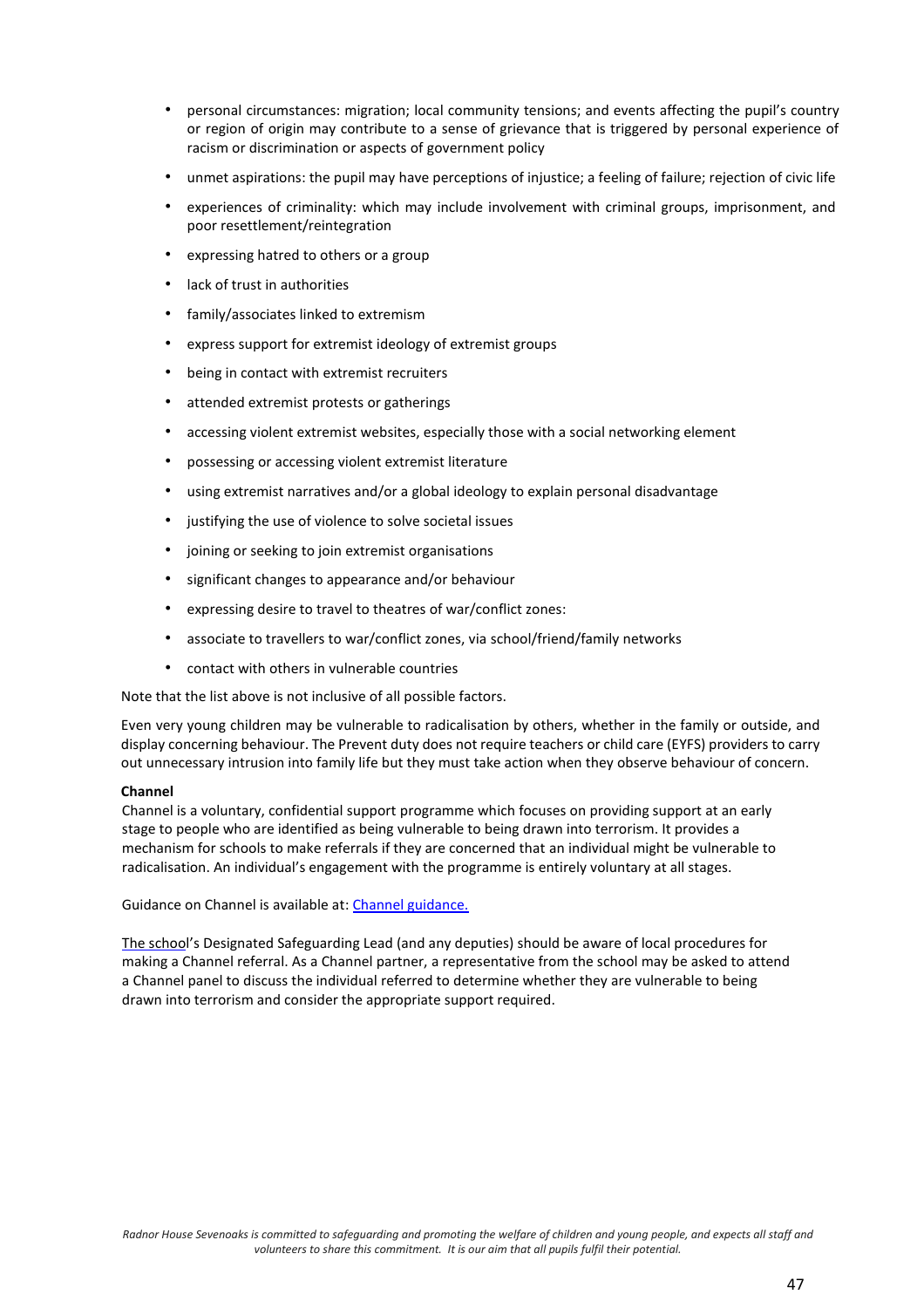# **Appendix E : Mobile technology and cameras (EYFS)**

All staff in the Prep, which includes the EYFS, are provided with a secure locker to store their personal mobile devices whilst in the building. EYFS staff, volunteers and visitors working with children in the EYFS must ensure their mobile phones and/or other personal devices are safely stored, and not on their person when the children are present.

All individuals who bring mobile phones or other personal devices into the school including the EYFS must ensure that they hold no inappropriate or illegal content.

No one is allowed to use their personal mobile device except in areas where the children are not present: use of mobile phones and personal devices must be restricted to staff breaks unless agreed by the DSL. All staff must ensure, when using a mobile phone or other personal device, that no children are present in the room or outside whilst the phone or personal device is being used.

Staff must not use their own personal mobile phones for contacting parents or carers. All phone calls/text messages /parent mails must go via the Prep School Office.

Photographs are only taken with school cameras and equipment and not with private cameras or devices.

The camera/video recording or audio recording functions on non-school mobile phones are prohibited.

All mobile phones or other personal devices must be open to scrutiny, should this be deemed necessary. The DSL or Head may withdraw or restrict authorisation for use if at any time it is deemed desirable to do so

Parents/carers or other visitors to the school may not take photographs of children in any part of the school building or grounds school using personal cameras or mobile phones except when specific written permission is given for example for school productions and sports days. Photographs taken on these occasions must not be shared or posted on the internet e.g. on social networking sites etc.

Members of staff, parent helpers in school, or parents/carers or other members of the family assisting on outings or visits must not use their personal cameras or mobile phones to take photographs and must only use their mobiles on a school visit in an emergency.

A mobile phone should be taken by one member of staff, for emergency use, when walking with the children in the school grounds. Should a child in the EYFS have a medical need which may possibly require immediate assistance then their 'key person' may carry a mobile phone with them, with the written authorisation of the DSL.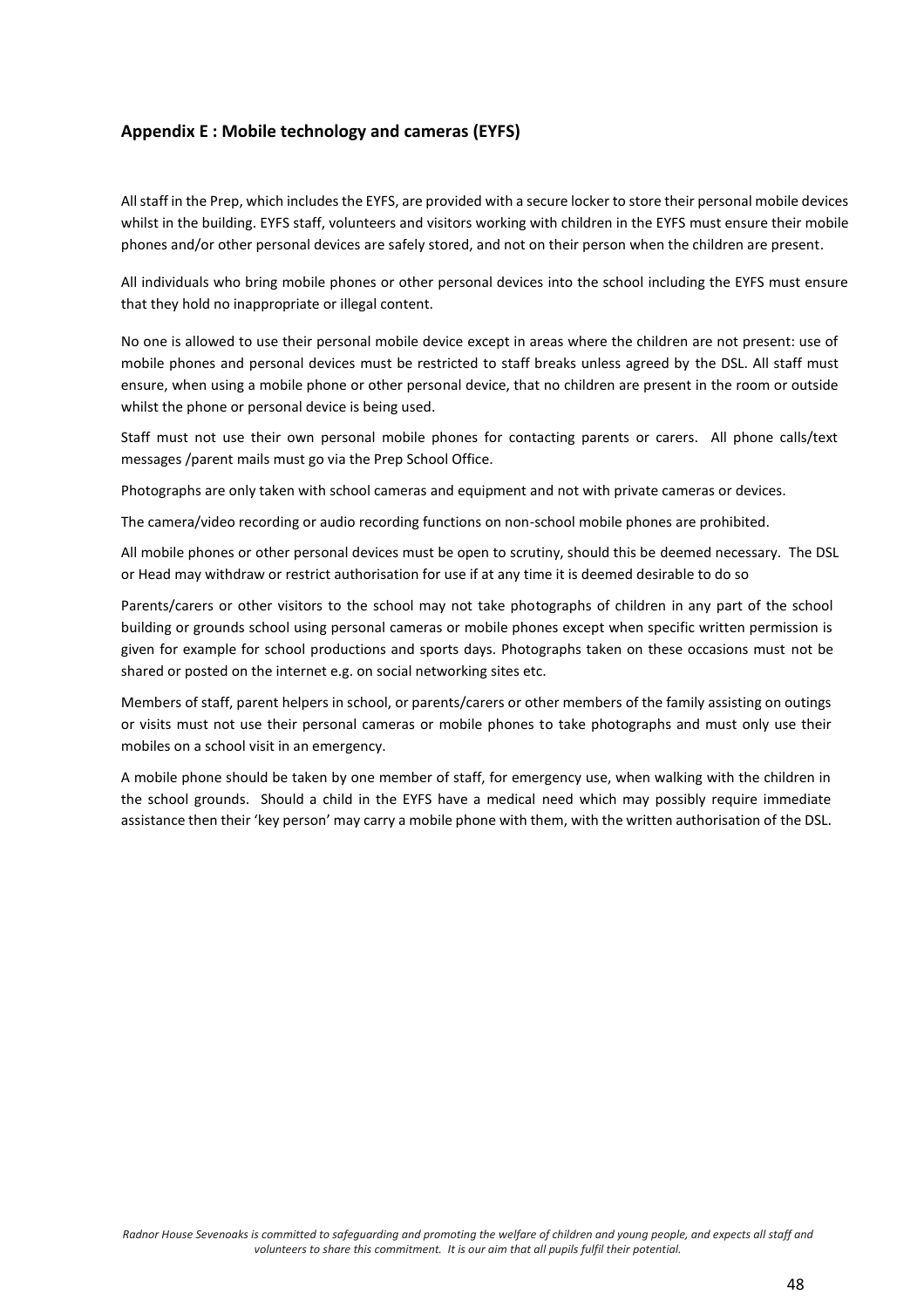## **Appendix F : What to do if you have a welfare concern in school**



*Radnor House Sevenoaks is committed to safeguarding and promoting the welfare of children and young people, and expects all staff and volunteers to share this commitment. It is our aim that all pupils fulfil their potential.*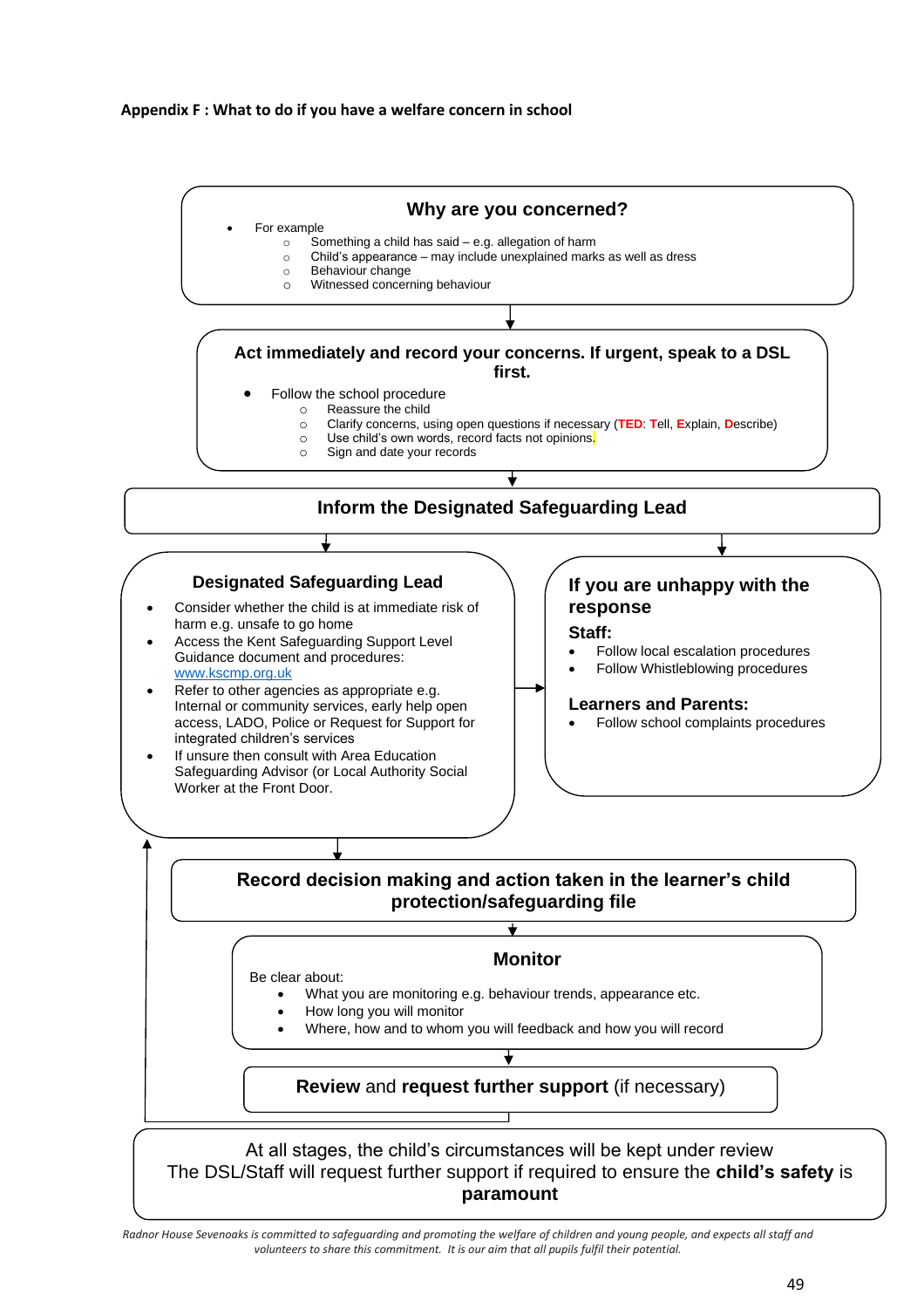# **Appendix G - Keeping yourself safe when responding to disclosures (the 6 R's – what to do if…)**

## **1. Receive**

- Keep calm
- Listen to what is being said without displaying shock or disbelief
- Take what is being said to you seriously
- Note down what has been said

## **2. Respond**

- Reassure the pupil that they have done the right thing in talking to you
- Be honest and do not make promises you cannot keep, e.g. "It will be all right now"
- **Do not promise confidentiality;** you have a duty to refer
- Reassure and alleviate guilt, if the pupil refers to it, e.g. "you're not to blame"
- Reassure the child that information will only be shared with those who need to know

#### **3. React**

- React to the pupil only as far as is necessary for you to establish whether or not you need to refer the matter, but do not interrogate for full details
- **Do not** ask leading questions; "Did he/she….?" Such questions can invalidate evidence.
- **Do** ask open "TED" questions; tell, explain, describe
- Do not criticise the perpetrator(s); the pupil may have affection for him/her/them
- Do not ask the pupil to repeat it all for another member of staff
- Explain what you have to do next and who you have to talk to

#### **4. Record**

- Make some brief notes at the time on any paper which comes to hand and write them up as soon as possible
- Do not destroy your original notes
- Record the date, time, place, any non-verbal behaviour and the words used by the child. Always ensure that as far as possible you have recorded the actual words used by the child.
- Record statements and observable things rather than your interpretations or assumptions

#### **5. Remember**

- Contact the Designated Safeguarding Lead (DSL)
- The DSL may be required to make appropriate records available to other agencies
- KSCMP: Home [Kent Safeguarding Children Multi-Agency Partnership \(kscmp.org.uk\)](https://www.kscmp.org.uk/)

#### **6. Relax**

• Get some support for yourself, because dealing with disclosures can be traumatic for professionals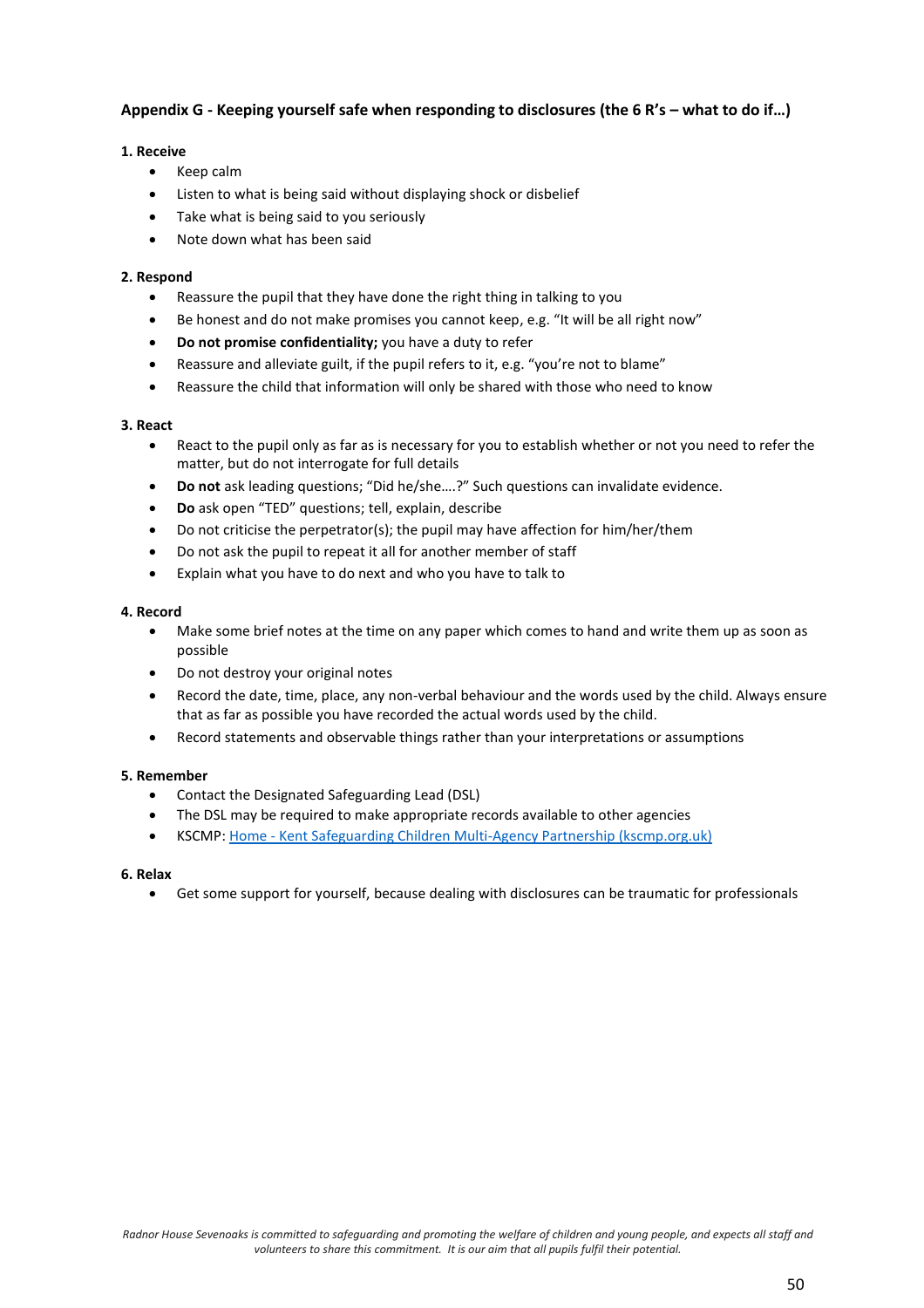# **Appendix H - National Support Organisations**

Support for staff

- Education Support Partnership[: www.educationsupportpartnership.org.uk](https://www.gov.uk/government/publications/missing-children-and-adults-strategy)
- Professional Online Safety Helpline: [www.saferinternet.org.uk/helpline](https://www.gov.uk/government/publications/missing-children-and-adults-strategy)

Support for Pupils

- Kooth[: https://www.kooth.com/](https://www.nicco.org.uk/)
- NSPCC: [www.nspcc.org.uk](https://www.pshe-association.org.uk/curriculum-and-resources/resources/rise-above-schools-teaching-resources)
- ChildLine: [www.childline.org.uk](https://www.gov.uk/government/publications/strategy-to-end-violence-against-women-and-girls-2016-to-2020)
- Papyrus[: www.papyrus-uk.org](https://www.gov.uk/government/publications/supporting-pupils-at-school-with-medical-conditions--3)
- Young Minds: [www.youngminds.org.uk](https://www.gov.uk/government/publications/supporting-pupils-at-school-with-medical-conditions--3)
- Shout[: Free, 24/7 mental health text support in the UK | Shout 85258 \(giveusashout.org\)](https://giveusashout.org/)
- The Mix[: www.themix.org.uk](https://www.gov.uk/government/publications/strategy-to-end-violence-against-women-and-girls-2016-to-2020)
- Fearless: Home [Fearless](https://www.fearless.org/en)
- National Domestic Abuse Helpline: [https://www.nationaldahelpline.org.uk/](https://www.gov.uk/government/publications/supporting-pupils-at-school-with-medical-conditions--3)

#### Support for adults

- Fegans: Fegans [Counselling Children, Supporting Parents](https://www.fegans.org.uk/)
- Family Lives[: www.familylives.org.uk](https://www.gov.uk/government/publications/protecting-children-from-radicalisation-the-prevent-duty)
- Crime Stoppers[: www.crimestoppers-uk.org](https://www.gov.uk/government/publications/safeguarding-children-in-whom-illness-is-fabricated-or-induced)
- Victim Support[: www.victimsupport.org.uk](https://www.pshe-association.org.uk/curriculum-and-resources/resources/rise-above-schools-teaching-resources)
- Kidscape: [www.kidscape.org.uk](https://www.pshe-association.org.uk/curriculum-and-resources/resources/rise-above-schools-teaching-resources)
- The Samaritans[: www.samaritans.org](https://www.gov.uk/government/collections/female-genital-mutilation)
- Mind[: www.mind.org.uk](https://www.gov.uk/government/groups/uk-council-for-child-internet-safety-ukccis)
- NAPAC (National Association for People Abused in Childhood)[: www.napac.org.uk](https://www.gov.uk/government/publications/multi-agency-statutory-guidance-on-female-genital-mutilation)
- MOSAC: [www.mosac.org.uk](https://www.gov.uk/forced-marriage)

#### Support for Learning Disabilities

- We are Beams[: We Are Beams | Supporting Disabled Children and Their Families](https://wearebeams.org.uk/)
- Respond[: www.respond.org.uk](https://www.gov.uk/government/uploads/system/uploads/attachment_data/file/596629/EYFS_STATUTORY_FRAMEWORK_2017.pdf)
- Mencap: [www.mencap.org.uk](https://www.gov.uk/government/publications/mandatory-reporting-of-female-genital-mutilation-procedural-information)

#### Domestic Abuse

- Refuge: [www.refuge.org.uk](https://www.gov.uk/forced-marriage)
- Women's Aid: [www.womensaid.org.uk](http://mentor-adepis.org/)
- Men's Advice Line: [www.mensadviceline.org.uk](http://mentor-adepis.org/)
- Mankind: [www.mankindcounselling.org.uk](https://www.gov.uk/government/collections/female-genital-mutilation)
- National Domestic Abuse Helpline: [https://www.nationaldahelpline.org.uk/](http://preventforfeandtraining.org.uk/)

#### Honour based Abuse

• Forced Marriage Unit[: https://www.gov.uk/guidance/forced-marriage](https://www.gov.uk/government/news/upskirting-know-your-rights)

### Sexual Abuse and CSE

- Lucy Faithfull Foundation[: www.lucyfaithfull.org.uk](https://www.gov.uk/government/publications/violence-against-women-and-girls-national-statement-of-expectations)
- Stop it Now![: www.stopitnow.org.uk](https://www.gov.uk/government/publications/strategy-to-end-violence-against-women-and-girls-2016-to-2020)
- Parents Protect: [www.parentsprotect.co.uk](https://www.gov.uk/government/publications/strategy-to-end-violence-against-women-and-girls-2016-to-2020)
- CEOP: [www.ceop.police.uk](https://www.gov.uk/government/publications/violence-against-women-and-girls-national-statement-of-expectations)
- Marie Collins Foundation: [www.mariecollinsfoundation.org.uk](https://www.gov.uk/government/publications/protecting-children-from-radicalisation-the-prevent-duty)
- Internet Watch Foundation (IWF): [www.iwf.org.uk](https://www.gov.uk/government/publications/children-who-run-away-or-go-missing-from-home-or-care)

#### Online Safety

- Thinkuknow: [https://www.thinkuknow.co.uk/](http://educateagainsthate.com/)
- Childnet International: [www.childnet.com](http://educateagainsthate.com/)
- UK Safer Internet Centre: [www.saferinternet.org.uk](https://www.gov.uk/guidance/homelessness-code-of-guidance-for-local-authorities)
- Parents Info: [www.parentinfo.org](https://www.gov.uk/government/groups/uk-council-for-child-internet-safety-ukccis)
- Internet Matters: [www.internetmatters.org](https://www.gov.uk/government/publications/working-together-to-safeguard-children--2)

*Radnor House Sevenoaks is committed to safeguarding and promoting the welfare of children and young people, and expects all staff and volunteers to share this commitment. It is our aim that all pupils fulfil their potential.*